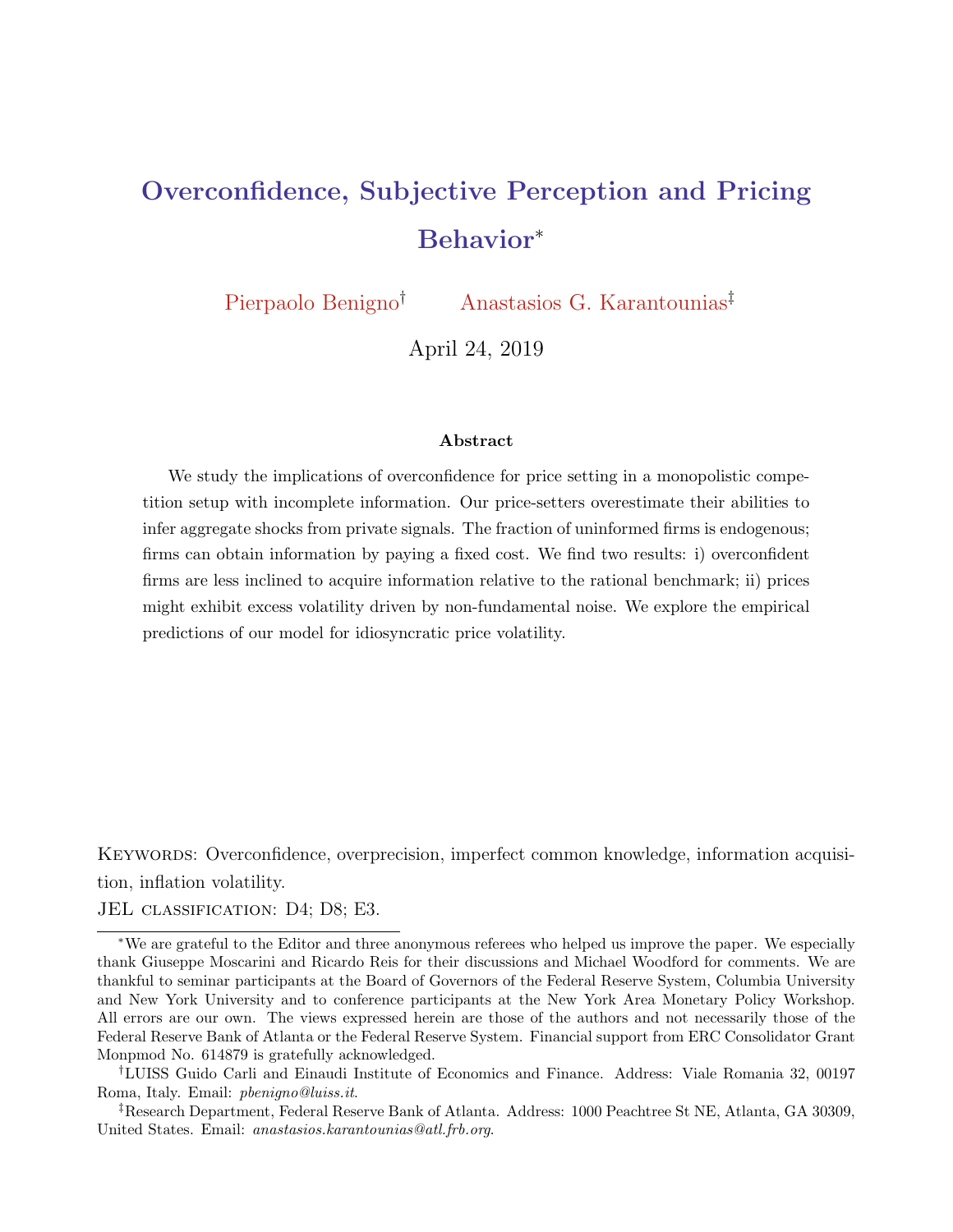# 1 Introduction

This paper studies the implications of the well-documented psychological bias of *overconfidence* on the price-setting behavior of firms in a monopolistically competitive market with incomplete information. In our model, firms receive a private signal about an aggregate shock that influences their marginal costs. They can acquire better information by paying a fixed cost. Our pricesetters are overconfident in their signals, i.e. they overestimate the precision of their private information.

There are two important conclusions that we draw from this framework: first, overconfidence implies that a large fraction of firms is going to optimally stay uninformed; second, overconfident firms set prices that may be excessively volatile, since they are driven by under-estimated noise. This volatility at the individual level is coupled with an aggregate inflation rate that is smooth and persistent. So we provide a unified "noise" explanation of prices at both the idiosyncratic and the aggregate level.

There is a vast psychological literature on overconfidence. The term has borne different interpretations depending on the particular study but here we focus on the concept of overprecision. The overconfidence bias is rather new in macro models but has been influential in the finance literature. For example, [Barber and Odean](#page-45-0) [\(2001\)](#page-45-0) analyze the implications of overconfident male investors for excessive stock trading whereas [Daniel et al.](#page-46-0) [\(1998\)](#page-46-0) and [Daniel et al.](#page-46-1) [\(2001\)](#page-46-1) focus on the effects of investor's overconfidence on market overreaction and asset pricing.

Overconfidence has not been found to be important only in experimental studies or in setups where monetary loss is inconsequential: [Oberlechner and Osler](#page-48-0) [\(2009\)](#page-48-0) and [Oberlechner and](#page-48-1) [Osler](#page-48-1) [\(2012\)](#page-48-1) provide empirical evidence that overconfidence, in the sense of underestimation of uncertainty, is ubiquitous in currency markets and that overconfident traders actually survive in the long-run. In a similar vein, [Burnside et al.](#page-46-2) [\(2011\)](#page-46-2) associate investor's overconfidence to the forward premium puzzle. Moreover, there have been recently various studies that document in detail biases like overconfidence in the forecasts of actual decision-makers like managers or CFOs. A separate section later provides detailed evidence.

The prevalence of overconfidence has led to work that generates endogenously optimistic biases in beliefs, by taking into account the utility benefits of good outcomes. A prominent example is the theory of optimal expectations of [Brunnermeier and Parker](#page-46-3) [\(2005\)](#page-46-3). Another example is the work of [Ortoleva and Snowberg](#page-48-2) [\(2015\)](#page-48-2), who generate overconfidence as a consequence of correlational neglect and explore the implications for political ideology. For our own purposes, we take overconfidence as given but explore how it interacts with fundamental and strategic uncertainty in our monopolistic competition setup. In the baseline version of our economy, overconfidence can deter agents from obtaining information, since they rely more on their subjective perception of the world, but can also increase the incentives to obtain information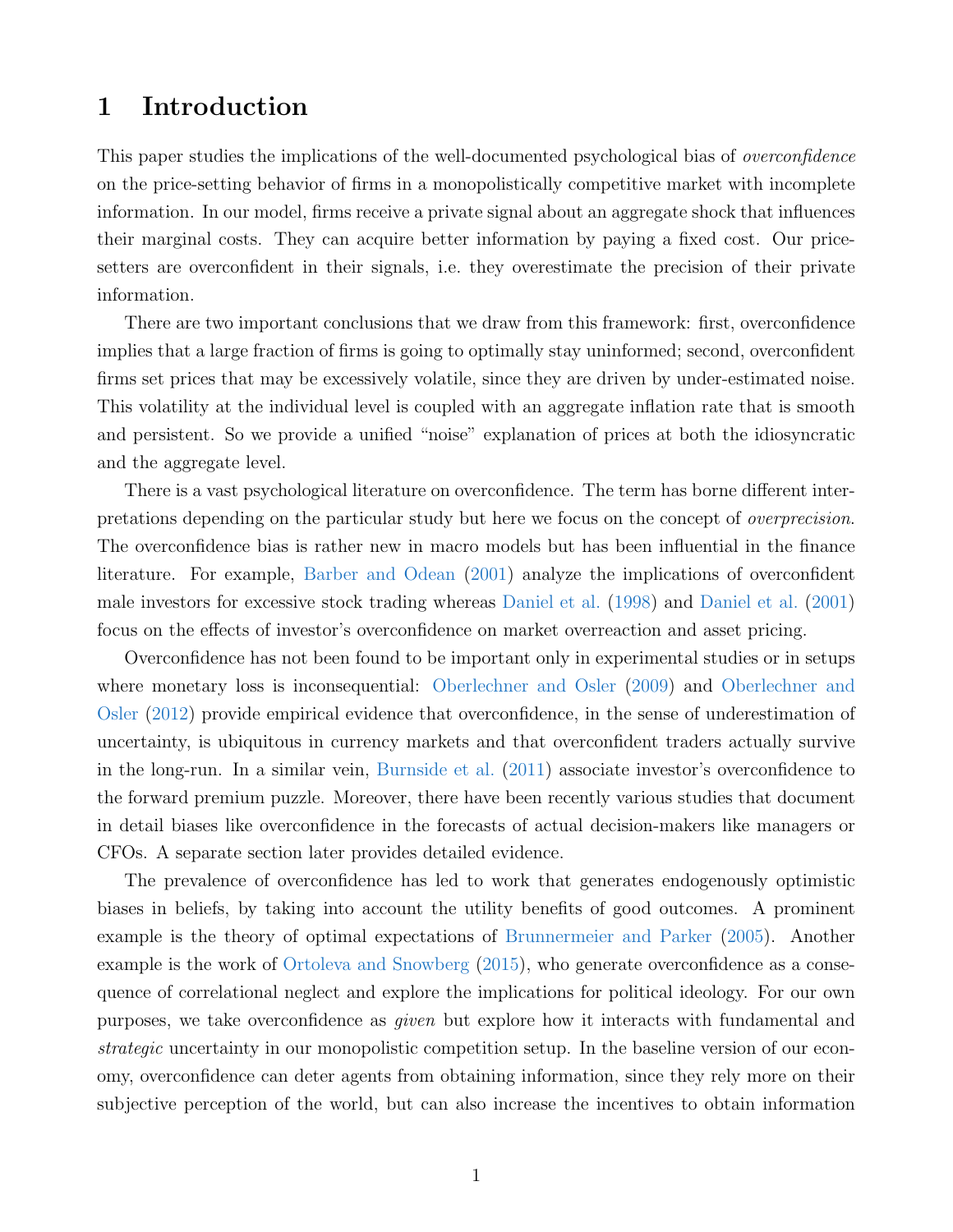by increasing the implicit cost of staying uninformed through the mechanism of higher-order beliefs.

In a dynamic extension of our economy, the presence of strategic complementarities and the interaction with higher-order beliefs generates persistent responses of output to nominal shocks, as in the imperfect common knowledge setup of [Woodford](#page-48-3) [\(2002\)](#page-48-3), where all agents are uninformed. The persistence at the aggregate level, together with the excess volatility of over-confident uninformed price-setters at the idiosyncratic level, leads to interesting empirical predictions. To flesh them out, we explore how much idiosyncratic price volatility can be generated by overconfidence and contrast it to some well known features of micro price data.

More specifically, [Klenow and Kryvtsov](#page-47-0) [\(2008\)](#page-47-0) have documented that U.S. consumer prices change frequently with an average absolute size of about 10% on a monthly basis and that these frequent movements are equally likely to be positive or negative in sign. In contrast, aggregate inflation averages just at 0.8% over an horizon of 3 months. Depending on how we calibrate fundamental uncertainty, our economy generates an average absolute size of price changes of up to 2% when it is populated with rational price-setters. Instead, for a reasonable degree of overconfidence that is documented in experimental studies and managerial surveys, we find that the average absolute size can increase up to 5%. We think that this result is indicative of the potential quantitative importance of overconfidence for macroeconomic models.

## 1.1 Related literature

Our setup is based on the imperfect common knowledge framework of [Woodford](#page-48-3) [\(2002\)](#page-48-3). [Loren](#page-47-1)[zoni](#page-47-1) [\(2009\)](#page-47-1) provides a theory of demand shocks in setups with incomplete information, whereas [Melosi](#page-47-2) [\(2014\)](#page-47-2) devises methods for the structural estimation of these models. [Adam](#page-45-1) [\(2007\)](#page-45-1) considers optimal monetary policy in such setups.

More generally, the imperfect common knowledge setup shares similarities with the ratio-nal inattention theory of [Sims](#page-48-4) [\(2003\)](#page-48-4) in its emphasis on the costs of processing information.<sup>[1](#page-2-0)</sup> [Moscarini](#page-48-5) [\(2004\)](#page-48-5) analyzes in a continuous time model the optimal sampling frequency of noisy information under information-processing constraints and shows that it can also generate inertia. [Morris and Shin](#page-47-3) [\(2006\)](#page-47-3) have emphasized that in models with forward-looking expectations even the existence of a small fraction of uninformed agents about the future path of fundamentals can generate persistence in the price behavior.

The option to obtain information resembles [Reis](#page-48-6) [\(2006\)](#page-48-6), who builds a model where producers decide when to acquire information but do not receive any private signals. The contribution of [Hellwig and Veldkamp](#page-47-4) [\(2009\)](#page-47-4) focuses on the strategic complementarities in information acqui-

<span id="page-2-0"></span><sup>&</sup>lt;sup>1</sup>See Mackowiak and Wiederholt [\(2009\)](#page-47-5) for the implications of rational inattention for sticky prices and [Steiner](#page-48-7) [et al.](#page-48-7) [\(2017\)](#page-48-7) for an elaborate dynamic model of information processing. [Sims](#page-48-8) [\(2010\)](#page-48-8) provides a thorough survey of the rational inattention literature.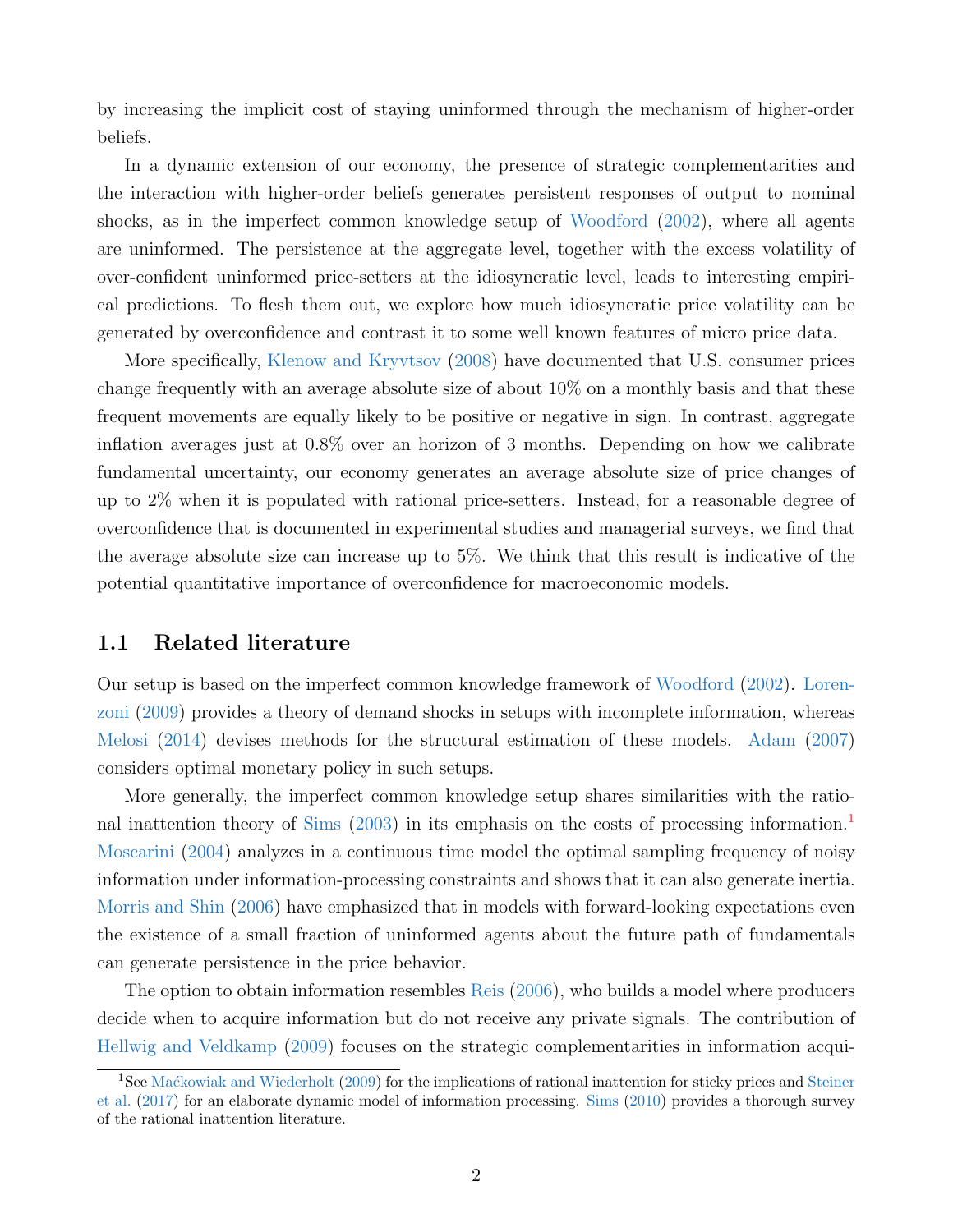sition and their implications for multiple equilibria in setups without overconfidence.

The literature in psychology is nicely summarized by [Moore and Healy](#page-47-6) [\(2008\)](#page-47-6). They provide an extensive survey of the studies that document overconfidence and differentiate between overestimation (of one's abilities), overplacement (relative to others), and overprecision, which is the type of overconfidence we focus on. An example of overstimation is [Clayson](#page-46-4) [\(2005\)](#page-46-4), who shows that students overestimate their performance in exams. A prominent example of overplacement is the study of [Svenson](#page-48-9) [\(1981\)](#page-48-9): in a simultaneous study of US and Swedish drivers, 88% of the US group and 77% of the Swedish group asked believed that they are safer drivers than the median. Another example is [Guthrie et al.](#page-47-7) [\(2001\)](#page-47-7): 90% of 168 federal magistrate judges thought that they are above average as far as their reversal rate on appeal is concerned. Regarding overprecision, studies like [Soll and Klayman](#page-48-10) [\(2004\)](#page-48-10) have shown that subjective confidence intervals are systematically too narrow given the accuracy of one's information. Another classic reference is [Lichtenstein et al.](#page-47-8) [\(1982\)](#page-47-8).

In finance, other influential studies beyond the ones mentioned in the introduction are [Mal](#page-47-9)[mendier and Tate](#page-47-9) [\(2005\)](#page-47-9), who devise methods of measuring CEO overconfidence based on corporate investment and [Scheinkman and Xiong](#page-48-11) [\(2003\)](#page-48-11), who explore the potential of overconfidence to generate speculative bubbles in a dynamic setup. [Daniel et al.](#page-46-5) [\(2002\)](#page-46-5) consider the policy implications of overconfidence. The survey of [Daniel and Hirshleifer](#page-46-6) [\(2015\)](#page-46-6) provides additional references.

Various studies in experimental economics have explored the interactions of overconfidence and excess entry, see for example [Camerer and Lovallo](#page-46-7) [\(1999\)](#page-46-7). Furthermore, in micro theory there are models on the effects of overconfidence on performance as in [Compte and Postlewaite](#page-46-8) [\(2004\)](#page-46-8) and on the optimal menu of wage contracts as in [Fan and Moscarini](#page-47-10) [\(2005\)](#page-47-10). In macroeconomics, [Caliendo and Huang](#page-46-9) [\(2008\)](#page-46-9) analyze the implications of overconfidence for consumption and savings problems.

## 1.2 Organization

Section [2](#page-4-0) provides motivating empirical evidence on the overprecision of decision-makers like managers and CFOs that lend credibility to the bias of overconfidence outside the laboratory environment. Section [3](#page-5-0) provides the basic static economy of incomplete information, derives the optimal prices, and characterizes the decision to obtain information. Section [4](#page-16-0) explores the pricing implications of overconfidence. Section [5](#page-18-0) extends the basic analysis to an infinite horizon model of imperfect common knowledge under overconfidence. Section [6](#page-22-0) explores the empirical predictions of the model for idiosyncratic price volatility. Section [7](#page-33-0) concludes and an Appendix follows.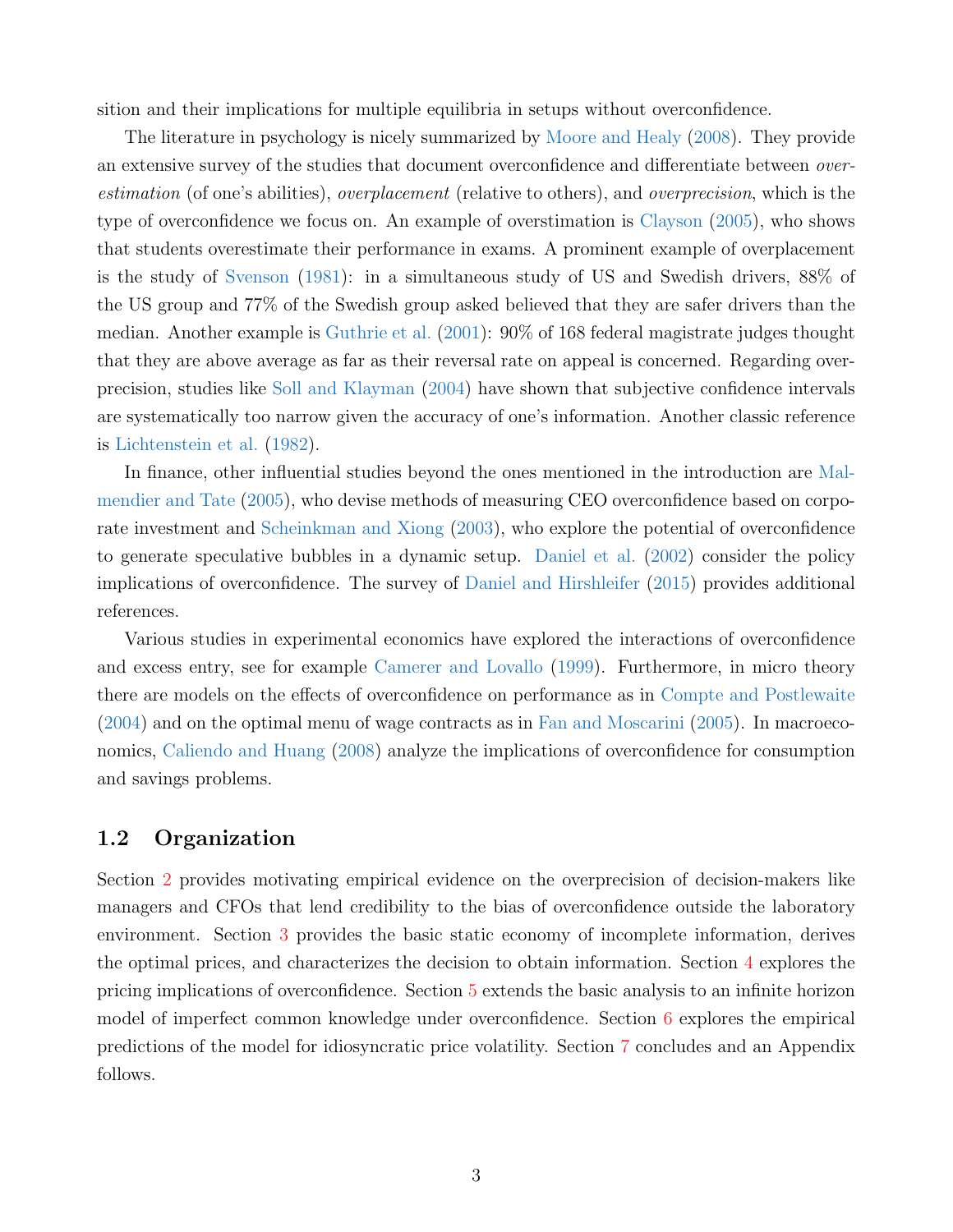# <span id="page-4-0"></span>2 Motivating empirical evidence on overprecision

A recent literature has emerged that investigates the presence of overconfidence in the forecasts of decision makers like managers and CFOs. Progress has been made by designing confidential surveys that elicit subjective managerial beliefs.

[Barrero](#page-45-2) [\(2018\)](#page-45-2) uses data from a confidential monthly survey led by the Federal Reserve Bank of Atlanta of a panel of about 1,200 U.S. managers. The survey elicits subjective probability distributions regarding growth outcomes at their own firm, in particular sales growth over the four quarters following the survey.<sup>[2](#page-4-1)</sup> Findings are: the average forecast error is not distinguishable from zero, so managers are neither optimistic nor pessimistic on average. Nevertheless, managers are overconfident, that is, they underestimate the volatility of future sales growth and overestimate their forecasts accuracy. While the manager subjective distributions would imply an average absolute forecast error of about 4 percentage points, in reality the mean absolute forecast error is close to 18 percentage points, more than four times as large.

While [Barrero](#page-45-2) [\(2018\)](#page-45-2) examines in detail biases in the managerial forecasts of the firm's own variables, [Ben-David et al.](#page-45-3) [\(2013\)](#page-45-3) examine the overprecision in the forecasts of senior finance executives of the S&P 500 returns. They use quarterly survey data of 10 years and document that CFOs of mid-size and large U.S. corporations are severely miscalibrated: realized market returns are within the 80% confidence intervals that CFOs provide only 36% of the time. They further examine the effect of over-precision on corporate investment and financial leverage.

[Huang et al.](#page-47-11) [\(2016\)](#page-47-11) have distinguished between over-optimism which is a "better than average" effect, while the overprecision bias is "an unwarranted belief in the correctness of one's answers". The former bias can be interpreted as overconfidence regarding the mean, while the latter as overconfidence regarding the precision, which is indeed the focus of our paper. They study earnings forecasts which are presented in the form of a range, allowing the measurement of the over-precision bias. They find that CEOs are overly precise in their earnings forecast. 67% of actual earnings fall outside the forecast range. Overly precise CEOs invest more in real assets.

We will close this section by citing evidence on behavioral biases coming from surveys of professional forecasters. [Bordalo et al.](#page-46-10) [\(2018\)](#page-46-10) examine the rationality of individual and consensus professional forecasts of macroeconomic and financial variables. They find that forecasters typically over-react to information at the individual level, while consensus forecasts exhibit underreaction. To model over-reaction in processing noisy signals, they assume that agents have diagnostic expectations, a concept closely related to overconfidence. They manage to reconcile over-reaction at the individual level with under-reaction at the consensus level. Similarly, [Broer](#page-46-11)

<span id="page-4-1"></span><sup>2</sup>[The survey elicits also managerial beliefs about employment levels, average unit cost growth, and capital](#page-46-11) [investment expenditures. An overview for the public is provided](#page-46-11) [here.](https://www.frbatlanta.org/research/surveys/business-uncertainty) Further details can be found in [Altig et al.](#page-45-4) [\(2018\).](#page-46-11)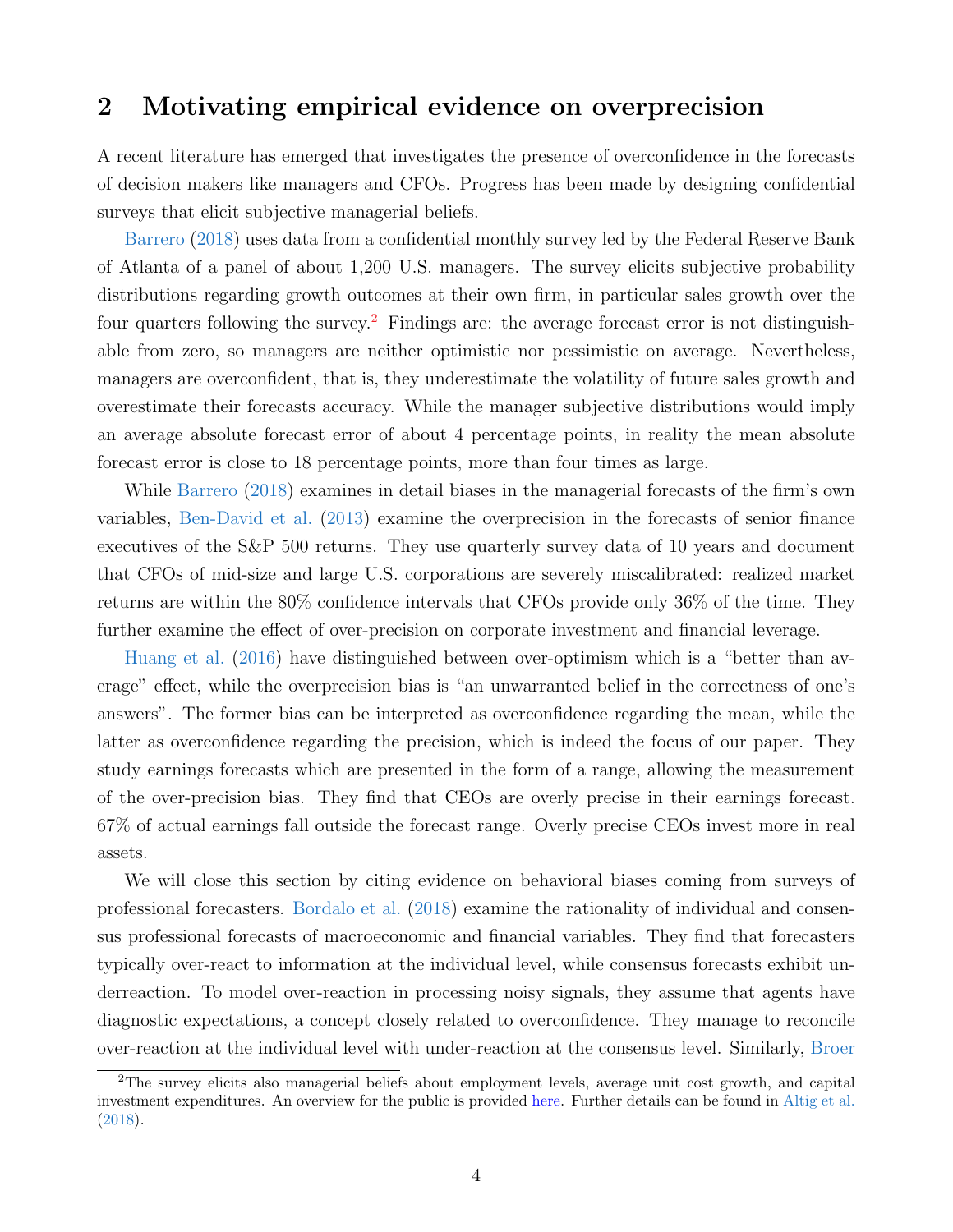| Study                               | Subjects                 | Overprecision in forecasts of |
|-------------------------------------|--------------------------|-------------------------------|
| Barrero (2018), Altig et al. (2018) | CFOs and CEOs            | Sales growth                  |
| Ben-David et al. (2013)             | CFOs                     | $S\&P 500$ returns            |
| Huang et al. $(2016)$               | CEOs                     | Earnings                      |
| Bordalo et al. (2018)               | Professional forecasters | Macroeconomic variables       |
| Broer and Kohlhas (2018)            | Professional forecasters | Inflation                     |

Table 1: Summary of studies on overprecision.

[and Kohlhas](#page-46-11) [\(2018\)](#page-46-11) document how US professional forecasters overreact to information, in the sense that their forecast revisions are too large. They show how a model of overconfidence may explain overreaction to private information.

To sum up, our paper is about overreaction of individual perceptions about an aggregate shock on the side of managers who make pricing decisions. The study of [Barrero](#page-45-2) shows that managers are overconfident in predicting sales growth, providing evidence of overconfidence within the firms and not only among financial markets participants. Moreover, evidence from professional forecasts supports the notion that overconfidence is relevant when forecasting macroeconomic variables. These variables are directly related to the filtering problem that our price-setters face. Motivated by this evidence, our paper is the first to analyze the overprecision bias in a macro context.

# <span id="page-5-0"></span>3 Static economy

In this section, we present a static partial-equilibrium model of price-setting behavior in which firms have full information on the structure, parameters and variables of interest.<sup>[3](#page-5-1)</sup>

**Firms.** We consider a continuum of firms indexed by j on the unit interval  $[0, 1]$ . Each firm produces a good that is differentiated in the preferences of consumers. We do not explicitly model neither consumer preferences nor their optimization problem. We just assume what is needed to characterize the price-setting problem of firms. Firms use labor  $L(j)$  to produce goods through the production function  $Y(j) = AL(j)$ , where A is a productivity shock common to all firms; W is the nominal wage paid for one unit of labor in the labor market. Firms are profit maximizers and set their prices in a monopolistic-competitive market. The problem of a generic

<span id="page-5-1"></span><sup>3</sup> The model is similar to the one used in [Ball and Romer](#page-45-5) [\(1989\)](#page-45-5), [Ball and Romer](#page-45-6) [\(1991\)](#page-45-6) and [Blanchard and](#page-45-7) [Kiyotaki](#page-45-7) [\(1987\)](#page-45-7).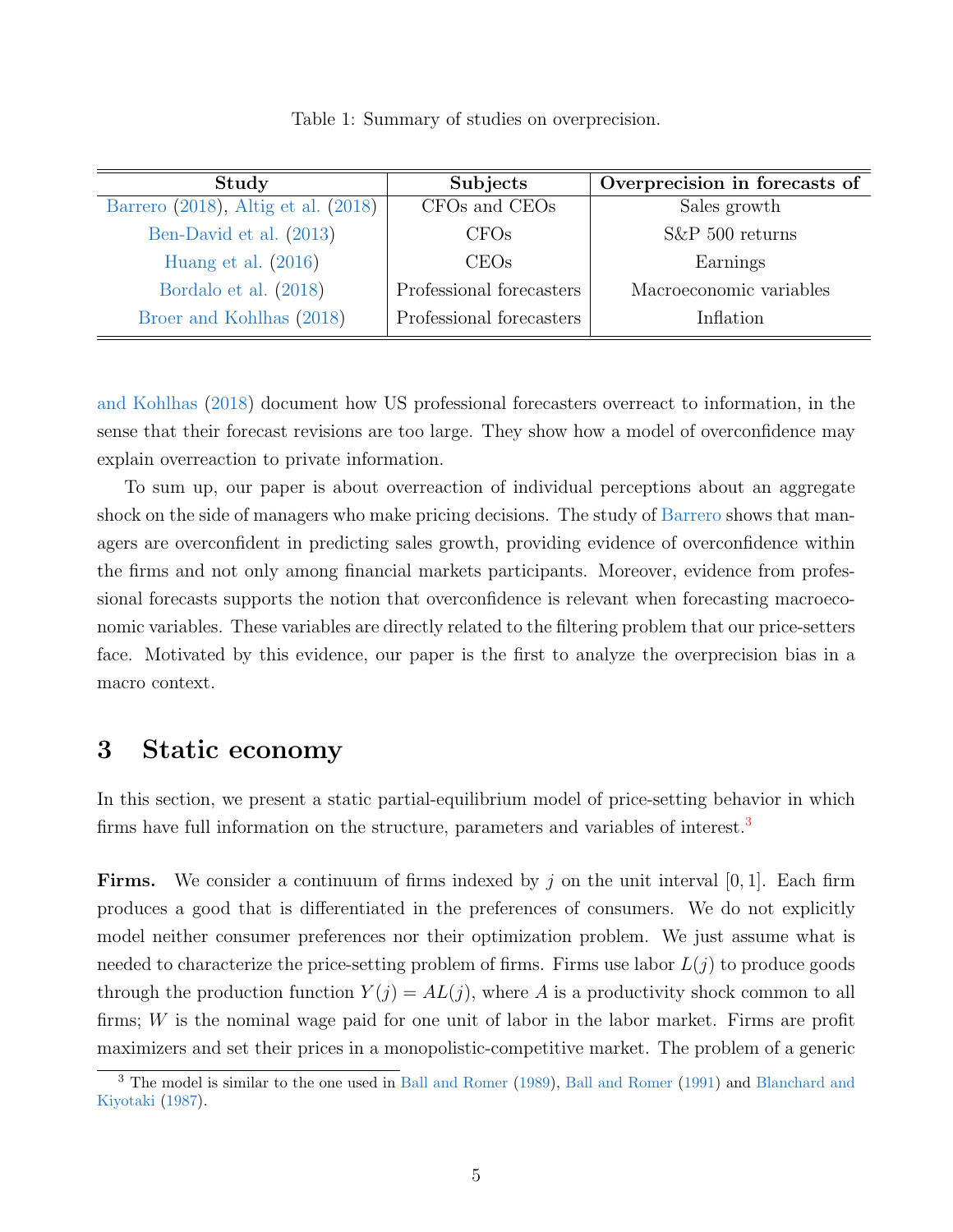firm j is to choose the price of its product  $P(j)$  to maximize real profits given by

<span id="page-6-4"></span>
$$
\frac{P(j)}{P}Y(j) - \frac{W}{P}L(j).
$$
\n(1)

 $Y(i)$  is the demand of good j given by

<span id="page-6-1"></span>
$$
Y(j) = \left(\frac{P(j)}{P}\right)^{-\varepsilon} Y,\tag{2}
$$

that depends on the price of good  $j$  relative to the general price index  $P$ , given by

<span id="page-6-6"></span>
$$
P = \left[ \int_0^1 P(i)^{1-\varepsilon} di \right]^{\frac{1}{1-\varepsilon}}, \tag{3}
$$

and on aggregate production Y. The parameter  $\varepsilon > 1$  denotes the elasticity of substitution across differentiated goods in consumer preferences.

Labor supply. We do not explicitly model the supply of labor. Instead, we assume that the labor-supply schedule implies the following relation between real wage and aggregate production

<span id="page-6-2"></span>
$$
\frac{W}{P} = Y^{\eta} \tag{4}
$$

with  $\eta > 0.4$  $\eta > 0.4$ 

Government. We assume the existence of a monetary authority that has perfect control over the level of nominal spending in the economy. It follows that

<span id="page-6-3"></span>
$$
M = PY \tag{5}
$$

where M, which may be labeled as money supply, is indeed controlled by the monetary authority.

**Profit function.** We can substitute  $(2)$ ,  $(4)$  and  $(5)$  into  $(1)$  to define the profit function of firm  $j$  as

<span id="page-6-5"></span>
$$
\pi(P(j), P, \theta) \equiv \left[\frac{P(j)}{P} - \frac{1}{A} \left(\frac{M}{P}\right)^{\eta}\right] \left(\frac{P(j)}{P}\right)^{-\varepsilon} \left(\frac{M}{P}\right). \tag{6}
$$

<span id="page-6-0"></span><sup>4</sup> This labor-supply schedule can be derived from the optimizing-behavior of households in a generalequilibrium model. In particular,  $\eta$  would be a combination of the risk-aversion coefficient in consumer preferences and of the Frisch elasticity of substitution of labor supply, or in case of local labor market of  $\varepsilon$  as well. Assuming a more general labor-supply schedule does not change the subsequent analysis.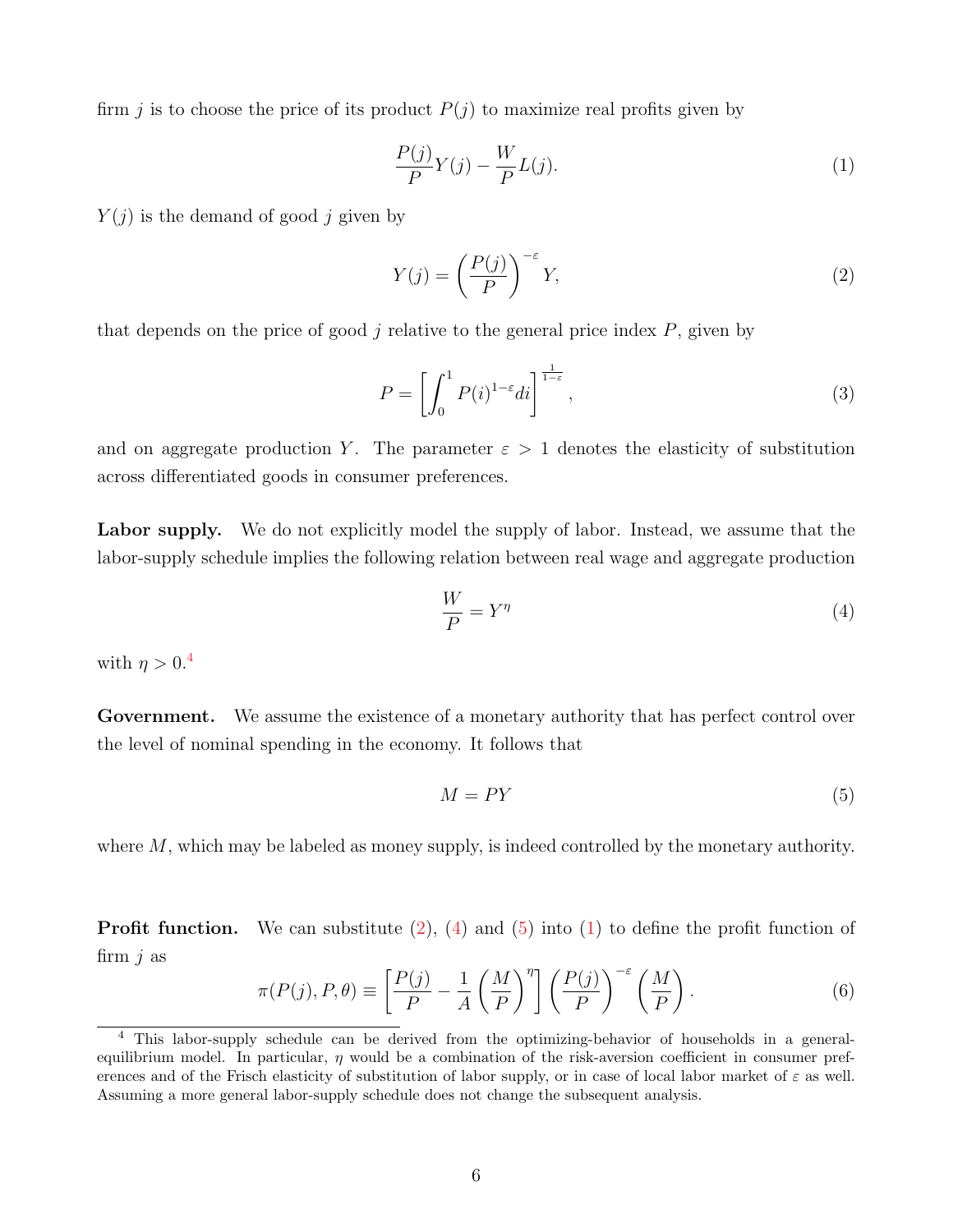The money supply enters the profit function by determining (together with the price level) real output Y. Real output Y has a positive demand effect on good  $j$  and increases marginal cost through equilibrium wages, as can been seen by  $(2)$  and  $(4)$  respectively. Profits of firm j become a function of the action of firm j,  $P(j)$ , the actions of all other firms synthesized by the index P, and the vector of exogenous shocks  $\theta$ ,  $\theta \equiv (A, M)$ . Firm j is of measure zero with respect to the aggregate, so its pricing decision does not affect the general price index P.

## 3.1 Full information

In the full information economy firm j chooses price  $P(j)$  to maximize profits [\(6\)](#page-6-5). Let  $P^{\dagger}(j)$ denote the profit-maximizing price, given by

<span id="page-7-0"></span>
$$
P^{\dagger}(j) = P^{\dagger} = \frac{\varepsilon}{\varepsilon - 1} \frac{W}{A} = \frac{\varepsilon}{\varepsilon - 1} \frac{P}{A} \left(\frac{M}{P}\right)^{\eta} \tag{7}
$$

which is just the familiar markup rule over nominal marginal cost. Since nominal marginal costs are the same across firms, all firms set the same price,  $P^{\dagger} = P$ . Money is neutral and the full information output equals  $Y^* = \left(\frac{A}{\varepsilon/(\varepsilon-1)}\right)^{\frac{1}{\eta}}$ . The respective full information price level is a function of the exogenous money supply and equilibrium output,

<span id="page-7-2"></span>
$$
P^* = \frac{M}{Y^*} = \left(\frac{\varepsilon}{\varepsilon - 1} \frac{1}{A}\right)^{\frac{1}{\eta}} M. \tag{8}
$$

 $P^*$  is function solely of the *exogenous* aggregate shock  $\theta$  and will be a useful statistic in the next section. For later use, note that since  $P^{*\eta} = \frac{\varepsilon}{\varepsilon}$ ε−1  $M^{\eta}$  $\frac{M''}{A}$ , we can rewrite [\(7\)](#page-7-0) as

<span id="page-7-3"></span>
$$
P^{\dagger} = P^{1-\eta} P^{*\eta}.
$$
\n<sup>(9)</sup>

This rewriting reveals how the optimal price of firm  $j$  depends in *equilibrium* on the actions of other firms  $(P)$ , and on a particular combination of exogenous shocks  $(P^*)$ . The parameter  $\eta$ captures the elasticity of the individual optimal price with respect to the aggregate price level. Therefore,  $\eta$  determines the equilibrium substitutability or complementarity of pricing decisions: price-setting decisions are strategic complements, if  $0 < \eta < 1$ , and strategic substitutes if  $\eta > 1$ .<sup>[5](#page-7-1)</sup>

#### 3.2 Incomplete information

We provide here an overview of the incomplete information setup and then we will proceed to the details of the signal-extraction problem.

<span id="page-7-1"></span><sup>&</sup>lt;sup>5</sup>See [Woodford](#page-48-12) [\(2003,](#page-48-12) ch. 3) for a detailed discussion of equilibrium strategic complementarities in pricesetting.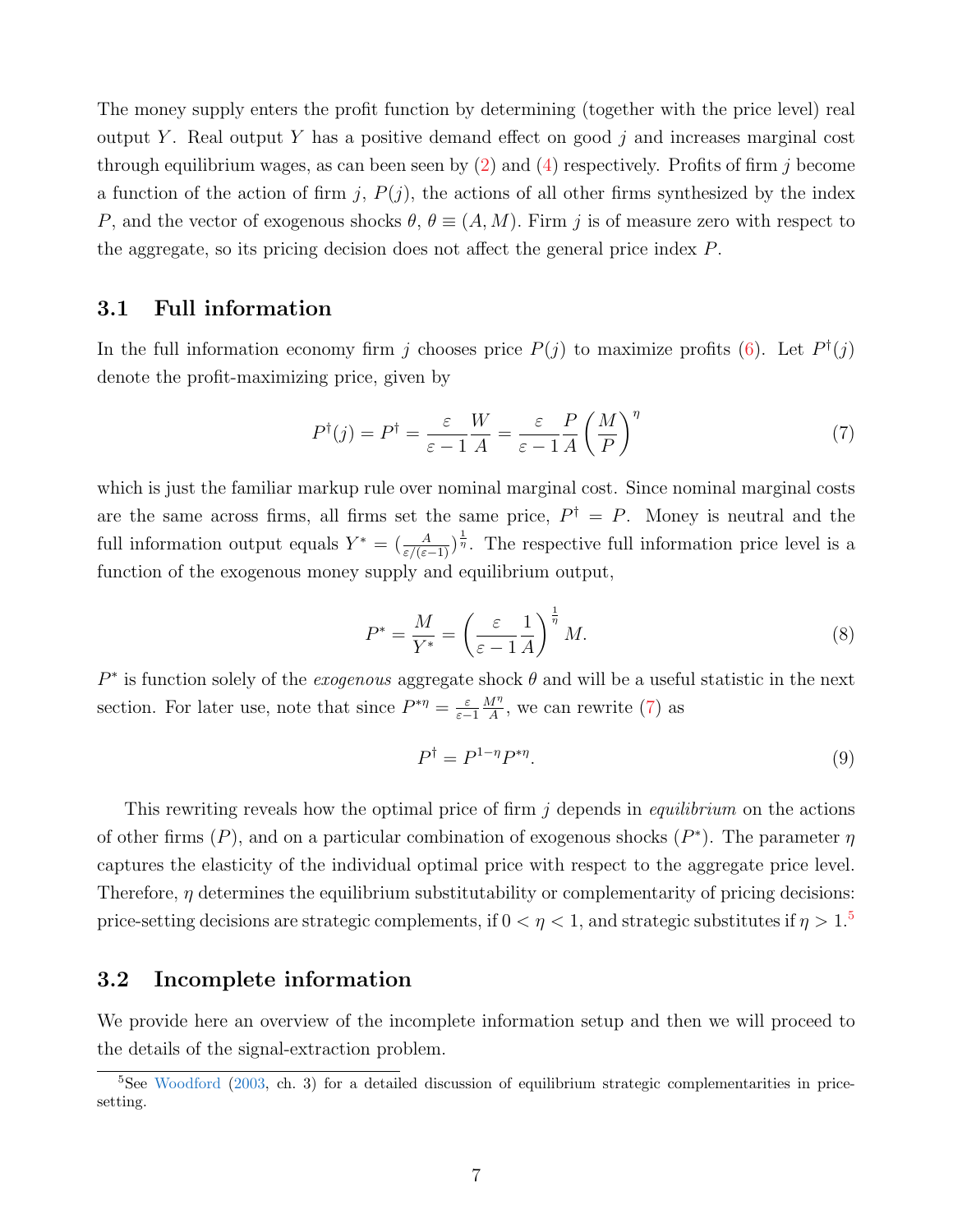Our information structure is based on the "limited attention" setup of [Woodford](#page-48-3) [\(2002\)](#page-48-3) and the subsequent imperfect common knowledge literature. This amounts effectively to making two assumptions. First, firms do not know the realization of the aggregate shock  $\theta$ . Second, we assume that *none* of the actions of the other agents, as captured by the general price level  $P$ , is in the information set of price-setters.

In particular, each firm receives a *private* signal  $s^j$  that is correlated with the aggregate hidden state  $\theta$ . This signal is the only element in their information set and captures the firm's "subjective perception" about  $\theta$ . We assume an additive structure for the signals with i.i.d. idiosyncratic noise. The firm uses its private signal to make inferences on productivity and money supply shocks that affect marginal costs and aggregate demand. Furthermore, the signal is used to infer the beliefs, and therefore the pricing decisions, of other firms. An entire hierarchy of beliefs about the price level is formed, so price-setters face both fundamental and strategic uncertainty. Overconfidence enters the inference problem by making agents put too much weight on their own subjective perception of the aggregate shock. Moreover, we allow the fraction of uninformed firms to be *endogenous*: each firm j can pay a real fixed idiosyncratic cost  $\tilde{c}^j$  and obtain full information about the shock  $\theta$  and the pricing decisions of the rest of the firms. These fixed shocks are i.i.d. across firms and independent of the private signals.

**Timing.** Each firm j gets a realization of the fixed cost at the beginning of time and receives a private signal. Given the signal, the firm decides to obtain or not information. If the firm becomes "informed", it pays cost  $\tilde{c}^j$  and sets price  $P^{\dagger}(j)$ . If the firm decides to stay "uninformed," it sets price  $\tilde{P}(j)$ . We can characterize this problem by working backwards.

Informed firm. The optimal price when the firm has complete information is just the typical markup over nominal marginal cost, as in equation [\(7\)](#page-7-0). Since nominal marginal costs are the same across firms, informed firms set again the same price,  $P^{\dagger}(j) = P^{\dagger}$ . As before, we can use the definition of the full information price in  $(8)$ , to rewrite the price of an informed firm as a function of the price of aggregate price level P and the full information price  $P^*$ ,  $P^{\dagger} = P^{1-\eta}P^{*\eta}$ . Note the similarity with equation  $(9)$ . However, the price level P is obviously not the same as in an environment with full information, since it may include prices of firms that chose to stay uninformed.

Uninformed firm. If the firm does not obtain information, it sets a price that maximizes its *subjective* expectation of real profits, given its perception of the world. Let  $E^j$  denote the subjective expectation operator of firm j, conditional on its private signal, so  $E^j X \equiv E(X|s^j)$  for a generic random variable  $X$ <sup>[6](#page-8-0)</sup>  $\tilde{P}(j)$  maximizes  $E^j \pi(P(j), P, \theta)$  which implies that the optimal

<span id="page-8-0"></span><sup>&</sup>lt;sup>6</sup>The operator  $E$  always refers to the subjective expectation operator. This coincides with the objective expectation operator except for the case of overconfidence in the private signals. It will be always clear from the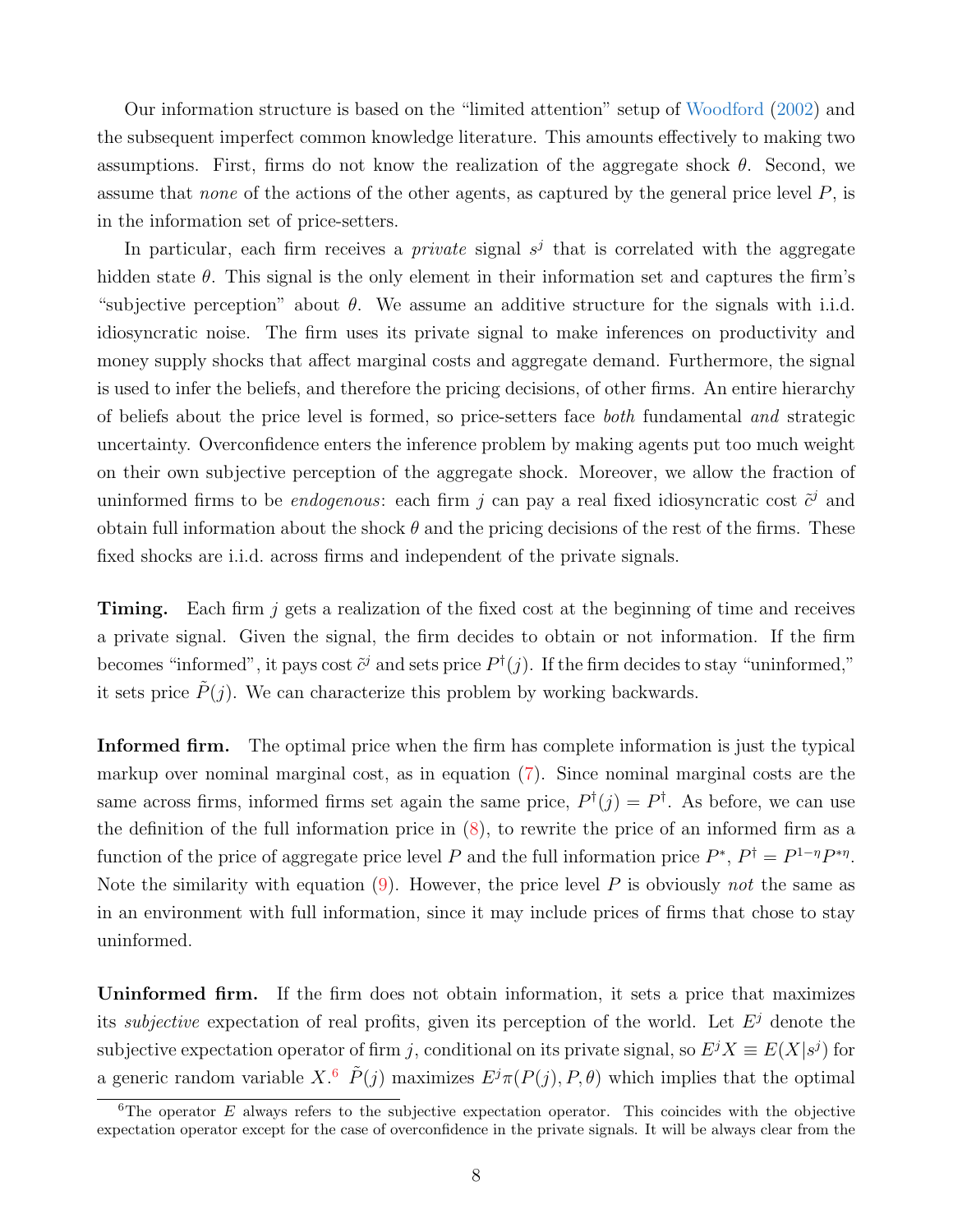price of an uninformed firm takes the form

<span id="page-9-1"></span>
$$
\tilde{P}(j) = \frac{\varepsilon}{\varepsilon - 1} \frac{E^j \{ \frac{W}{A} Z \}}{E^j Z},\tag{10}
$$

where  $Z \equiv MP^{\varepsilon-2}$ . So the optimal price of the uninformed firm is an "average" of the typical markup over nominal marginal cost.<sup>[7](#page-9-0)</sup> Note again that  $\frac{\varepsilon}{\varepsilon - 1}$  $\frac{W}{A} = P^{1-\eta}P^{*\eta} = P^{\dagger}$ . So we can express the optimal price of the uninformed firm in [\(10\)](#page-9-1) as an average of the price it would set if it were informed,

<span id="page-9-6"></span>
$$
\tilde{P}(j) = \frac{E^j \{P^\dagger Z\}}{E^j \{Z\}}.\tag{11}
$$

**Obtaining information.** A generic firm  $j$  chooses to pay the fixed cost and acquire complete information when the expected increase in profits in doing this is higher than the cost  $\tilde{c}^j$ ,

<span id="page-9-2"></span>
$$
E^j\{\pi(P^\dagger, P, \theta) - \pi(\tilde{P}(j), P, \theta)\} \ge \tilde{c}^j. \tag{12}
$$

Having observed the realization of its own signal, a firm  $j$  evaluates the left-hand side (LHS) of [\(12\)](#page-9-2). The firm acquires information and sets price  $P^{\dagger}$ , if (12) holds, otherwise it stays uninformed and sets  $\tilde{P}(j)$ .

## 3.3 Approximation to the incomplete-information model

We will simplify the problem by proceeding with an approximation around the deterministic steady state where  $\theta = \bar{\theta} = (\bar{A}, \bar{M})$ .<sup>[8](#page-9-3)</sup>

<span id="page-9-4"></span>**Proposition 1.** A second-order approximation to the LHS of  $(12)$  leads to a criterion of the form

<span id="page-9-5"></span>
$$
var^{j}\{p^{\dagger}\} \ge c^{j},\tag{13}
$$

 $\Box$ 

where var<sup>j</sup> $\{\cdot\}$  denotes the variance operator conditional on the subjective information set of firm *j*, while  $p^{\dagger}$  is the log of the price that firm *j* would set with complete information and  $c^j$  is a reparametrization of the idiosyncratic fixed cost  $\tilde{c}^j$ .

Proof. See Appendix.

context if we refer to the objective or the subjective distribution.

<span id="page-9-3"></span><span id="page-9-0"></span><sup>&</sup>lt;sup>7</sup>The average is according to the change of measure  $x \equiv Z/E^{j}Z \ge 0$  with  $E^{j}x = 1$ .

<sup>8</sup>This simplification is particularly useful for the derivation of the higher-order hierarchy of beliefs. See proposition [2.](#page-13-0)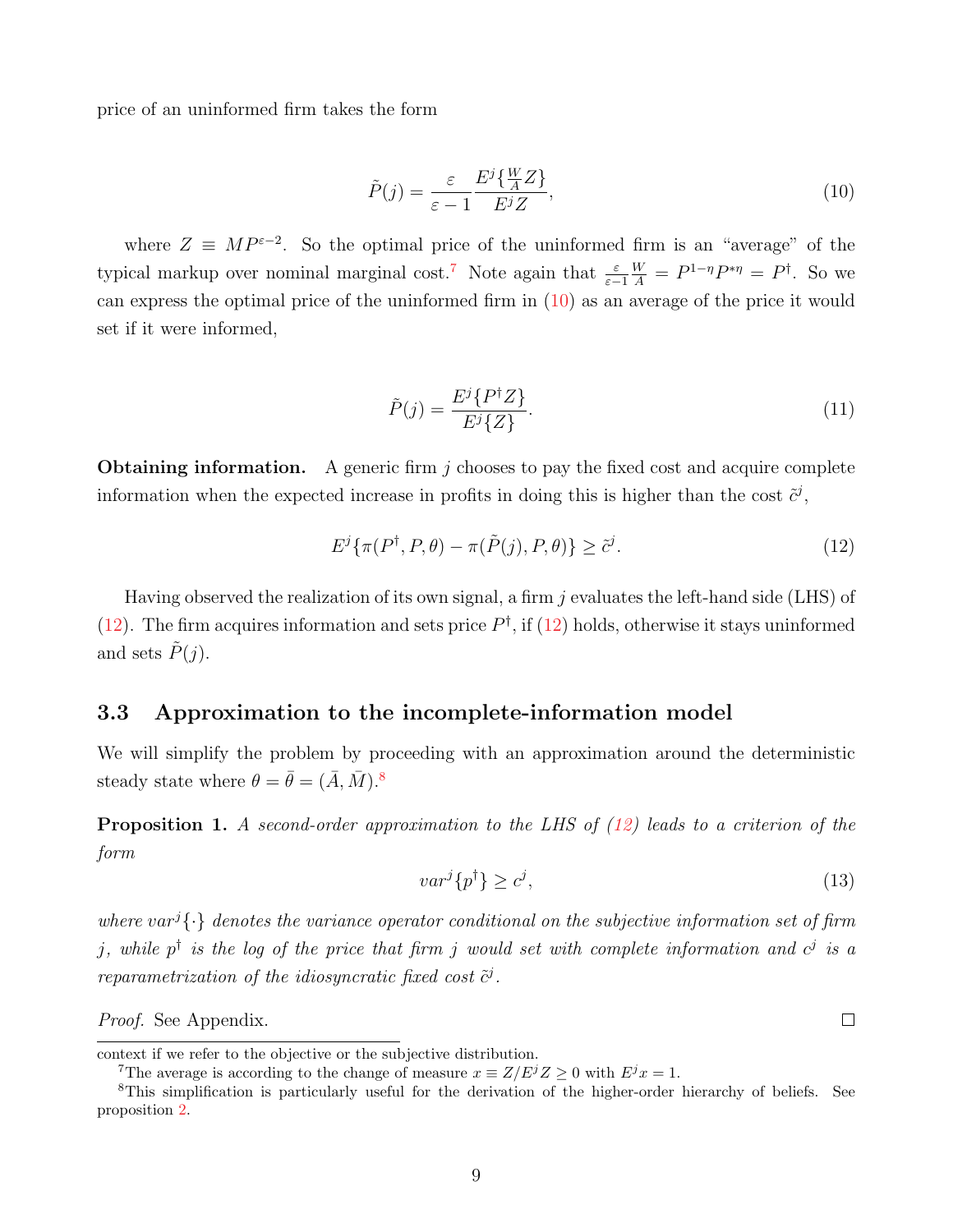The decision of acquiring or not information depends on whether the subjective variance of the price that a firm sets under complete information is higher than the cost  $c^j$ . An important implication of proposition [1](#page-9-4) is that [\(13\)](#page-9-5) can be evaluated using just a log-linear approximation to the equilibrium conditions. In this log-linear approximation, equation [\(11\)](#page-9-6) implies that the log of the price under incomplete information is the expected value of the log of the price under complete information

<span id="page-10-5"></span>
$$
\tilde{p}(j) = E^j p^\dagger,\tag{14}
$$

where lower-case letters denote logarithms of the respective variables.<sup>[9](#page-10-0)</sup> Moreover,  $p^{\dagger}$  satisfies an exact log-linear relationship given by

<span id="page-10-3"></span>
$$
p^{\dagger} = (1 - \eta)p + \eta p^*,
$$
\n(15)

where  $p^*$  is the log of the full-information equilibrium price level and  $p$  is given by

<span id="page-10-1"></span>
$$
p = \int_0^1 p(i)di\tag{16}
$$

as a result of a first-order approximation of [\(3\)](#page-6-6).

Let  $\mu$  denote the fraction of firms that in equilibrium decide to keep their subjective information set. Assuming without loss of generality that agents  $j \in [0, \mu]$  are the ones who remain uninformed, we can write  $(16)$  as

<span id="page-10-2"></span>
$$
p = \mu \tilde{p} + (1 - \mu)p^{\dagger}, \tag{17}
$$

where  $\tilde{p}$  stands for the average price of the subjectively-informed firms,

<span id="page-10-6"></span>
$$
\tilde{p} \equiv \frac{1}{\mu} \int_0^{\mu} \tilde{p}(i) di.
$$
\n(18)

We can then plug  $(17)$  into  $(15)$  to obtain

<span id="page-10-4"></span>
$$
p^{\dagger} = \delta p^* + (1 - \delta)\tilde{p},\tag{19}
$$

where

<span id="page-10-7"></span>
$$
\delta \equiv \frac{\eta}{\eta + (1 - \eta)\mu}.\tag{20}
$$

Equation [\(19\)](#page-10-4) expresses the price of informed firms as a linear combination of the exogenous full information price, which captures the fundamentals, and the price of the uninformed firms. The weight on the full information price is equal to unity,  $\delta = 1$ , when all firms are informed

<span id="page-10-0"></span><sup>&</sup>lt;sup>9</sup>Note that the change of measure  $Z/E^{j}Z$  is not relevant anymore in the log-linear approximation. Furthermore, all firms set the same constant price at  $\theta$ .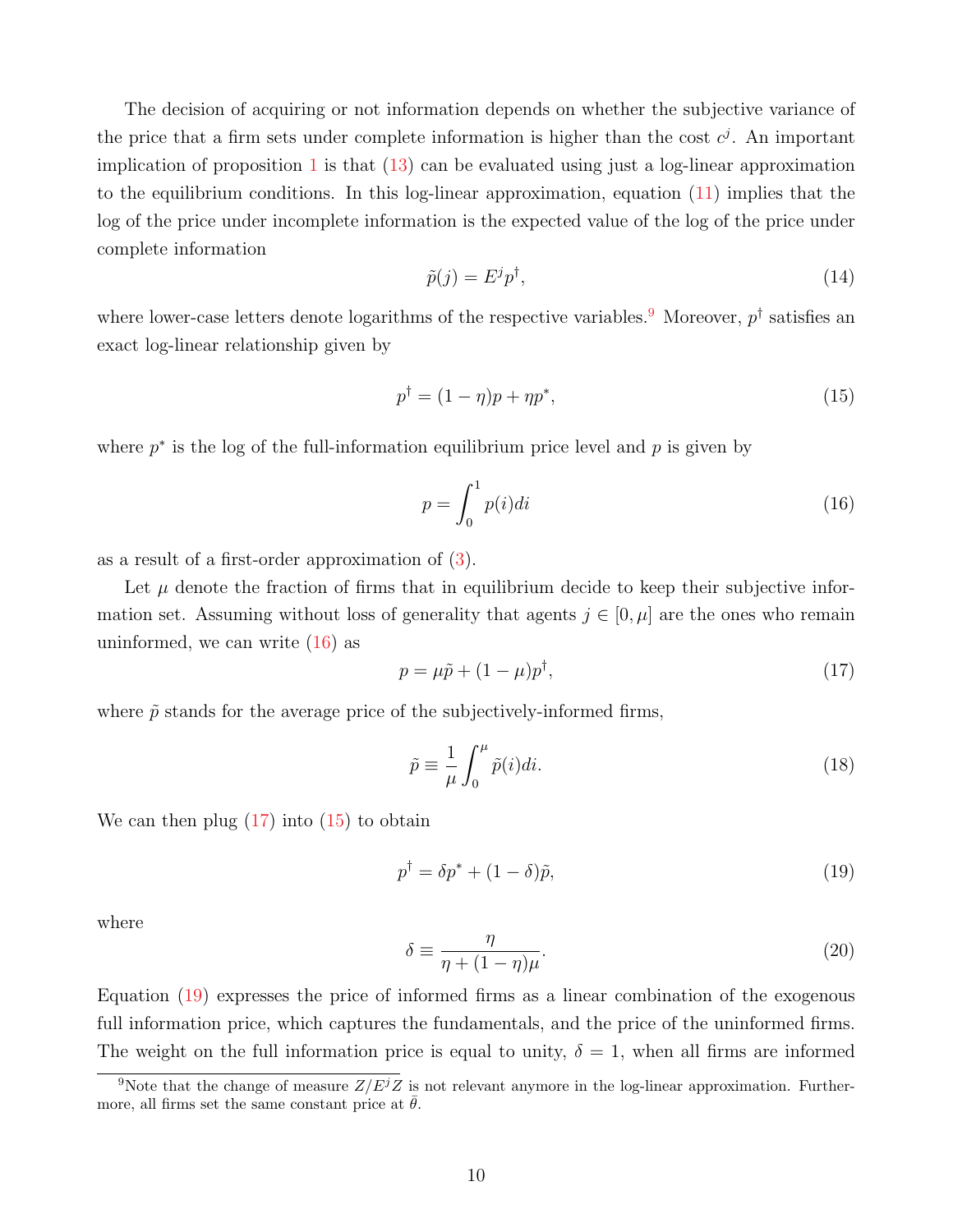$(\mu = 0)$ , which would happen if the cost of acquiring information were zero. If costs are large enough so that every firm stays uninformed  $(\mu = 1)$ , we are in the case of [Woodford](#page-48-3) [\(2002\)](#page-48-3), where every firm is exogenously uninformed, and the weight  $\delta$  becomes equal to the degree of complementarity,  $\delta = \eta$ . The weight  $\delta$  is a decreasing function of  $\mu$  and  $\eta \leq \delta \leq 1$  if  $\eta < 1$ . Thus, the larger the mass of uninformed firms, the smaller the weight on fundamentals, and the larger the weight on the prices of other firms, if we have strategic complements. In contrast,  $\delta$ is an increasing function of  $\mu$  with  $1 \leq \delta \leq \eta$  in case of strategic substitutes  $(\eta > 1)$ .

To sum up, the set of equations [\(14\)](#page-10-5), one for each firm that remains uninformed, together with [\(18\)](#page-10-6) and [\(19\)](#page-10-4) determine the equilibrium prices of informed and uninformed firms in a first-order approximation to the equilibrium conditions.

## 3.4 Signal extraction, overconfidence and optimal pricing

Consider now the signal-extraction problem of the firm. We note that uncertainty about the aggregate shock  $\theta$  has collapsed to uncertainty about the full-information price  $p^*$ , which is a linear combination of the logarithms of the technology and the money supply shock,  $p^* =$ const.  $+\ln M - \frac{1}{n}$  $\frac{1}{\eta} \ln A$ . Without loss of generality for our purpose of exploring the effects of overconfidence on pricing, we are going to assume that firms receive signals about this particular linear combination  $p^*$ , which captures the "fundamental" shocks in the economy.<sup>[10](#page-11-0)</sup> Let  $p^*$  be a random variable of the form

<span id="page-11-1"></span>
$$
p^* = \bar{p}^* + u,\tag{21}
$$

where  $\bar{p}^*$  is a constant and u is a Gaussian white-noise process with variance  $\sigma_u^2$ ,  $u \sim N(0, \sigma_u^2)$ . This distribution is common knowledge and corresponds to the objective probability distribution of  $p^*$ .

**Overconfidence.** Each firm receives a *private* signal  $s^j$  that is linearly related to  $p^*$  as

$$
s^j = p^* + \xi^j,\tag{22}
$$

where  $\xi^j$  is an idiosyncratic Gaussian noise with mean zero. Moreover,  $\xi^j$  is statistically independent of u as well as of  $\xi^i$  for each  $i \neq j$ . Our departure from objective probabilities is in the variance of the noise. Let  $\bar{\sigma}_{\xi}^2$  and  $\sigma_{\xi}^2$  denote respectively the *perceived* (subjective) and *true* variance of  $\xi^j$ . We introduce overconfidence as in the influential contributions of [Daniel et al.](#page-46-0)

<span id="page-11-0"></span> $10$ We invite the reader to entertain more elaborate signal structures where each firms get multiple signals about different components of  $P^*$ . For example, we could think of each firm getting a private idiosyncratic productivity shock  $A<sup>j</sup>$  (leading to idiosyncratic marginal costs), that is correlated with the aggregate shock A. This shock could be used as a signal in order to infer prices of other firms. We could also envision private (or even public) signals about the money supply  $M$ . We think that these directions, albeit interesting, would hinder our main goal of analyzing sharply the effects of overconfidence on macroeconomic pricing models.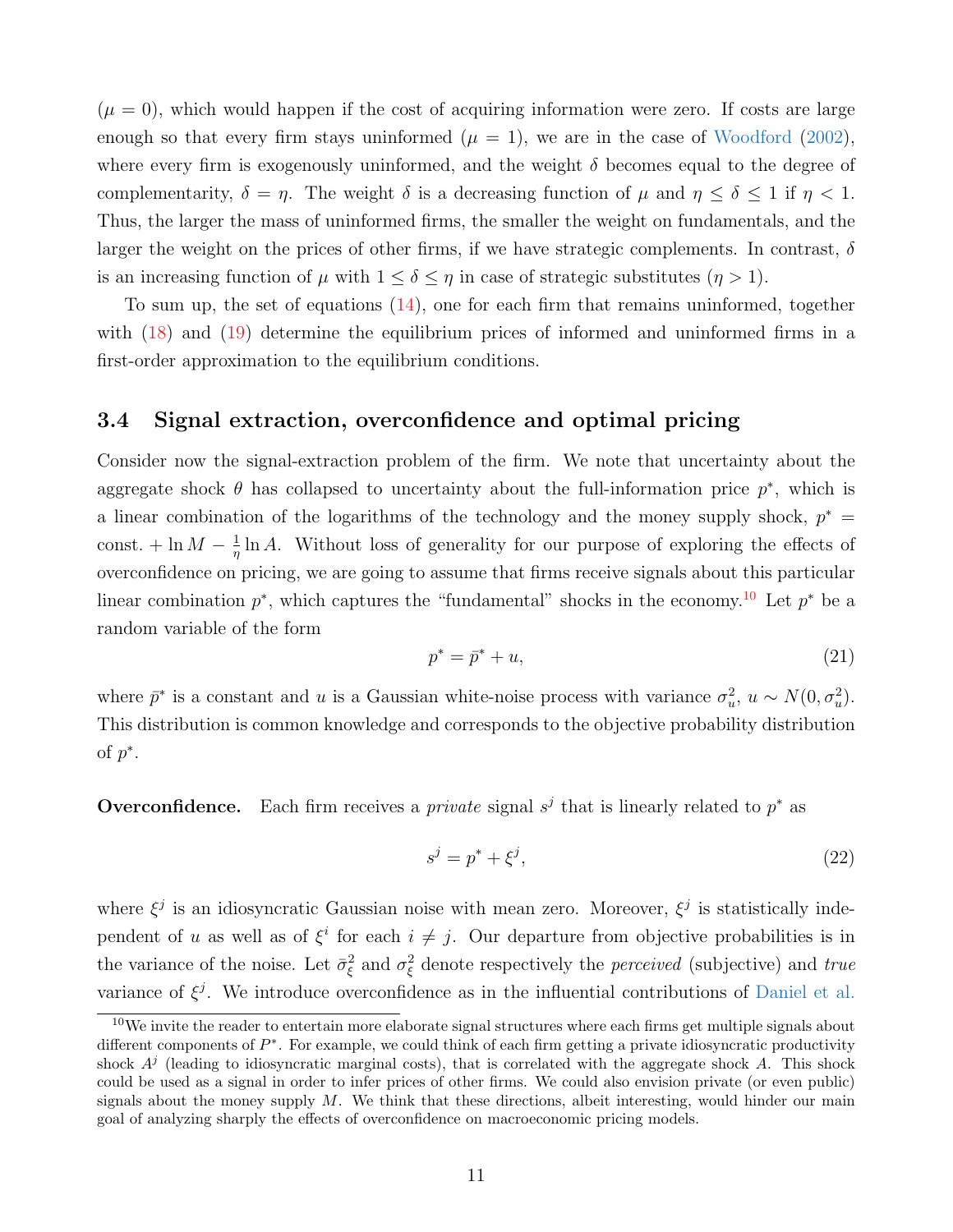[\(1998\)](#page-46-0) and [Daniel et al.](#page-46-1) [\(2001\)](#page-46-1) in the behavioral finance literature: we assume that  $\bar{\sigma}_{\xi}^2 < \sigma_{\xi}^2$ . So price-setters overestimate their ability to infer the hidden state from their private signals. This corresponds to the behavioral bias of overprecision, a term which we will use interchangeably with the term overconfidence.<sup>[11](#page-12-0)</sup>

Given this information structure, each firm can form its own expectation of the full-information price  $p^*$  as in a standard signal-extraction problem

<span id="page-12-1"></span>
$$
E^j p^* = (1 - \bar{r}^j) \bar{p}^* + \bar{r}^j s^j,
$$
\n(23)

where the weight  $\bar{r}^j$  is defined as

$$
\bar{r}^j = \bar{r} \equiv \frac{1}{1+\bar{\lambda}} \quad \text{with} \quad \bar{\lambda} = \frac{\bar{\sigma}_{\xi}^2}{\sigma_u^2}.
$$
 (24)

Since  $\bar{\lambda}$  is common and common knowledge across the different firms, then  $\bar{r}^j$  is independent of j and equal to a common  $\bar{r}$ . In particular,  $\bar{\lambda}$  represents the noise-to-fundamental variance ratio and can be interpreted as an index of confidence in how a firm's private signal is a good representation of the full-information price. Lower values of  $\bar{\lambda}$  implies a higher weight to the signal when firms form expectations of the full-information price and, therefore, a high degree of confidence on the subjective information set. We can define a "true" degree of confidence  $\lambda$  as  $\lambda \equiv \frac{\sigma_{\xi}^{2}}{\sigma_{u}^{2}}$  with a respective weight in the filtering problem,  $r = 1/(1+\lambda)$ . Overconfidence implies that  $\lambda < \lambda$ , resulting into an excessive weight on the private signal,  $\bar{r} > r$ .

Higher-order beliefs and optimal pricing. To solve for the equilibrium prices of informed and uninformed agents, we first guess that  $\mu$  is known to each firm j. We then verify that this is indeed the case. Given this guess, we can substitute  $(19)$  into  $(14)$  to get

$$
\tilde{p}(j) = \delta E^j p^* + (1 - \delta) E^j \tilde{p}
$$
\n(25)

which can be averaged across all uninformed price setters to obtain

$$
\tilde{p} = \delta \bar{E} p^* + (1 - \delta) \bar{E} \tilde{p},\tag{26}
$$

where we have defined the operator  $\bar{E}(\cdot) \equiv \frac{1}{\mu}$  $\frac{1}{\mu} \int_0^{\mu} E^i(\cdot) dt$ , the average expectation across uninformed firms. So the price index of uninformed firms is a linear combination of the average (across uninformed firms) forecast of the fundamentals and the average forecast of the price index. By iterating the above expression, it follows that  $\tilde{p}$  is a linear combination of all higher-order

<span id="page-12-0"></span> $11$  See the survey of [Moore and Healy](#page-47-6) [\(2008\)](#page-47-6) for a succinct taxonomy of overconfidence studies in terms of overestimation, overplacement and overprecision.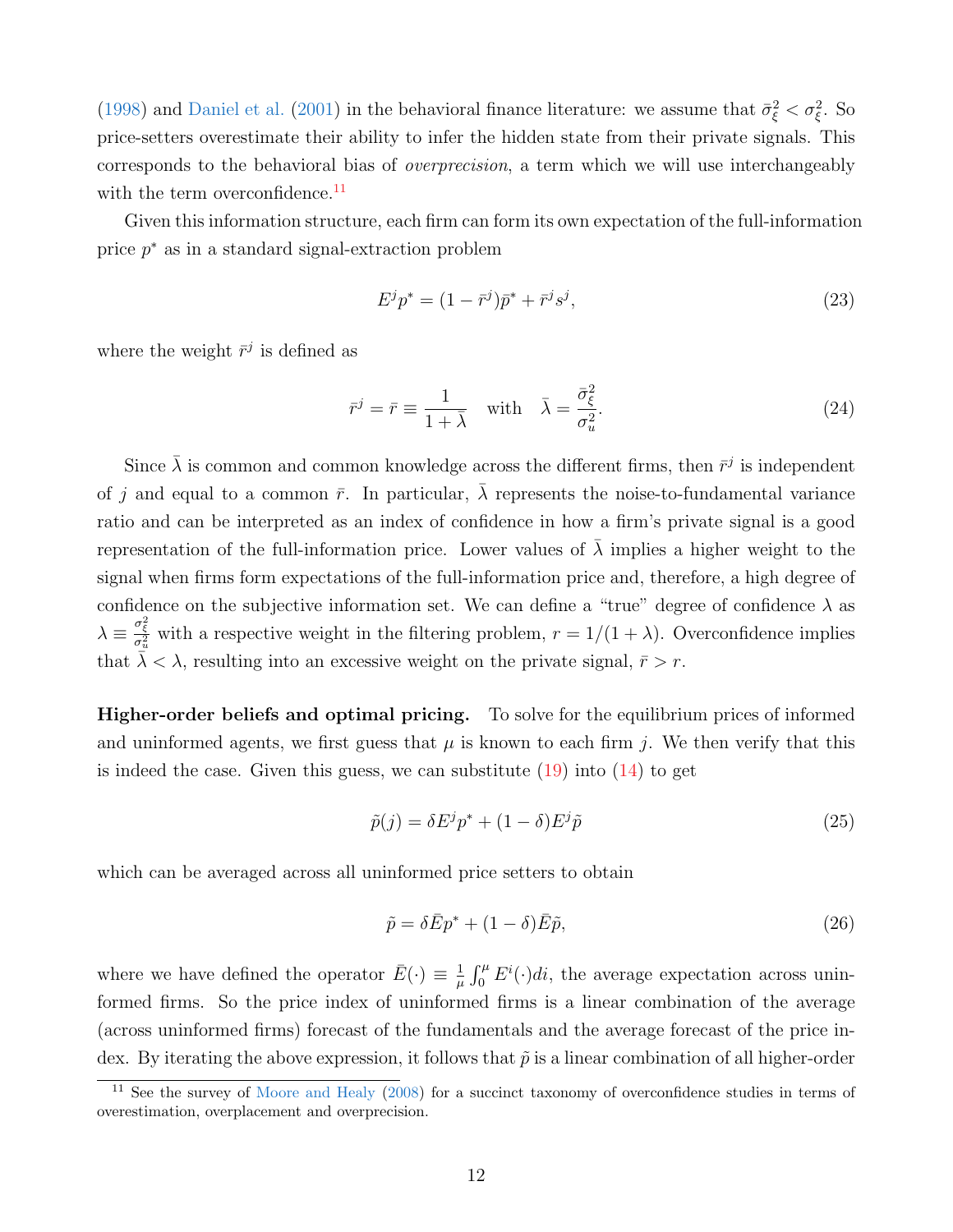average expectations of the full-information price,

<span id="page-13-5"></span>
$$
\tilde{p} = \delta \sum_{k=0}^{\infty} (1 - \delta)^k \bar{E}^{(k+1)} p^*,
$$
\n(27)

where the  $(k+1)$ –order average expectation operator is defined as  $\bar{E}^{(k+1)}(\cdot) \equiv \bar{E}(\bar{E}^{(k)}(\cdot)), k \ge 1$ , with  $\bar{E}^{(1)}(\cdot) \equiv \bar{E}(\cdot)$ .<sup>[12](#page-13-1)</sup> As in the literature pioneered by [Morris and Shin](#page-47-12) [\(2002\)](#page-47-12), higher-order beliefs are an integral part of optimal prices.<sup>[13](#page-13-2)</sup> Using the signal-extraction formula  $(23)$  we get the following optimal prices.

<span id="page-13-0"></span>Proposition 2. ("Optimal prices in the static economy")

• The price of an informed firm is

<span id="page-13-6"></span>
$$
p^{\dagger} = \frac{(1-\eta)(1-\bar{r})\mu}{\eta + (1-\eta)(1-\bar{r})\mu} \bar{p}^* + \frac{\eta}{\eta + (1-\eta)(1-\bar{r})\mu} p^*.
$$
 (28)

• The price index of uninformed firms is

$$
\tilde{p} = \frac{\eta(1-\bar{r}) + (1-\eta)(1-\bar{r})\mu}{\eta + (1-\eta)(1-\bar{r})\mu} \bar{p}^* + \frac{\bar{r}\eta}{\eta + (1-\eta)(1-\bar{r})\mu} p^*.
$$
\n(29)

• The price of uninformed firm  $j \in [0, \mu]$  is

$$
\tilde{p}(j) = \frac{\eta(1-\bar{r}) + (1-\eta)(1-\bar{r})\mu}{\eta + (1-\eta)(1-\bar{r})\mu} \bar{p}^* + \frac{\bar{r}\eta}{\eta + (1-\eta)(1-\bar{r})\mu} s^j.
$$
\n(30)

Proof. By using [\(23\)](#page-12-1), averaging across uninformed firms, assuming that a law of large numbers holds on a positive measure,  $\frac{1}{\mu} \int_0^{\mu} \xi^i di = 0$ , and iterating to derive the higher-order expectations, we arrive  $at^{14}$  $at^{14}$  $at^{14}$ 

<span id="page-13-4"></span>
$$
\bar{E}^{(k)}p^* = (1 - \bar{r}^k)\bar{p}^* + \bar{r}^k p^*, k \ge 1.
$$
\n(31)

We can substitute [\(31\)](#page-13-4) into [\(27\)](#page-13-5) to get  $\tilde{p}$ , and therefore  $p^{\dagger}$  and  $\tilde{p}(j)$  from [\(19\)](#page-10-4) and [\(14\)](#page-10-5)

<span id="page-13-2"></span><span id="page-13-1"></span><sup>&</sup>lt;sup>12</sup>Under the restriction that  $\eta(2\mu - 1) < 2\mu$ ,  $\delta$  is such that  $|1 - \delta| < 1$ .

<sup>13</sup> See [Allen et al.](#page-45-8) [\(2006\)](#page-45-8), [Amato and Shin](#page-45-9) [\(2003\)](#page-45-9) and [Amato and Shin](#page-45-10) [\(2006\)](#page-45-10) for further examples of problems with iterated expectations.

<span id="page-13-3"></span><sup>14</sup> See [Uhlig](#page-48-13) [\(1996\)](#page-48-13) for the conditions under which a law of large numbers holds.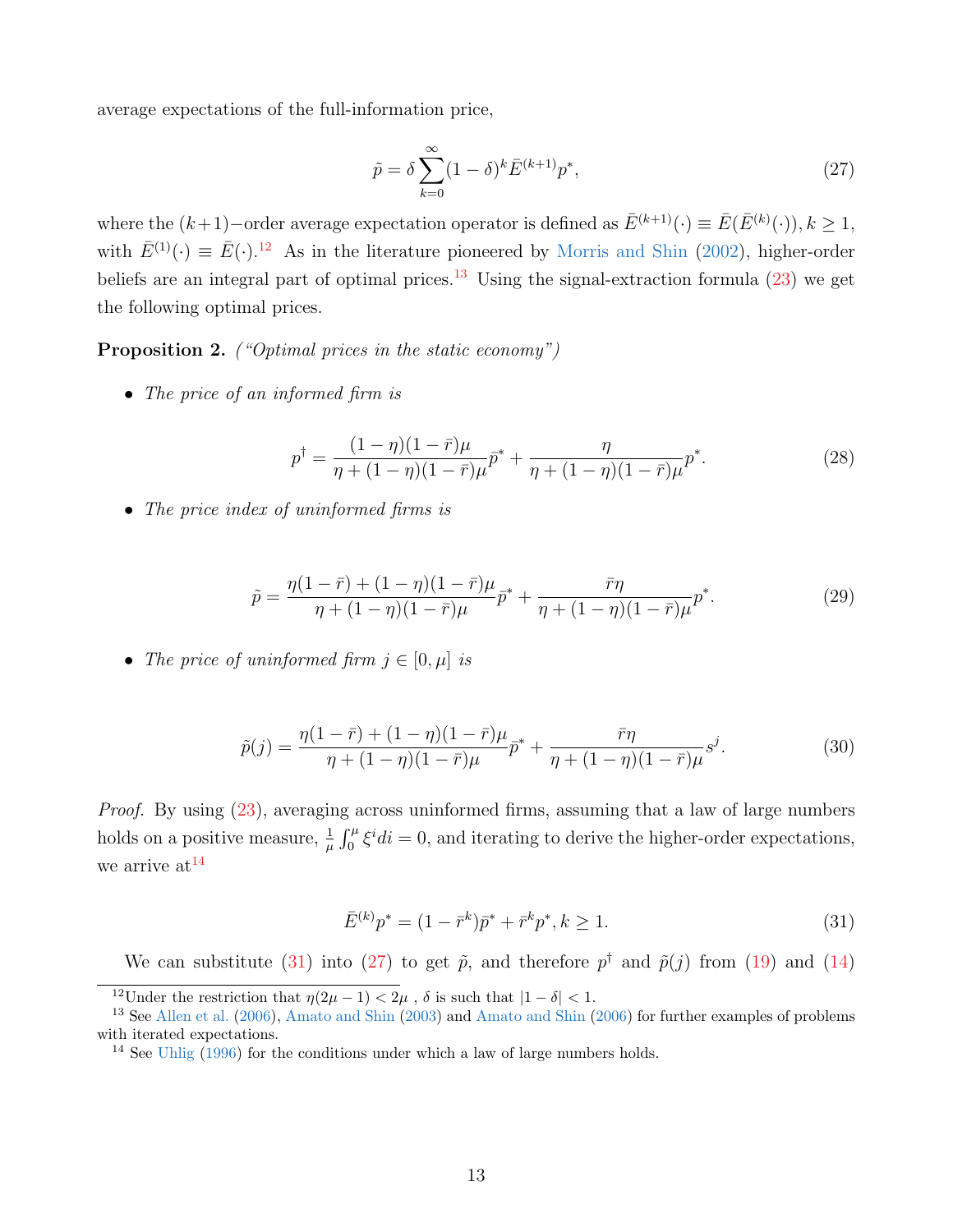respectively,

$$
\tilde{p} = \frac{1 - \bar{r}}{1 - (1 - \delta)\bar{r}} \tilde{p}^* + \frac{\bar{r}\delta}{1 - (1 - \delta)\bar{r}} p^*
$$
\n
$$
p^{\dagger} = \frac{(1 - \delta)(1 - \bar{r})}{1 - \bar{r}(1 - \delta)} \tilde{p}^* + \frac{\delta}{1 - (1 - \delta)\bar{r}} p^*
$$
\n
$$
\tilde{p}(j) = \frac{1 - \bar{r}}{1 - (1 - \delta)\bar{r}} \tilde{p}^* + \frac{\bar{r}\delta}{1 - (1 - \delta)\bar{r}} s^j
$$

Use the definition of  $\delta$  in [\(20\)](#page-10-7) to get the respective expressions in terms of the degree of complementarity  $\eta$  and the fraction  $\mu$ .

3.5 Information acquisition

Corollary. Given [\(28\)](#page-13-6) and Proposition [1,](#page-9-4) it follows that a generic firm j decides to acquire information if the following inequality holds

$$
var^{j}\{p^{\dagger}\} = \left[\frac{\eta}{\eta + (1-\eta)(1-\bar{r})\mu}\right]^{2} var^{j}\{p^{*}\} \geq c^{j},
$$

where var<sup>j</sup> $\{p^*\}$  is the variance of the full-information price level conditional on the subjective information set of firm j. This is given by  $var^j\{p^*\} = \sigma_u^2(1 - \bar{r}^j)$ , so we have

<span id="page-14-0"></span>
$$
\left[\frac{\eta}{\eta + (1 - \eta)(1 - \bar{r})\mu}\right]^2 \sigma_u^2 (1 - \bar{r}^j) \ge c^j.
$$
\n(32)

 $\Box$ 

Note that in [\(32\)](#page-14-0) we have kept the distinction –since it matters for the discussion that followsbetween the own degree of confidence  $\bar{r}^j$  and the others' degree of confidence  $\bar{r}$ – although we have assumed that they are the same.<sup>[15](#page-14-1)</sup>

According to  $(32)$ , several parameters of the model drive the incentives for firm j to acquire information.<sup>[16](#page-14-2)</sup> The higher is the variance of the full-information price,  $\sigma_u^2$ , the higher are the incentives to acquire information. Obviously, the lower the cost  $c^j$ , the higher those incentives.

<span id="page-14-1"></span><sup>&</sup>lt;sup>15</sup>Indeed, we could have derived the same equilibrium price  $p^{\dagger}$  and, thus, criterion [\(32\)](#page-14-0), even if we had heterogeneity in overconfidence. In that case, let  $\bar{r} \equiv \left(\int_0^{\mu} \bar{r}^i d\hat{i}\right)/\mu$  and assume that a law of large numbers holds for  $\int_0^\mu \xi^i \bar{r}^i di = 0$ . Then [\(28\)](#page-13-6) follows.

<span id="page-14-2"></span><sup>&</sup>lt;sup>16</sup>Note that the criterion to obtain information does not depend on the signal realization  $s^j$ . This is an outcome of the log-linear approximation and the Gaussian setup we are using, which leads to conditional variances that are independent of the signals. This is the price to pay for being able to calculate high-order beliefs as iterations of higher-order average expectations, a tractability feature which explains the ubiquity of the log-linear approach in the imperfect common knowledge literature. The same feature emerges in the infinite horizon model of section [5,](#page-18-0) where we employ the Kalman filter: forecast error variances depend only on time and not on signal realizations.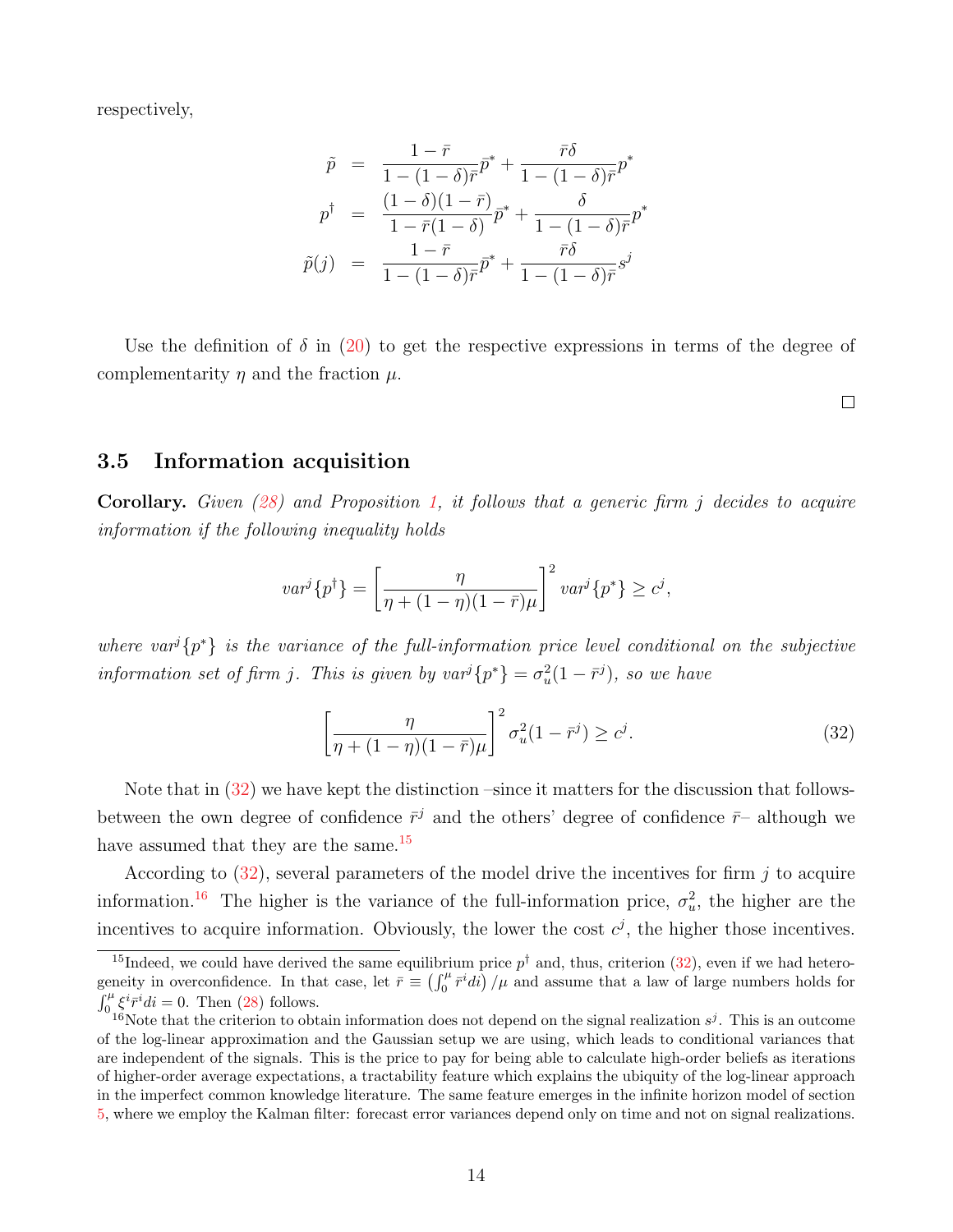In the case of strategic complementarity in the pricing decision,  $0 < \eta < 1$ , the higher is the fraction of firms that are acquiring information (i.e. the lower the  $\mu$ ) the higher are the incentives for the individual firm to acquire information. This result is of the same nature as the one found by [Ball and Romer](#page-45-5) [\(1989\)](#page-45-5) in a similar model but with only imperfect information, in which firms's decisions are on whether to change or not prices.

Each firm's decision is also influenced by the degree of confidence in the informativeness of the signal. If  $\bar{r}^j$  is high  $(\bar{\lambda}^j$  is low), then the firm will not have incentives to acquire finer information. A high degree of confidence implies that firms are going to be stuck with their perceptions of the world when setting their prices.

Interestingly, if the confidence of others increases ( $\overline{\lambda}$  decreases and  $\overline{r}$  increases) then the price under complete information has higher subjective variance since the average forecast of uninformed firms is getting closer to the full information price, as shown in  $(31)$  for  $k = 1$ . Then, each individual firm has higher incentives to acquire information and imitate other firms –when pricing decisions are strategic complements.

We move to characterize the equilibrium value of  $\mu$ , under the assumption  $\bar{r}^j = \bar{r}$  for each j. We define

$$
c^* \equiv \left[ \frac{\eta (1 - \bar{r})^{\frac{1}{2}}}{\eta + (1 - \eta)(1 - \bar{r})\mu} \right]^2 \sigma_u^2 \tag{33}
$$

and note that [\(32\)](#page-14-0) implies that all firms with costs  $c^j$  less than the threshold value  $c^*$  obtain information. Let the cumulative distribution function of costs be  $F$  with respective density  $f$ on support  $[\underline{c}, \overline{c}]$ . Therefore,  $\mu$  has to satisfy

<span id="page-15-0"></span>
$$
1 - F(c^*) = \mu. \tag{34}
$$

The value  $c^*$  depends on  $\mu$ , so [\(34\)](#page-15-0) determines implicitly the equilibrium fraction of uninformed firms. This solution confirms our initial guess that  $\mu$  is a function of known parameters and then known to each firm j. The properties of  $F(\cdot)$  determine the existence and the characteristics of the equilibrium. Indeed, when  $c^j = c$  for each j, multiple equilibria are possible for the same reasons as they occur in the imperfect-information model of [Ball and Romer](#page-45-5) [\(1989\)](#page-45-5). For other  $F(\cdot)$  multiple equilibria might disappear. Since this is not the focus of this work, we assume that  $F(\cdot)$  and  $f(\cdot)$  are such that there exists an equilibrium and its unique. We get the following proposition.

<span id="page-15-1"></span>**Proposition 3.** ("Confidence on private signals and uninformed firms") Assume that we are at a stable equilibrium where  $1 + f(c^*)\frac{\partial c^*}{\partial \mu} > 0$ .

<span id="page-15-2"></span>If 
$$
(1 - \eta)(1 - \bar{r})\mu < \eta
$$
 then  $\frac{d\mu}{d\bar{r}} > 0.$  (35)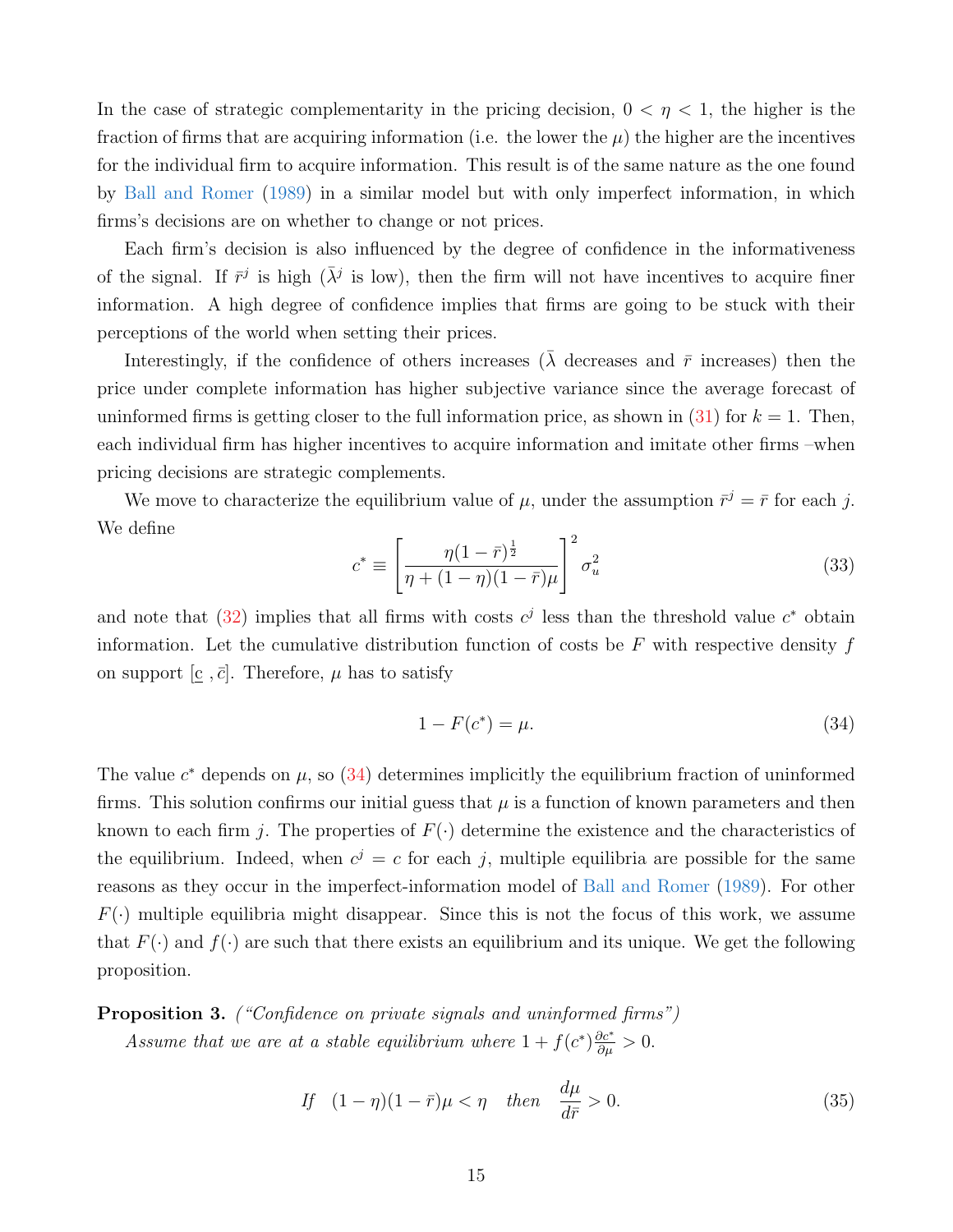Thus, the fraction of uninformed firms increases when the weight on the private signal increases.

Proof. See the Appendix.

The proposition implies that an increased reliance on private signals, which would occur if we had a low subjective variance due to overconfidence, can lead to a larger mass of uninformed firms relative to a rational signal-extraction benchmark.

 $\Box$ 

Discussion. Although intuitive, Proposition [3](#page-15-1) is not obvious. It involves the effects of firm's own confidence and the opposing effects of the confidence of other firms through the mechanism of higher-order expectations. An increase in one's confidence decreases the incentives to acquire information. But an increase in the confidence of others makes the price of informed firms more volatile, since there is larger reliance on private signals in equilibrium, amplifying the effect of higher-order beliefs. To see that, consider the extreme case where private signals are completely uninformative (in the eyes of the price-setters),  $\bar{r} = 0$ . In that case, the entire mechanism of higher-order beliefs is mute: uninformed firms set a price equal to their prior,  $\tilde{p} = \bar{p}^*$ , and the price of informed firms becomes  $p^{\dagger} = (1 - \delta)\bar{p}^* + \delta p^*$ . So the weight on the full information price p<sup>\*</sup> reaches its minimum, leading to small volatility and reduced incentives to acquire information.

The inequality condition in [\(35\)](#page-15-2) requires that the effect of the firm's own confidence, which leads to a larger equilibrium fraction  $\mu$ , is *stronger* than the higher-order beliefs effect, which reduces  $\mu$ . As expected, the condition always holds in the case of strategic substitutes,  $\eta > 1$ . In the case of strategic complements, the condition holds if we effectively limit the effect of higherorder beliefs. This would happen in an equilibrium where  $\mu$  is small (so the complementarities are not strong enough),  $\mu < \frac{\eta}{(1-\eta)(1-\bar{r})}$ . From another angle, the higher-order beliefs effect would be contained if we bounded  $\eta$  away from a lower bound, by writing the condition as  $\eta > \frac{(1-\bar{r})\mu}{1+(1-\bar{r})\mu}$ . The lower bound for  $\eta$  is always smaller than 1/2 and decreases to zero when  $\bar{r}$  increases to unity. The conclusion is that if complementarities are not too "large," a high degree of confidence in private signals increases the equilibrium fraction of uninformed firms.

# <span id="page-16-0"></span>4 Price implications of incomplete information and overconfidence

In this section we study the price implications of the model and in particular the relation between excess volatility of prices and overconfidence.

A first important implication is that the model displays two levels of heterogeneity: at a first stage, there are differences in prices between informed and uninformed firms. At a second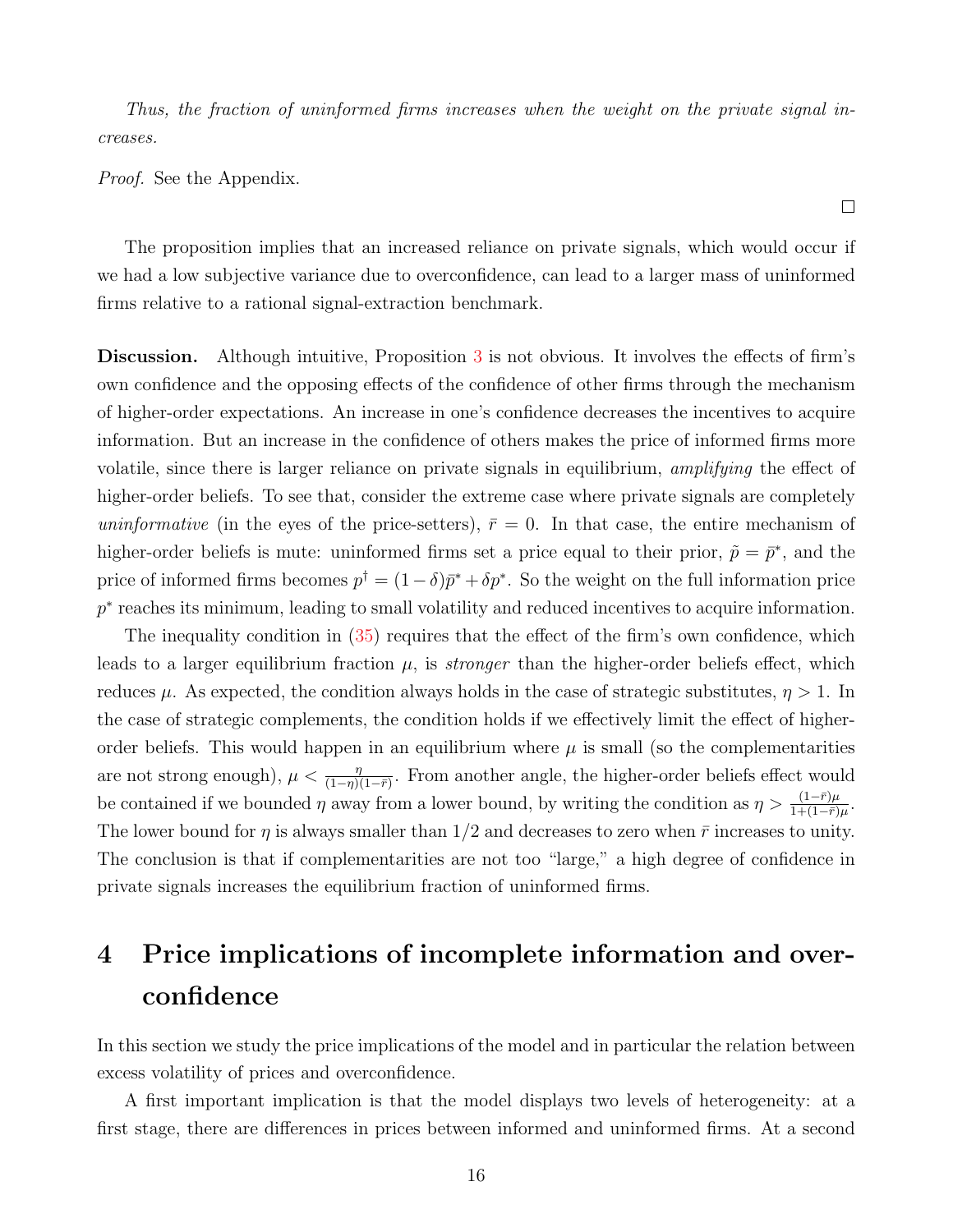stage, within uninformed firms, prices are related to the realization of subjective signals. By using  $(21)$ , we can rewrite the prices of proposition [2](#page-13-0) as

<span id="page-17-0"></span>
$$
p^{\dagger} = \bar{p}^* + (1+\bar{\lambda})\hat{k}u \tag{36}
$$

$$
\tilde{p}(j) = \bar{p}^* + \hat{k}u + \hat{k}\xi^j, j \in [0, \mu]
$$
\n(37)

$$
\tilde{p} = \bar{p}^* + \hat{k}u,\tag{38}
$$

where

<span id="page-17-1"></span>
$$
\hat{k} \equiv \frac{\bar{r}\eta}{\eta + (1 - \eta)(1 - \bar{r})\mu}.\tag{39}
$$

Thus, the prices of informed firms react only to the fundamental shock u, whereas the price of uninformed firm j reacts also to the noise shock  $\xi^j$ . In particular, equation [\(36\)](#page-17-0) shows that prices of informed firms react less than proportionally to fundamental shocks when pricing decisions are strategic complements  $(\eta < 1)$ , since in that case  $(1 + \bar{\lambda})\hat{k} < 1$ , but more than proportionally in the strategic-substitute case  $(\eta > 1)$ , since in that case  $(1 + \bar{\lambda})\hat{k} > 1$ . As shown in [\(37\)](#page-17-0), the response of uninformed firms is always smaller than that of informed firms, since  $\lambda > 0$ . The dicrepancy is coming from the fact that the informed firms do not have to filter the hidden shock. Moreover, prices of uninformed firms react also to non-fundamental shocks,  $\xi^j$ , in the same proportion as they do to fundamental shocks.

Overconfidence can affect the volatility of prices. Using equation [\(37\)](#page-17-0), we obtain that the "true" variance of prices for a generic uninformed agent  $j$  is

$$
var\{\tilde{p}(j)\} = (1+\lambda)\hat{k}^2 \sigma_u^2.
$$
\n(40)

Equation [\(36\)](#page-17-0) implies that the variance of the prices of informed firms is given by

$$
var\{p^{\dagger}\} = (1+\bar{\lambda})^2 \hat{k}^2 \sigma_u^2. \tag{41}
$$

It follows that the ratio of the volatilities of prices of uninformed and informed firms is given by

$$
\frac{var\{\tilde{p}(j)\}}{var\{p^{\dagger}\}} = \left[\frac{(1+\lambda)^{\frac{1}{2}}}{(1+\bar{\lambda})}\right]^{2}.
$$
\n(42)

When the signal-extraction problem is rational (i.e.  $\lambda = \overline{\lambda}$ ), prices of uninformed firms are always less volatile than the prices of informed firms. With overconfident firms, it is instead possible for the reverse to happen. It is sufficient that  $(1 + \bar{\lambda}) < (1 + \lambda)^{\frac{1}{2}}$ , which requires that the true volatility of the idiosyncratic noise  $\sigma_{\xi}^2$  is large enough relative to the perceived  $\bar{\sigma}_{\xi}^2$ , so sufficient overprecision is needed.

A second important implication of overconfidence is that it is even possible to have excess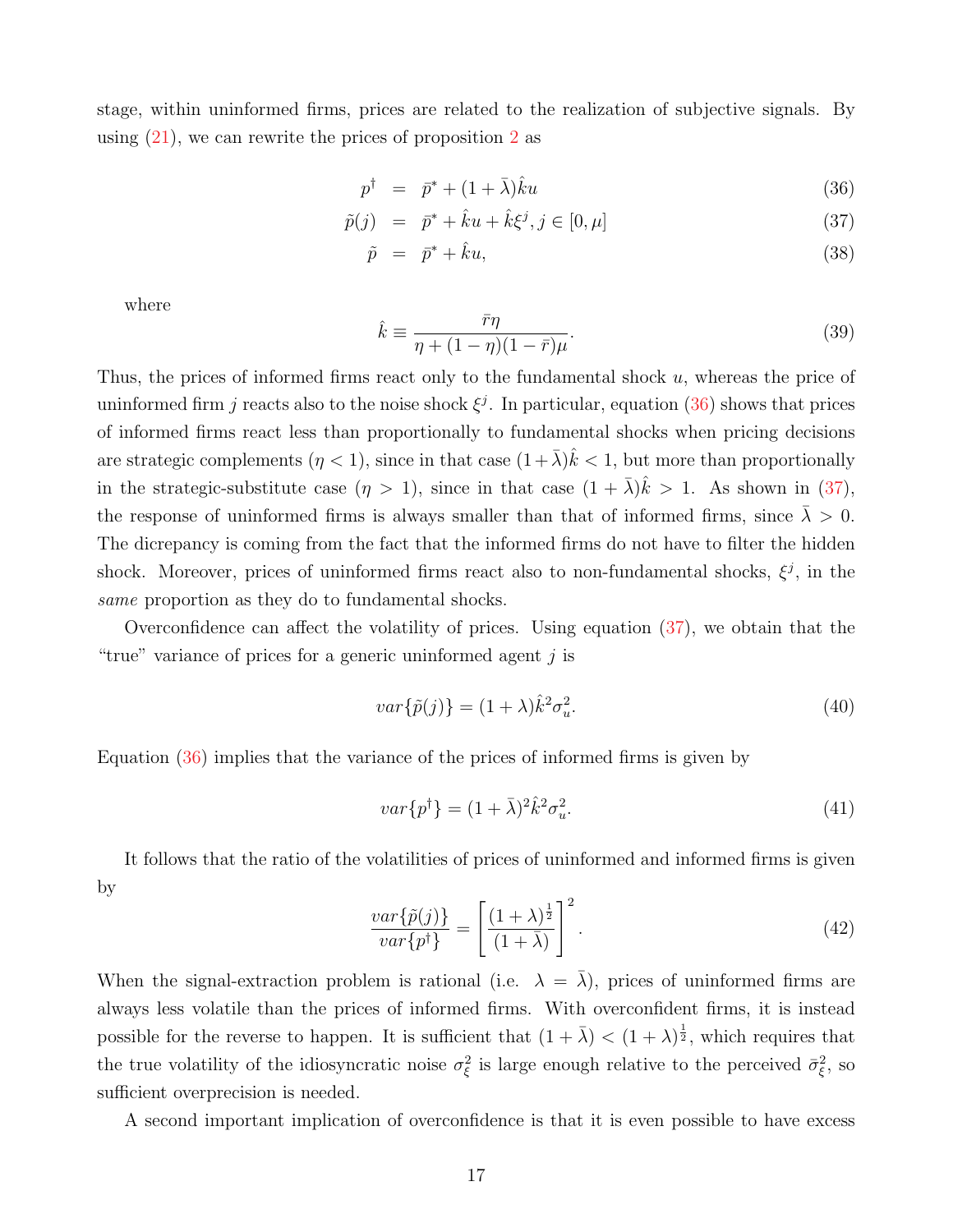volatility of the price of an individual uninformed firm with respect to the full-information (fundamental) price. Indeed, we obtain that

$$
\frac{var\{\tilde{p}(j)\}}{var\{p^*\}} = \left[\frac{\zeta(1+\lambda)^{\frac{1}{2}}}{(1+\bar{\lambda})}\right]^2\tag{43}
$$

where  $\zeta$  is a positive parameter given by  $\zeta \equiv \frac{\hat{k}}{\bar{r}} = \frac{\eta}{\eta + (1-\eta)}$  $\frac{\eta}{\eta+(1-\eta)(1-\bar{r})\mu}$ , such that  $\zeta < 1$  ( $\zeta > 1$ ) when pricing decisions are strategic complements (substitutes). To have excess volatility of the prices of uninformed firms with respect to fundamentals, it is required that  $(1 + \bar{\lambda}) < \zeta(1 + \lambda)^{\frac{1}{2}}$ which is then a more (less) stringent condition than before when pricing decisions are strategic complements (substitutes).[17](#page-18-1)

Overconfidence has two important roles in this model. First, a higher fraction of firms is going to decide optimally not to acquire information and just pay attention to their own private signals, relative to the rational benchmark. Second, the prices of uninformed firms can be more volatile than fundamental disturbances and this volatility is driven by the noise in the perception of fundamentals.

In a dynamic extension of the above model, the fact that overconfident price setters are less prone to acquire information implies that there can be a high proportion of this kind of subjectively-driven price setters. [Woodford](#page-48-3) [\(2002\)](#page-48-3) has shown that higher-order expectations matter for determining persistent effects of output and prices following exactly those shocks agents are subjectively informed about. In addition to this persistence result, the existence of subjectively-informed firms with overconfident beliefs can produce excess *volatility* of prices, as section [5](#page-18-0) shows.

# <span id="page-18-0"></span>5 Infinite-horizon model

Consider a simple dynamic extension of our setup. Time is discrete and the horizon is infinite. We assume that each firm does not know the realization of the sequence  $\{\theta_t\}_{t=t_0}^{\infty}$ . However, each firm has a prior distribution on the sequence  $\{\theta_t\}_{t=t_0}^{\infty}$  that coincides with the correct distribution and which is common knowledge. In each period and contingency, each firm can observe a private signal  $s_t^j$ that is correlated with the hidden state  $\theta_t$ . In particular, the sequence of signals  $\{s_t^j\}_{t=t_0}^{\infty}$ , one for each j, is related to the sequence  $\{\theta_t\}_{t=t_0}^{\infty}$  through a likelihood function which is known and common knowledge but, as before, does not necessarily coincide with the correct likelihood function. As in the static economy, incomplete information is modelled by assuming that each firm knows only its own private history of signals and not those of the others, as well as not the

<span id="page-18-1"></span><sup>&</sup>lt;sup>17</sup>Note that with no overconfidence  $(\lambda = \overline{\lambda})$  the ratio is always smaller that unity even in the case of strategic substitutes  $(\zeta > 1)$ . This is clear if we note that  $\hat{k} = \delta/(\delta + \lambda)$  and that the ratio is less than unity when  $Q(\delta) = \lambda \delta^2 - 2\lambda \delta - \lambda^2 < 0$ , which holds for the permissible  $\delta$ , i.e. such that  $|1 - \delta| < 1$ .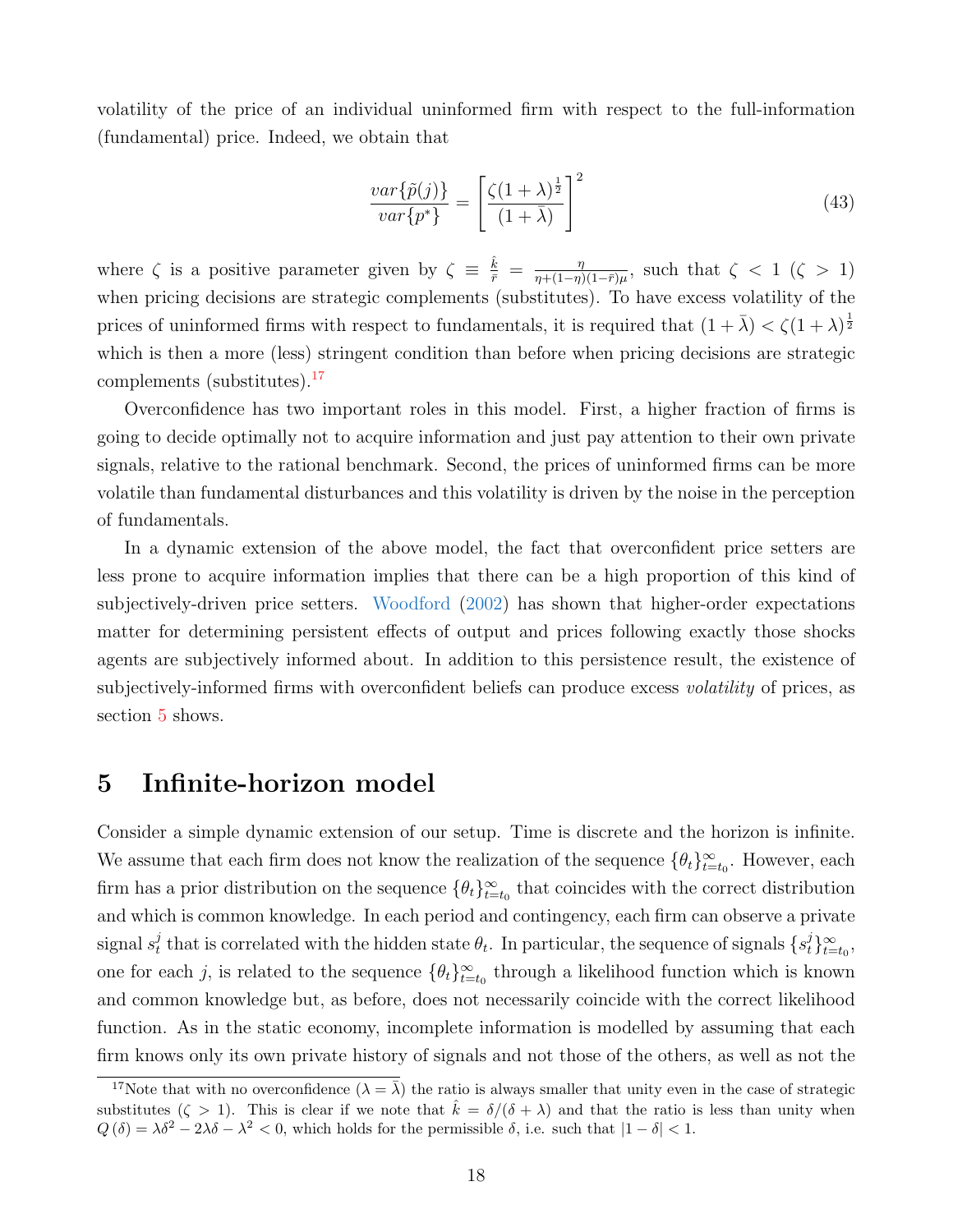price index and the individual prices. Fixed costs  $\tilde{c}^j$  are realized identically and independently across firms at the beginning of time and stay constant thereafter. Each firm has the option to acquire information by paying cost  $\tilde{c}^j$ . We simplify the information acquisition problem by assuming that once the cost is paid, the firm remains in the "informed" state forever.

We assume that firms choose prices to maximize the expected discounted value of profits given by

$$
E_{t_0}^j \sum_{t=t_0}^{\infty} \beta^{t-t_0} \pi(P_t(j), P_t, \theta_t), \tag{44}
$$

where  $\beta$  is such that  $0 < \beta < 1$ .<sup>[18](#page-19-0)</sup>  $E_{tt}^{j}$  $t_0$  is the subjective expectation operator conditional on information at time  $t_0$ . Prices are set freely in each period. As in the static model, an "informed" firm sets its price as

$$
P_t^{\dagger} = P_t^{1-\eta} P_t^{*\eta} \tag{45}
$$

for each period  $t$  after having paid the information cost. An "uninformed" firm instead sets its price as

$$
\tilde{P}_t(j) = \frac{E_t^j \{ P_t^{\dagger} Z_t \}}{E_t^j \{ Z_t \}},\tag{46}
$$

where  $Z_t$  has the same definition as in section [3.](#page-5-0)

To characterize the decision for a generic firm  $j$  to acquire or not information, we guess an equilibrium and then verify that prices and information decisions are consistent with that equilibrium. The analysis is simplified by noting that the fraction of firms that remain uninformed each period cannot increase over time, i.e.  $\{\mu_t\}_{t=t_0}^{+\infty}$  is a non-increasing sequence. Of the many equilibria that can exist, we are interested in ones in which  $\mu_t = \mu$  for each  $t \ge t_0$ . In particular, in these stationary equilibria, whichever firm decides to be informed does it in the first period. For this to be optimal, the strategy of getting information in the first period should give higher expected discounted profits than the strategy of waiting until a generic time  $T$ , given the equilibrium strategies of all other firms. In particular at time  $t_0$  the expected profits to acquire immediately information and pay the cost should be higher than the strategy of remaining with the subjective information until a generic period  $T$  and pay the cost in that period. For a generic firm j to become informed at time  $t_0$ , the following inequality should hold for each  $T > t_0$ 

$$
E_{t_0}^j \sum_{t=t_0}^{T-1} \beta^{t-t_0} \pi(\tilde{P}_t(j), P_t, \theta_t) - \beta^T \tilde{c}^j \le E_{t_0}^j \sum_{t=t_0}^{T-1} \beta^{t-t_0} \pi(P_t^{\dagger}, P_t, \theta_t) - \tilde{c}^j,
$$

<span id="page-19-0"></span><sup>&</sup>lt;sup>18</sup>We can generalize the analysis that follows by assuming a stochastic discount factor to evaluate real profits across contingencies and time.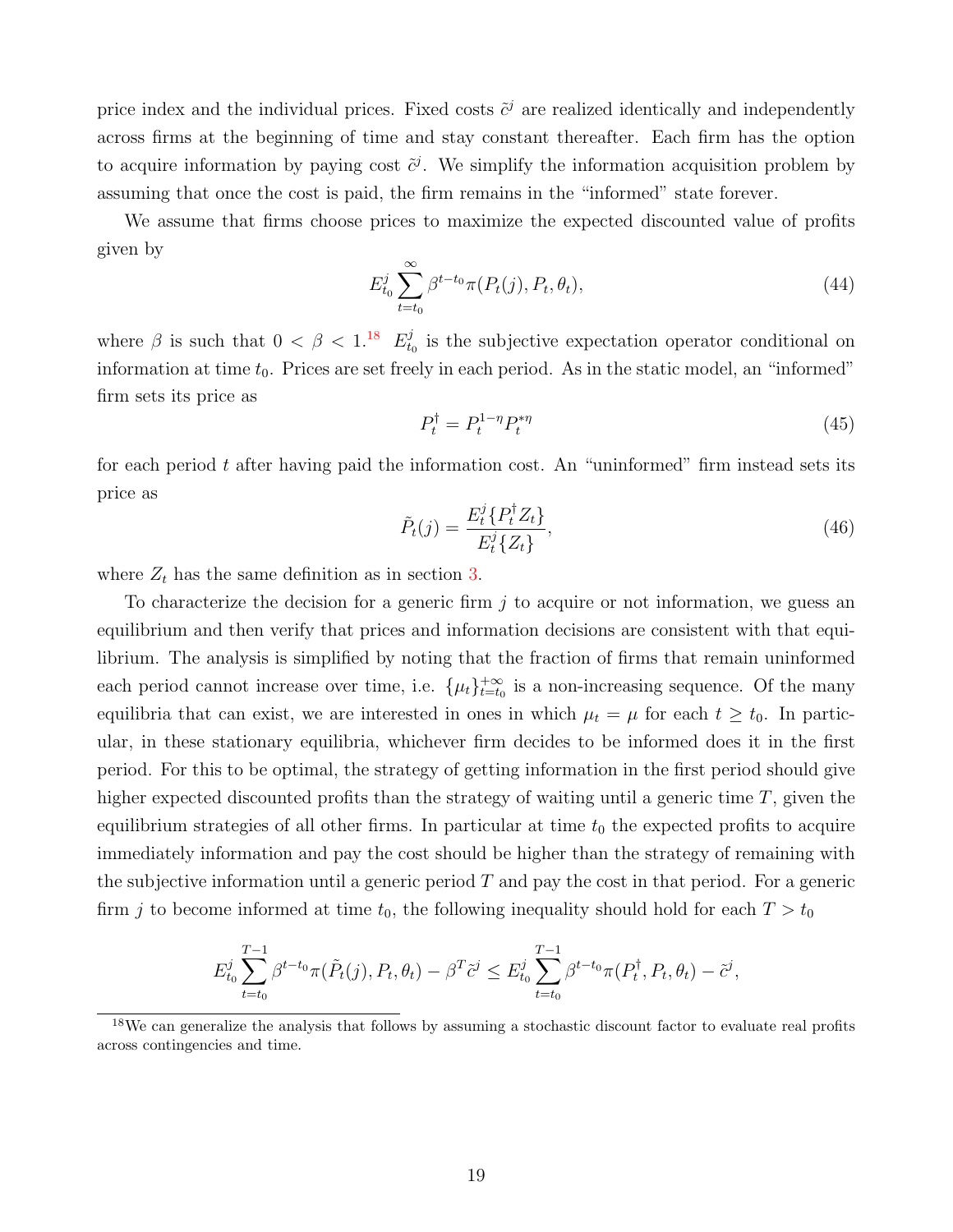which can be rewritten

<span id="page-20-3"></span>
$$
E_{t_0}^j \sum_{t=t_0}^{T-1} \beta^{t-t_0} \left\{ E_t^j[\pi(P_t^{\dagger}, P_t, \theta_t) - \pi(\tilde{P}_t(j), P_t, \theta_t)] \right\} \geq \tilde{c}^j (1 - \beta^T). \tag{47}
$$

We take a second-order approximation of the above problem around a stationary point with unitary relative prices to obtain

<span id="page-20-0"></span>
$$
E_{t_0}^j \sum_{t=t_0}^{T-1} \beta^{t-t_0} var_t^j \{ p_t^{\dagger} \} \ge c^j (1 - \beta^T), \tag{48}
$$

where  $c^j$  is a reparameterization of  $\tilde{c}^j$  as in Proposition [1.](#page-9-4) We guess, and verify later, that in the equilibrium  $var_t^j\{p_t^{\dagger}\}\$ is a constant that does not depend on j and is also independent of t in a stationary filtering problem. Thus, [\(48\)](#page-20-0) simplifies to

<span id="page-20-1"></span>
$$
var_t^j\{p_t^{\dagger}\} \ge c^j(1-\beta),\tag{49}
$$

which is also independent of T.

We verify now that  $var_t^j\{p_t^{\dagger}\}\$ is constant and independent of j, and that  $\mu$  is also a constant and known within the information set of each type of firm at time  $t_0$ . As before, we just need to characterize the equilibrium values of prices in a log-linear approximation to the equilibrium. It is still true that the set of equations  $(14)$ , one for each firm that remains uninformed, together with [\(18\)](#page-10-6) and [\(19\)](#page-10-4) determine the equilibrium prices of informed and uninformed firms in a first-order approximation to the equilibrium conditions. We continue to assume that each firm receives a private signal  $s_t^j$  $t_t$ <sup>*t*</sup> that is related linearly to  $p_t^*$  as

$$
s_t^j = p_t^* + \xi_t^j,\tag{50}
$$

where  $\xi_t^j$  $\sigma_t^j$  is an idiosyncratic Gaussian noise with mean zero, perceived variance  $\bar{\sigma}_{\xi}^2$  and true variance  $\sigma_{\xi}^2$  for each j, with  $\bar{\sigma}_{\xi}^2 < \sigma_{\xi}^2$ . We assume that  $\xi_t^j$  $t<sub>t</sub>$ , for each j, is statistically independent of the sequence  $\{p_t^*\}$  as well as of the sequence  $\{\xi_t^i\}$  for each  $i \neq j$ . We allow now  $\{p_t^*\}$  to be a first-order autoregressive stochastic process of the form

<span id="page-20-2"></span>
$$
p_t^* = \bar{p}^* + \rho p_{t-1}^* + u_t \tag{51}
$$

with  $|\rho| \leq 1$  where  $u_t$  is Gaussian noise with mean zero and variance  $\sigma_u^2$ .

The assumption of persistence of the unobservable shock can in principle be a source of complication in the solution of the model, for an infinite dimensional state might be necessary to keep track of the higher-order beliefs of other firms. [Woodford](#page-48-3) [\(2002\)](#page-48-3) has shown that the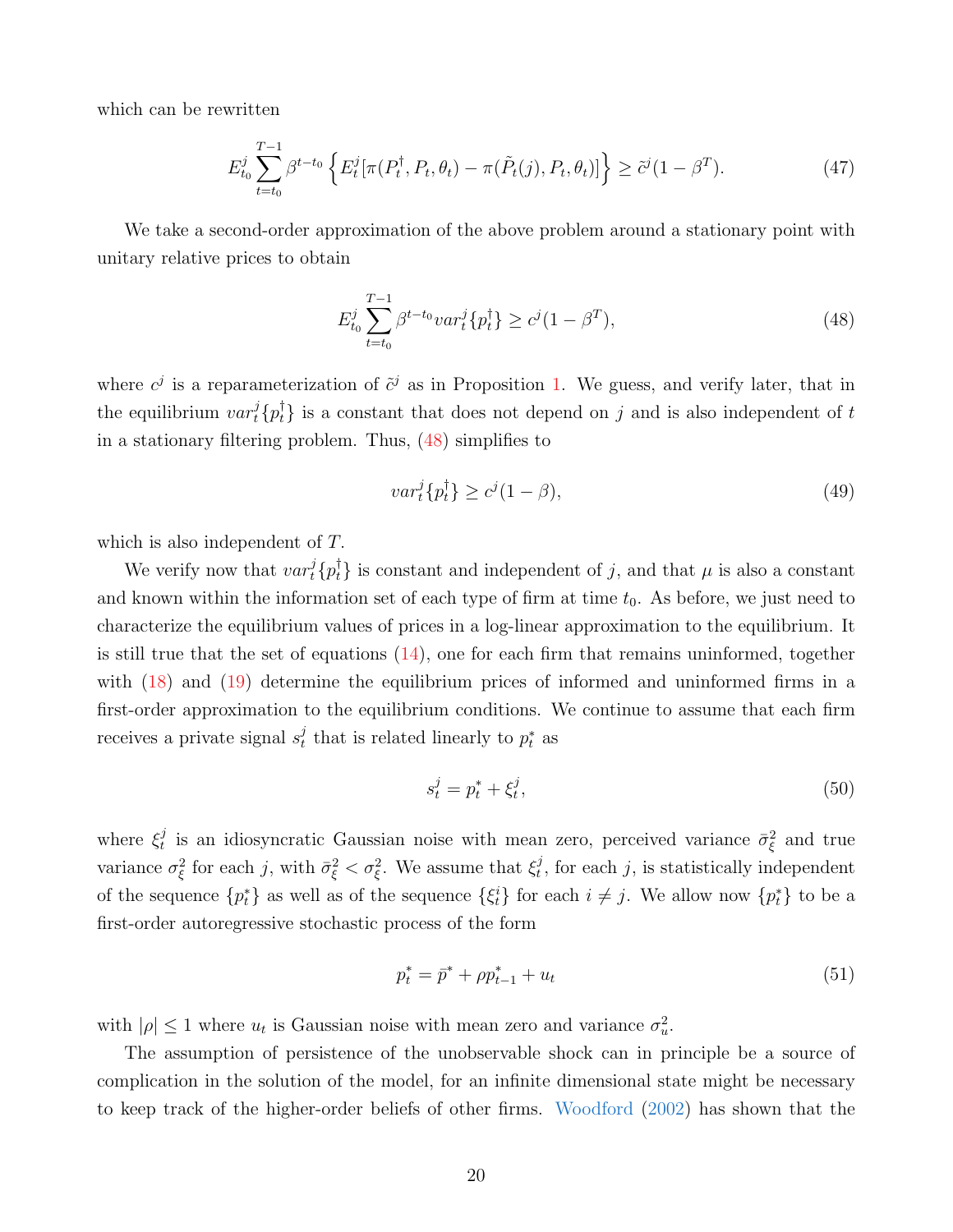dimension of the hidden-state space is finite in a model of imperfect common knowledge where all firms are exogenously uninformed. We modify his approach in order to account for the endogenous fraction of uninformed firms and derive the following proposition.

#### <span id="page-21-5"></span>Proposition 4. ("Optimal prices in the dynamic model")

• The general price index evolves according to

<span id="page-21-3"></span>
$$
p_t = \bar{p}^* + \rho (1 - \hat{k}) p_{t-1} + \rho \hat{k} p_{t-1}^* + [\delta (1 - \mu) (1 - \hat{k}) + \hat{k}] u_t,
$$
\n(52)

 $where$ <sup>[19](#page-21-0)</sup>

<span id="page-21-4"></span>
$$
\hat{k} \equiv \frac{1}{2\rho^2} \left\{ \rho^2 - 1 - \frac{\delta}{\bar{\lambda}} + \sqrt{\left[1 - \rho^2 + \frac{\delta}{\bar{\lambda}}\right]^2 + 4\rho^2 \frac{\delta}{\bar{\lambda}}} \right\}.
$$
\n(53)

We have  $\frac{\partial \hat{k}}{\partial \eta} > 0$  and  $\frac{\partial \hat{k}}{\partial \lambda} < 0$ . If  $\eta < (>)1$ , then  $\frac{\partial \hat{k}}{\partial \mu} < (>)0$ .

• The price of informed firms follows

<span id="page-21-6"></span>
$$
p_t^{\dagger} = \bar{p}^* + \rho (1 - \hat{k}) p_{t-1}^{\dagger} + \rho \hat{k} p_{t-1}^* + [\delta (1 - \hat{k}) + \hat{k}] u_t.
$$
 (54)

• The price of uninformed firms follows

<span id="page-21-7"></span>
$$
\tilde{p}_t(j) = \bar{p}^* + \rho(1 - \hat{k})\tilde{p}_{t-1}(j) + \rho \hat{k} p_{t-1}^* + \hat{k}(u_t + \xi_t^j).
$$
\n(55)

• The contemporaneous variance of  $p_t^{\dagger}$  $_t^{\dagger}$  is constant, does not depend on j, and is also independent of t in a stationary solution,

<span id="page-21-2"></span>
$$
var_t^j\{p_t^{\dagger}\} = \frac{1 + \bar{\lambda}[1 - \rho^2(1 - \hat{k})]^2}{1 - \rho^2(1 - \hat{k})^2} \bar{\lambda}\hat{k}^2 \sigma_u^2.
$$
 (56)

Therefore,  $(49)$  implies that the equilibrium fraction of uninformed firms is determined implicitly by

<span id="page-21-1"></span>
$$
\mu = 1 - F(c^*), \quad with \quad c^* \equiv \frac{var_t^i \{p_t^{\dagger}\}}{1 - \beta}.
$$
\n
$$
(57)
$$

<span id="page-21-0"></span><sup>&</sup>lt;sup>19</sup> The parameter  $\hat{k}$  represents a linear combination of the vector of Kalman gains and is a different function of other (exogenous) parameters than the  $k$  of the static economy in [\(39\)](#page-17-1). We use the same notation, since when  $\rho = 0$  the two expressions coincide.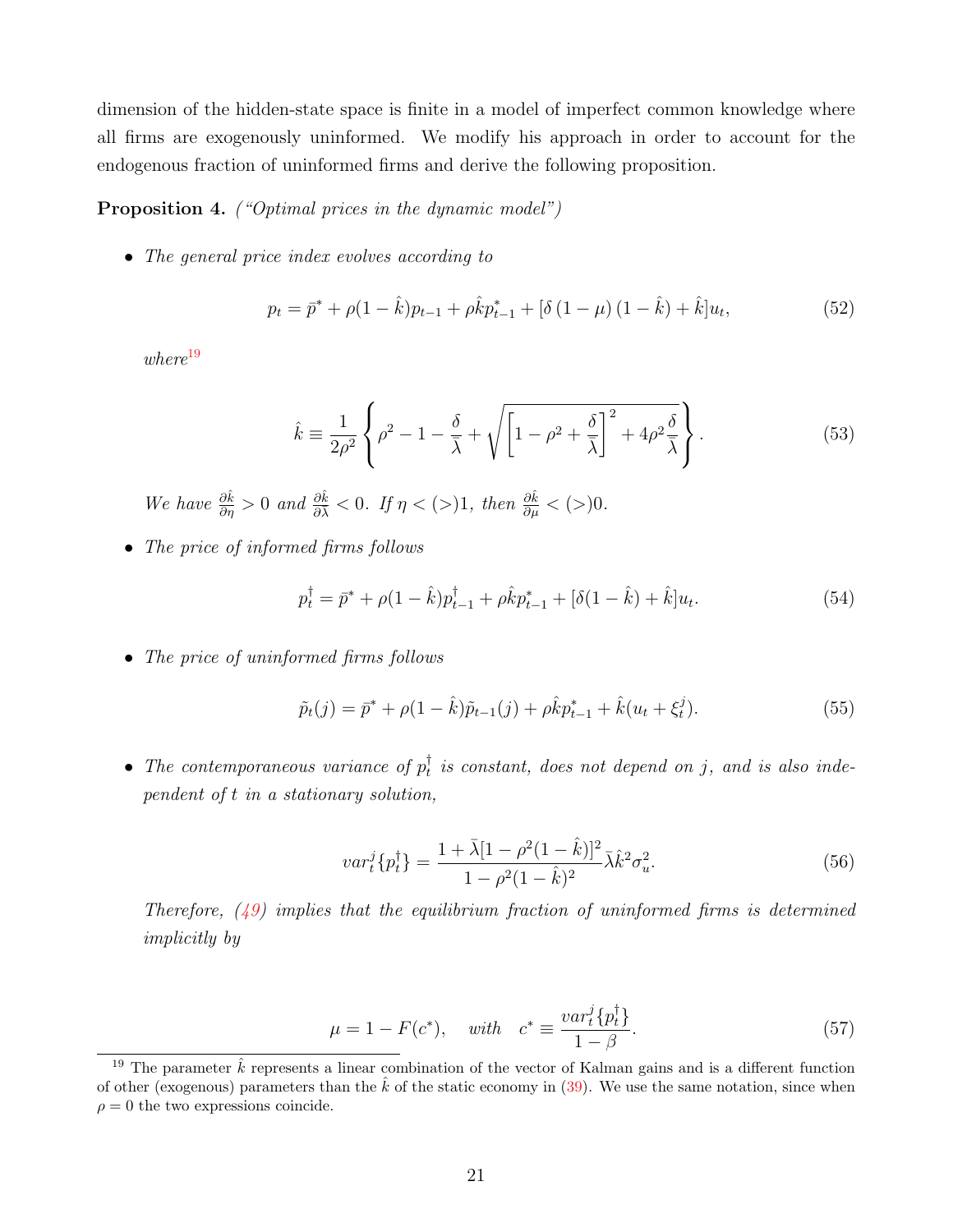Proof. See the Appendix for the details of the derivations.

 $\Box$ 

The analysis of the static economy is retrieved if we set  $\rho = 0$ . The main qualitative results of sections [3](#page-5-0) and [4](#page-16-0) hold in the dynamic extension with some qualifications. Indeed, it is still the case that overconfidence is needed for the volatility of prices of uninformed to be higher than that of informed. The ratio of the unconditional variances between informed and uninformed firms is higher than the unitary value when the following criterion holds:

<span id="page-22-1"></span>Proposition 5. ("Excess price volatility")

$$
\frac{var\{\tilde{p}_t(i)\}}{var\{p_t^\dagger\}}>1
$$

if and only if

<span id="page-22-2"></span>
$$
\lambda > 2\bar{\lambda} + \bar{\lambda}^2 [1 - \rho^2 (1 - \hat{k})^2].
$$
\n(58)

*Proof.* See the Appendix.

Note that the criterion nests the static case result for  $\rho = 0$ . In this dynamic model, it does not only matter the difference between the 'true' and the subjective degree of confidence, but also other parameters. Indeed, since  $\hat{k} < 1$ , the discrepancy between  $\lambda$  and  $\bar{\lambda}$  that is needed in order to have excessive volatility of the uninformed prices is smaller than in the static case. The reason is that the persistence of the shock process makes past estimates useful to forecast the future evolution of the state. But this leads to a larger reliance on private signals and therefore, comparatively to the static case, agents are driven more by their subjective perceptions. As a consequence, the amount of overconfidence needed to have excess volatility is less. This is also the case if the mass of uninformed agents ( $\mu$ ) increases since  $\hat{k}$  becomes smaller (when  $\eta < 1$ ) and if the degree of strategic complementarity increases, i.e.  $\eta$  becomes smaller.

# <span id="page-22-0"></span>6 An exploration

A recurring theme in our analysis is that the combination of a model of endogenous imperfect common knowledge and overconfidence has implications for both aggregate dynamics and the cross-section of individual price changes, and especially their idiosyncratic volatility. In particular, it will be made clear in this section that the behavioral bias of overprecision cannot be identified with aggregate data only; additional information on micro data is needed.

Our theoretical model is simple enough to illustrate sharply the implications of overconfidence on price-setting in macroeconomic setups and abstracts from other types of shocks like idiosyncratic productivity and demand shocks. Nevertheless, it is useful to get an idea of the potential quantitative predictions of overprecision in such a setup and to see if this particular mechanism can in some ways complement other explanations of price volatility.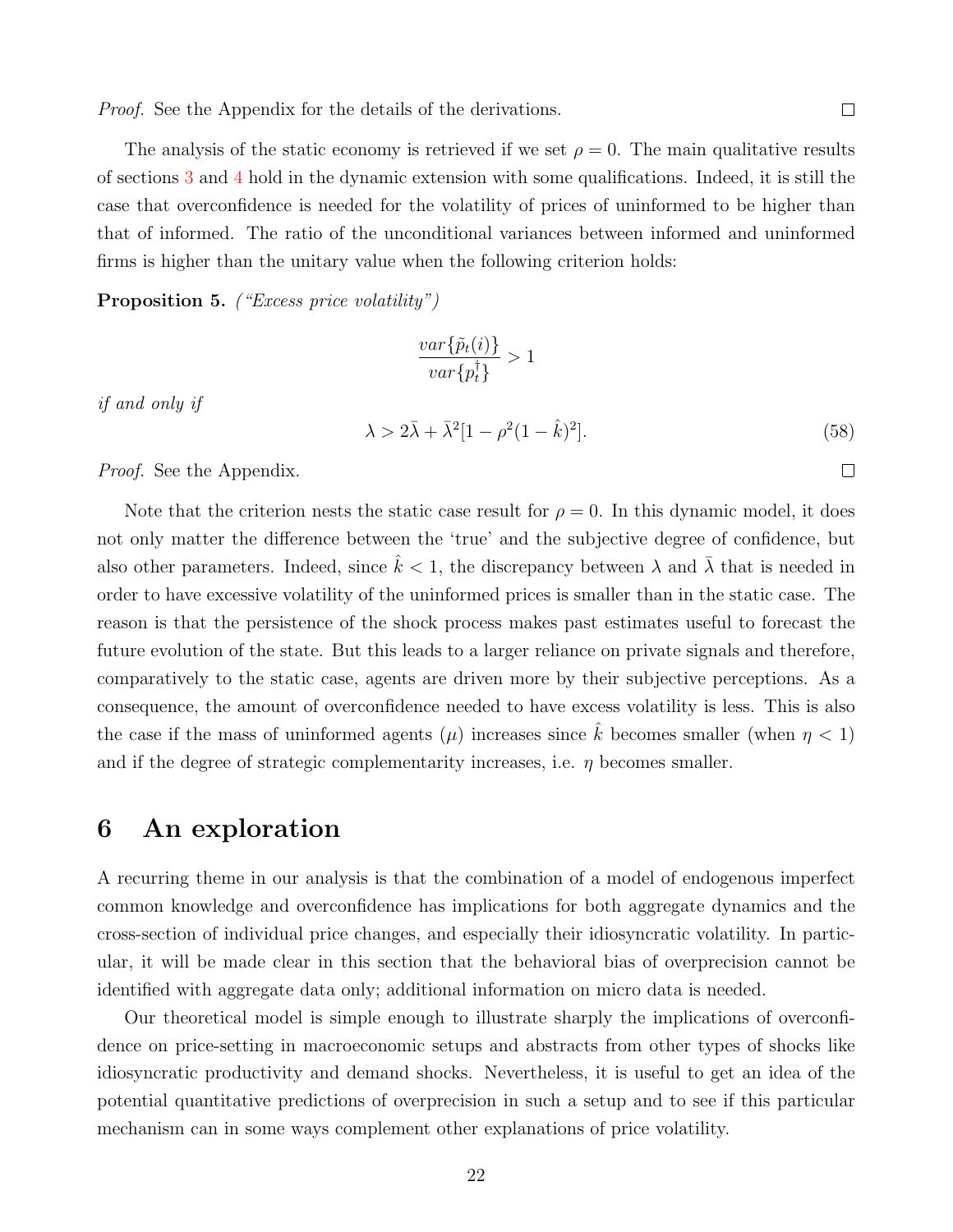| Parameter                                    | Value  | Source/Justification       |  |  |
|----------------------------------------------|--------|----------------------------|--|--|
|                                              |        | Data                       |  |  |
| $\sigma_u$                                   | 0.0097 | Melosi $(2014)$            |  |  |
| $\sigma_u/\bar{\sigma_{\xi}}$                | 0.1    | Melosi $(2014)$            |  |  |
| $\bar{p}^*$                                  | 0.0098 | Klenow and Kryvtsov (2008) |  |  |
| $\eta$                                       | 0.30   | Melosi $(2014)$            |  |  |
| $\varepsilon$                                | 6      | Markup of 20%              |  |  |
| Costs (% of s.s. profits) U[0, 2] or U[0,10] |        | Managerial cost studies    |  |  |

<span id="page-23-3"></span>Table 2: Baseline calibration.

[Melosi](#page-47-2) [\(2014\)](#page-47-2) has estimated a rich, quantitative imperfect common knowledge model with likelihood methods in post-war U.S. data and showed its relative success in generating persistence and monetary non-neutralities versus sticky-prices alternatives. For our purposes, we are going to inform our calibration with the estimated values of the parameters that he bears to the table. Furthermore, since our model has implications for volatility in the cross-section, we also use information from the study of [Klenow and Kryvtsov](#page-47-0) [\(2008\)](#page-47-0) (KK henceforth) on micro price data.[20](#page-23-0)

## 6.1 Calibration

A main finding of KK is that prices are sticky with a median duration that can range from 3.7 to 7.2 months (if sales are excluded).<sup>[21](#page-23-1)</sup> But in our model firms change their price in each period, even if they have incomplete information. For that reason, we decide to measure the time period of our model in quarters, during which we might reasonably assume that all the firms had the time to adjust their prices. Thus, KK statistics on monthly price changes will be taken as representing inflation statistics within a quarter.

For calibration purposes and for ease of comparison to [Woodford](#page-48-3) [\(2002\)](#page-48-3), we abstract first from technology shocks and treat the shock in the full information price  $p_t^*$  as a nominal spending shock. Furthermore, we proceed under the assumption that there is a unit root in nominal spending [\(51\)](#page-20-2),  $\rho = 1$ , which is in general consistent with the data.<sup>[22](#page-23-2)</sup>

<span id="page-23-0"></span>We set the volatility of the fundamentals equal to the unconditional volatility that [Melosi](#page-47-2)

 $^{20}$ KK have analyzed monthly CPI data from the top 3 metropolitan areas (New York, Los Angeles and Chicago) for the period from 1988 till 2004. See [Klenow and Malin](#page-47-13) [\(2010\)](#page-47-13) for a detailed survey of price data studies.

<span id="page-23-2"></span><span id="page-23-1"></span><sup>&</sup>lt;sup>21</sup>See their Table I. Similarly, [Bils and Klenow](#page-45-11)  $(2004)$  report a median duration of 4.3 months.

<sup>22</sup>In post-war U.S. data the autocorrelation in the growth rate of quarterly nominal spending per capita is low and about 0.4. If we constrain ourselves to more recent data like the sample period of KK (1988:1-2004:4), the autocorrelation is only 0.12.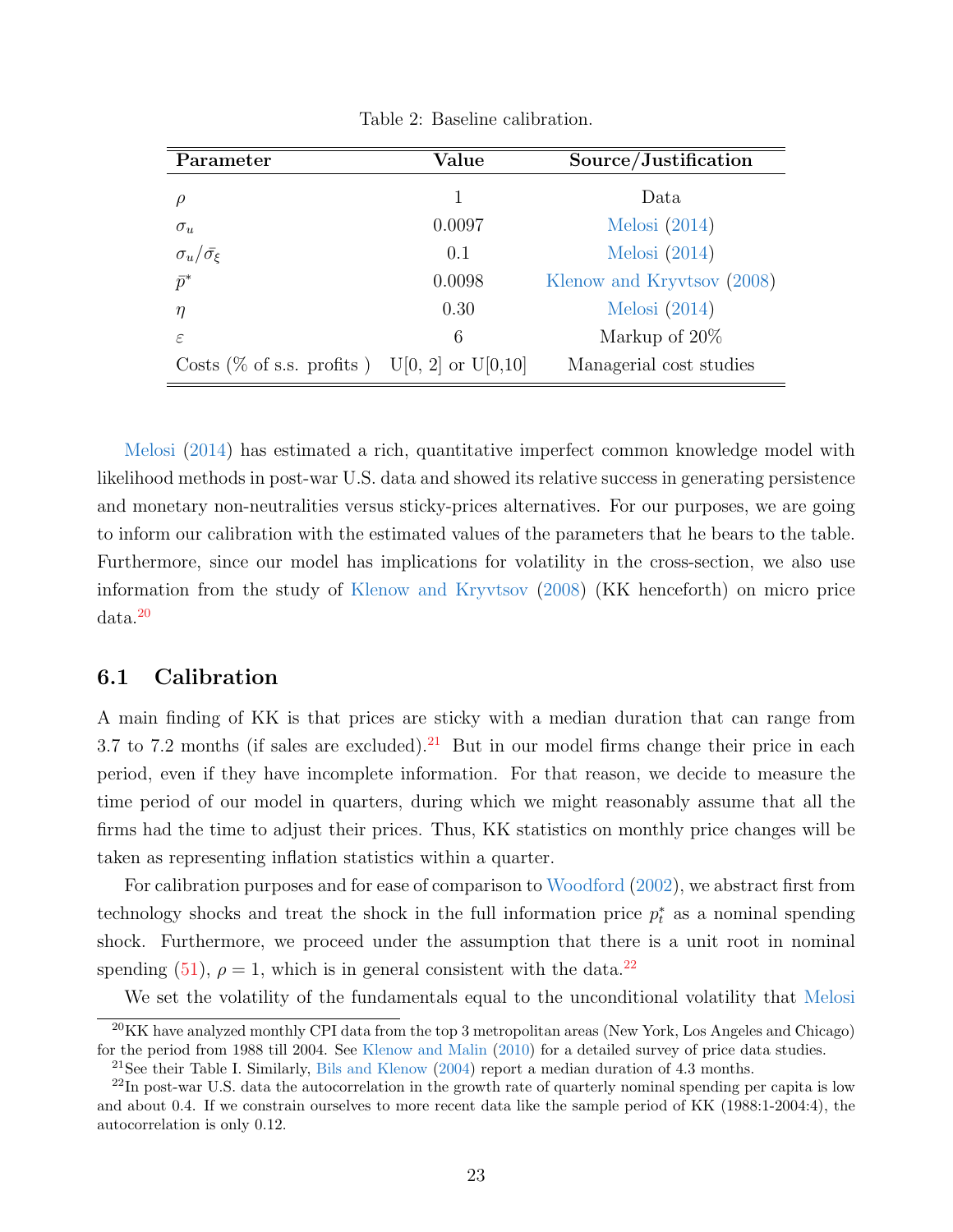

<span id="page-24-3"></span>Figure 1: These panels depict the equilibrium fraction  $\mu$  when we vary the information costs, the volatility of the fundamentals  $\sigma_u$ , the perceived signal noise  $\bar{\sigma}_{\xi}$  (altering therefore the signal-to-noise ratio), and the degree of strategic complementarity. The vertical dotted lines correspond to the baseline calibration. Concerning the information costs, the dotted line refers to the low-cost specification.

[\(2014\)](#page-47-2) estimates,  $\sigma_u = 0.0097.^{23}$  $\sigma_u = 0.0097.^{23}$  $\sigma_u = 0.0097.^{23}$  Furthermore, [Melosi'](#page-47-2)s estimate of the signal-to-noise ratio for nominal spending shocks is small and about 0.10. We use his estimate and set  $\bar{\sigma}_{\xi}$  so that  $\sigma_u/\bar{\sigma}_{\xi} = 0.1$ . Thus, signals about nominal spending shocks are estimated to be noisy. This should be expected, since this is the way how an imperfect common knowledge model matches the monetary non-neutralities found in the data. We set  $\bar{p}^* = 0.0098$ , in order to match the mean price change of 0.98% that KK report.[24](#page-24-1)

We assume an elasticity of substitution between the differentiated products  $\varepsilon = 6$ , which corresponds to a markup under full information of  $20\%$ . The parameter  $\eta$  is critical for determining whether pricing decisions are strategic complements or substitutes and plays a crucial role in determining the persistence of the response of output to a monetary shock in sticky-price models and the strength of higher-order expectations in imperfect common knowledge models. [Woodford](#page-48-3) [\(2002\)](#page-48-3) set the degree of strategic complementarity equal to 0.15. We are more conservative and use  $\eta = 0.30$  for our baseline calibration, which is the value that [Melosi](#page-47-2) [\(2014\)](#page-47-2) has estimated, but we explore also other values of  $\eta$ <sup>[25](#page-24-2)</sup>

<span id="page-24-0"></span> $^{23}$ [Melosi](#page-47-2) [\(2014\)](#page-47-2) estimates an AR(1) process for the growth rate in nominal spending with 0.4 persistence and 0.0089 conditional volatility. So we set  $\sigma_u = \frac{0.0089}{\sqrt{1-0.4}}$  $\frac{1.0089}{1-0.4^2} = 0.0097.$ 

<span id="page-24-1"></span><sup>&</sup>lt;sup>24</sup> See their Table VI. The mean price change that we set is also consistent with the mean quarter-to-quarter growth in nominal spending per capita in the period 1988:1-2004:4, which equals about 1%.

<span id="page-24-2"></span><sup>&</sup>lt;sup>25</sup>[Chari et al.](#page-46-12) [\(2000\)](#page-46-12) assume that pricing decisions are strategic substitutes by setting  $\eta = 2.25$ . Since the data seem to favor strategic complementarities, we are going to abstain in the exercise from values of  $\eta$  higher than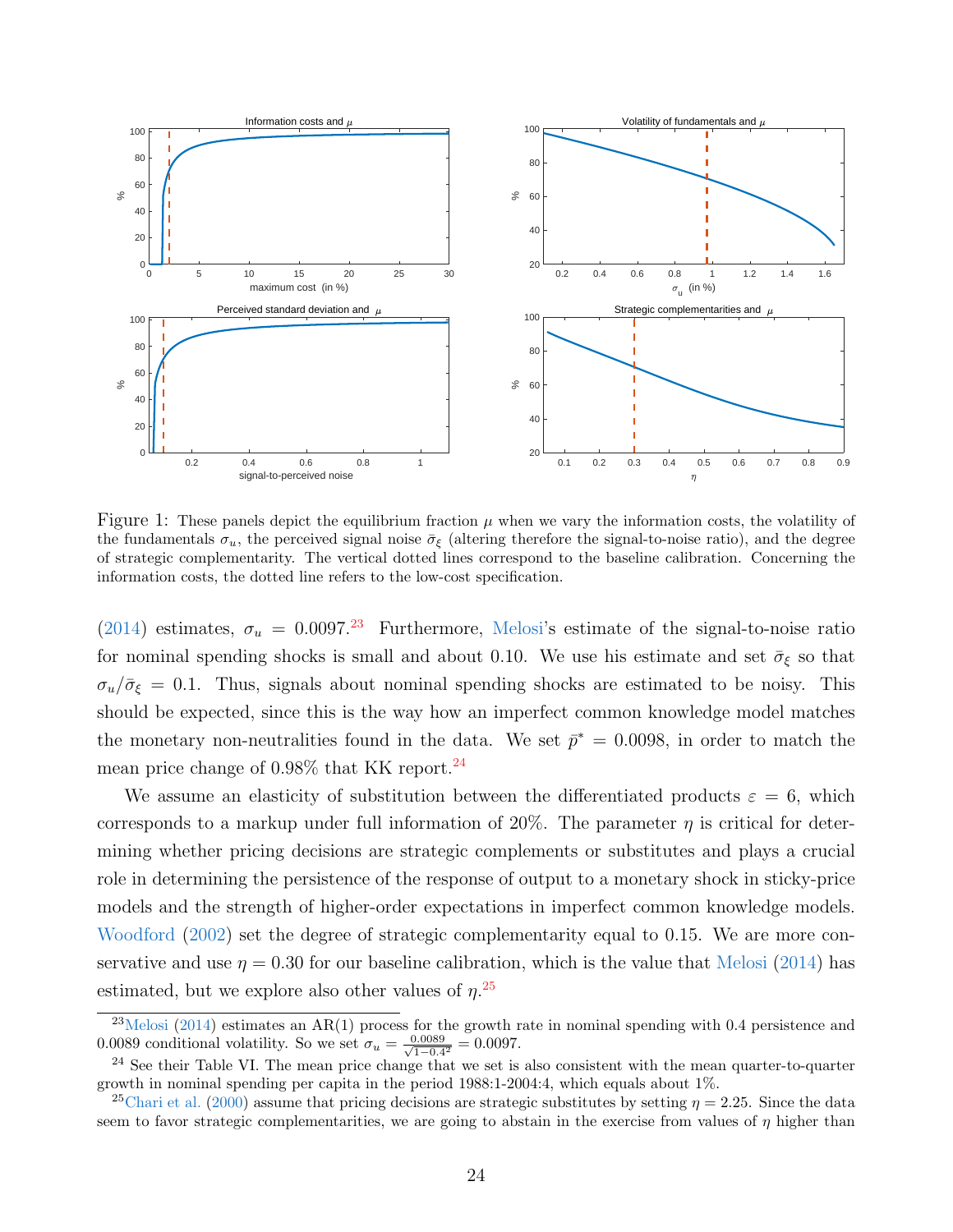Studies on the costs of price adjustment like [Zbaracki et al.](#page-49-0) [\(2004\)](#page-49-0) have shown that managerial and customer costs of price adjustment constitute a large fraction of firms profits even if actual menu costs are quite small. In fact, managerial costs (which refer to information gathering, decision-making and communicating-to-sales-team costs) are 4.61% of the profits, whereas customer costs (communication and negotiation costs) can reach even 15.01% of profits. The concept of managerial costs is the closest to the notion of information-processing costs in our model, so an average measure of cost that corresponds to 4.61% of profits maybe the most relevant for us. However, since the equilibrium fraction of uninformed firms crucially depends on the calibration of costs, we want to be more agnostic about their value and consider a low and high cost specification. More specifically, we assume a uniform distribution of costs per period as a fraction of steady state profits with a minimum cost of zero and a maximum cost that is either 2% or 10%, so the average cost is 1% and 5% respectively.<sup>[26](#page-25-0)</sup>

## 6.2 Information acquisition, monetary non-neutrality and inflation

Information acquisition. The decision to obtain information depends on the level of fixed costs, the volatility of fundamentals  $\sigma_u$ , the *perceived* signal-to-noise ratio  $\sigma_u/\bar{\sigma}_{\xi}$  (which is equal to  $\bar{\lambda}^{-1/2}$  $\bar{\lambda}^{-1/2}$  $\bar{\lambda}^{-1/2}$  and the degree of strategic complementarity  $\eta$ . Figure 1 depicts the equilibrium fraction of uninformed firms, that is, the solution to the fixed point problem in [\(57\)](#page-21-1), when each of these respective parameters change. The top left panel shows that if information becomes more costly, then more firms stay uninformed. The top right panel shows the effect of an increase in fundamental uncertainty  $\sigma_u$ . An increase in  $\sigma_u$  leads to higher volatility of the price of informed firms, as we can see in both the static and the dynamic setup, in equations [\(32\)](#page-14-0) and [\(56\)](#page-21-2) respectively. Thus, the firm has more incentives to acquire information. However, an increase in the standard deviation of the hidden state increases the signal-to-noise ratio, or in other words, it increases the confidence of firms on their own signals. This diminishes the incentives to acquire information, mitigating the effect of a rise in  $\sigma_u$ . Overall, the volatility effect dominates, and the equilibrium fraction of firms falls when  $\sigma_u$  increases.

The bottom left panel in Figure [1](#page-24-3) increases the degree of confidence on the own signals by decreasing the perceived volatility  $\bar{\sigma}_{\xi}$ , but keeping the level of fundamental uncertainty constant. This leads to a higher signal-to-noise ratio, and to stronger incentives to stay uninformed. Thus, the equilibrium fraction of uninformed firms is increasing. This result in the dynamic economy corresponds to the static result of proposition [3.](#page-15-1) Therefore, higher subjective precision leads to more uninformed firms in equilibrium relative to the rational benchmark. Finally, the bottom right panel shows that an increase in strategic complementarities, captured by a reduction in  $\eta$ ,

unity.

<span id="page-25-0"></span> $^{26}$ See for further details the Appendix. Note that the maximum cost even in the high cost parametrization is still smaller than the measure of customer costs in [Zbaracki et al.](#page-49-0) [\(2004\)](#page-49-0).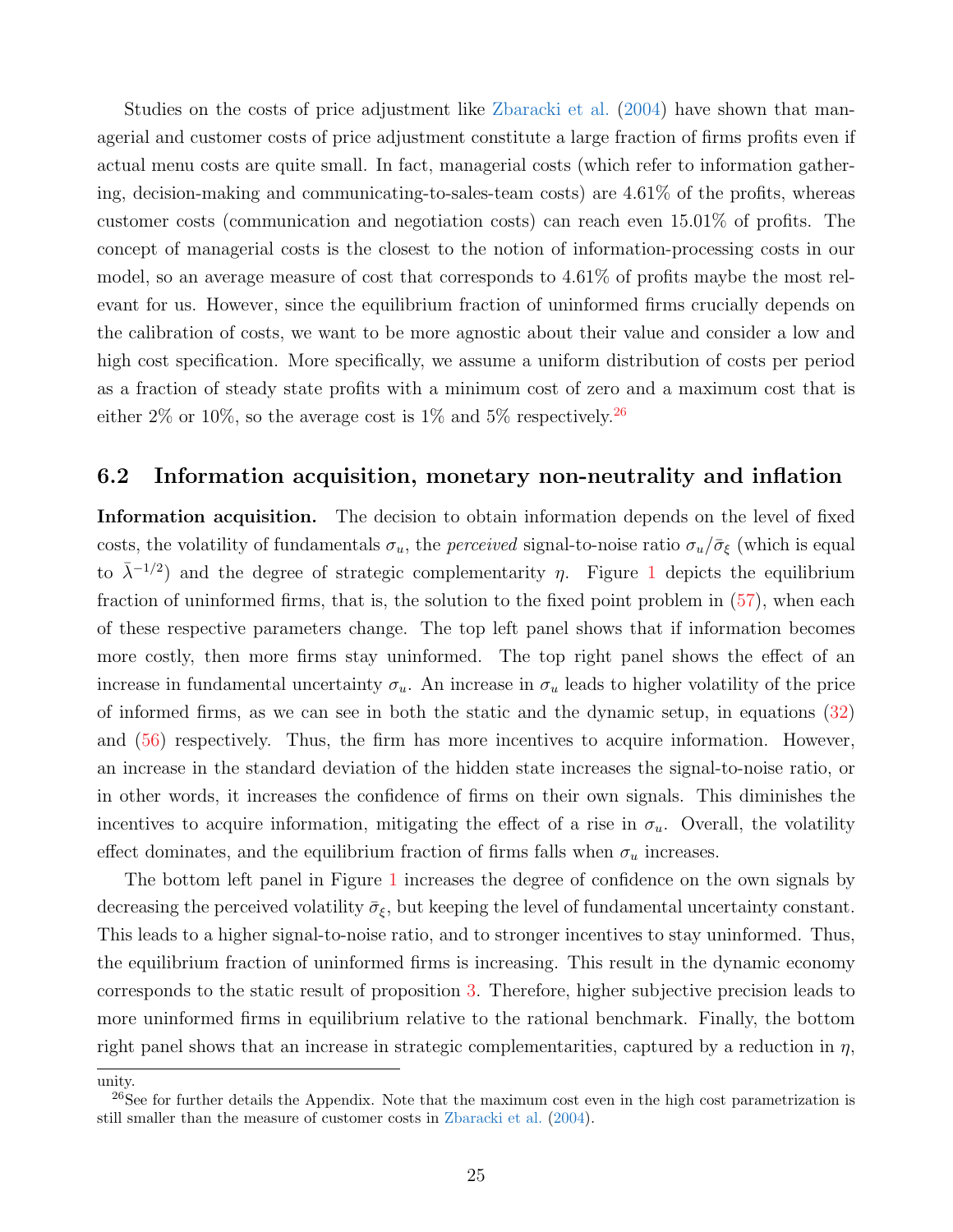

<span id="page-26-1"></span>Figure 2: The top left panel depicts the persistence of output  $(1 - \hat{k})$  to nominal spending shocks as a function of  $\mu$ . The top right panel depicts the impact and cumulative effect of a nominal spending shock of size  $\sigma_u$ . The bottom left and right panels plot the autocorrelation and standard deviation of inflation respectively. The formulas are provided in the Appendix. All graphs use the baseline calibration.

leads to more uninformed firms.

Persistence and monetary non-neutrality. Since we restrict out attention to nominal spending shocks, equilibrium output in deviation from the steady state (i.e.  $y_t \equiv \ln Y_t/Y$ ) satisfies  $y_t + p_t = p_t^*^{27}$  $y_t + p_t = p_t^*^{27}$  $y_t + p_t = p_t^*^{27}$  Using the law of motion for the price index [\(52\)](#page-21-3) for  $\rho = 1$ , allows us to express  $y_t$  as an autoregressive process of order 1,

<span id="page-26-2"></span>
$$
y_t = (1 - \hat{k})y_{t-1} + \frac{1 - \hat{k}}{\eta + (1 - \eta)\mu}\mu u_t,
$$
\n(59)

where  $\hat{k}$  satisfies equation [\(53\)](#page-21-4) for  $\rho = 1$ .

The degree of monetary non-neutrality is captured by the degree of output persistence to a monetary shock, measured by  $1-\hat{k}$ , and the impact effect of a monetary shock,  $\frac{\partial y_t}{\partial u_t} = \frac{1-\hat{k}}{\eta + (1-i)}$  $\frac{1-k}{\eta+(1-\eta)\mu}\mu.$ When there is no endogenous margin of information acquisition as in [Woodford](#page-48-3) [\(2002\)](#page-48-3) ( $\mu = 1$ ), k depends only on the signal-to-noise ratio and the degree of strategic complementarity  $\eta$ . With endogenous information acquisition though,  $\hat{k}$  changes also with the endogenous changes in  $\mu$ . Similarly, the impact effect of a monetary shock on output depends on the fraction of uninformed firms, both directly and through  $\hat{k}$ . For example, if all firms are informed  $(\mu = 0)$ , output does

<span id="page-26-0"></span><sup>&</sup>lt;sup>27</sup>Recall that  $p_t^* = const. + \ln M_t - \frac{1}{\eta} \ln A_t$ .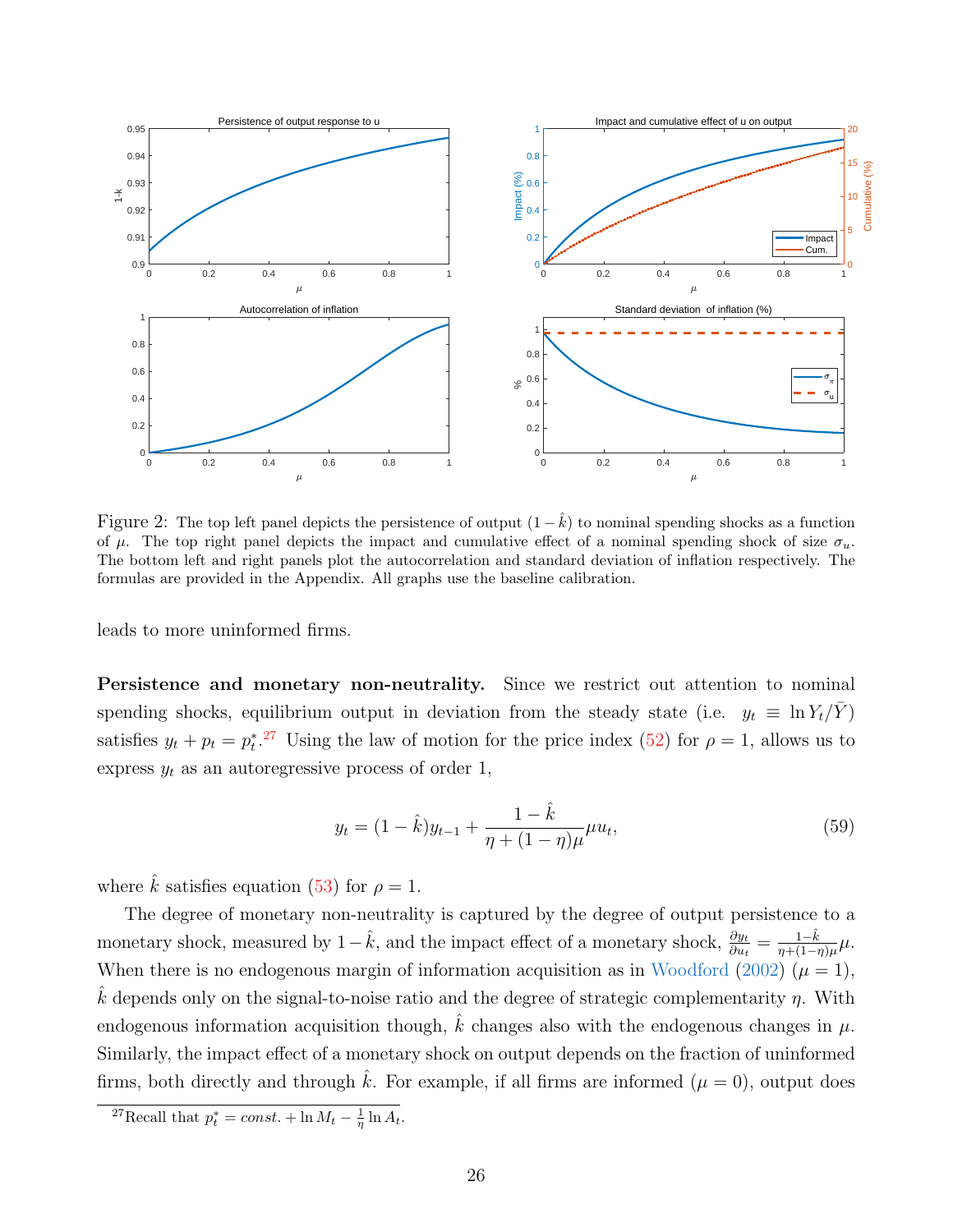not respond to a monetary shock,  $\partial y_{t+i}/\partial u_t = 0$ ,  $\forall i \geq 0$ , and we retrieve monetary neutrality.

Figure [2](#page-26-1) makes these points graphically. The top left panel shows that the persistence of the output response increases as the fraction of uninformed firms increases. The top right panel plots the respective impact and cumulative effect of a nominal spending shock of size  $\sigma_u$  on output.[28](#page-27-0) Depending on how many firms are uninformed, which will be determined by the size of information costs, the cumulative effect can be from zero to about 17%.

To sum up, the degree of monetary non-neutrality depends in a non-trivial way on the mass of uninformed firms. In contrast to setups where there is no choice to obtain information, as in [Woodford](#page-48-3) [\(2002\)](#page-48-3) and [Melosi](#page-47-2) [\(2014\)](#page-47-2), the signal-to-noise ratio and the degree of strategic complementarity are not sufficient anymore to determine the effects of a nominal spending shock on output. Instead, the *level* of uncertainty in fundamentals  $\sigma_u$  matters for information acquisition and therefore, for monetary non-neutrality.

**Aggregate inflation dynamics.** Under the assumption of  $\rho = 1$ , the process of the inflation rate is given by

<span id="page-27-1"></span>
$$
\pi_t = \hat{k}\bar{p}^* + (1 - \hat{k})\pi_{t-1} + \left(1 - \frac{(1 - \hat{k})\mu}{\eta + (1 - \eta)\mu}\right)u_t - \frac{(1 - \hat{k})\eta(1 - \mu)}{\eta + (1 - \eta)\mu}u_{t-1}.
$$
(60)

The average rate of inflation therefore corresponds to the average value of nominal spending,  $E\pi_t = \bar{p}^*$ . When everybody is informed  $(\mu = 0)$ , inflation collapses to the i.i.d. full information process  $\Delta p_t^*$  in [\(51\)](#page-20-2). In contrast, when some firms stay uninformed,  $(0 < \mu < 1)$ , inflation acquires an autoregressive and a moving average component, both of order one. If everybody is uninformed as in [Woodford](#page-48-3) [\(2002\)](#page-48-3), only the autoregressive part of order one survives. The bottom panels of figure [2](#page-26-1) display the first-order autocorrelation and standard deviation of inflation as a function of  $\mu$ . In these panels we see the tension between variance and persistence that arises in models with imperfect information. A larger fraction of uninformed firms increases persistence, but reduces the standard deviation of inflation since firms are solving a filtering problem, so their responses on aggregate are smoother. It is important to note that the smooth (but persistent) responses concern aggregate inflation. The response of idiosyncratic inflation rates differs, since it is affected by the overconfidence of price-setters, a subject we now turn to.

## 6.3 Overprecision experiments and micro price volatility

**Macro and micro data.** The processes for output and inflation in  $(59)$  and  $(60)$  show that aggregate (macro) data are not sufficient to identify the extent of overprecision. The reason is that the idiosyncratic noise washes out in the aggregate due to a law of large numbers.

<span id="page-27-0"></span><sup>&</sup>lt;sup>28</sup>The cumulative output effect is  $\sum_{i=0}^{\infty} \frac{\partial y_{t+i}}{\partial u_t}$  $\frac{\partial y_{t+i}}{\partial u_t} = \sum_{i=0}^{\infty} (1 - \hat{k})^i \frac{\partial y_t}{\partial u_t} = \frac{\partial y_t}{\partial u_t} / \hat{k}.$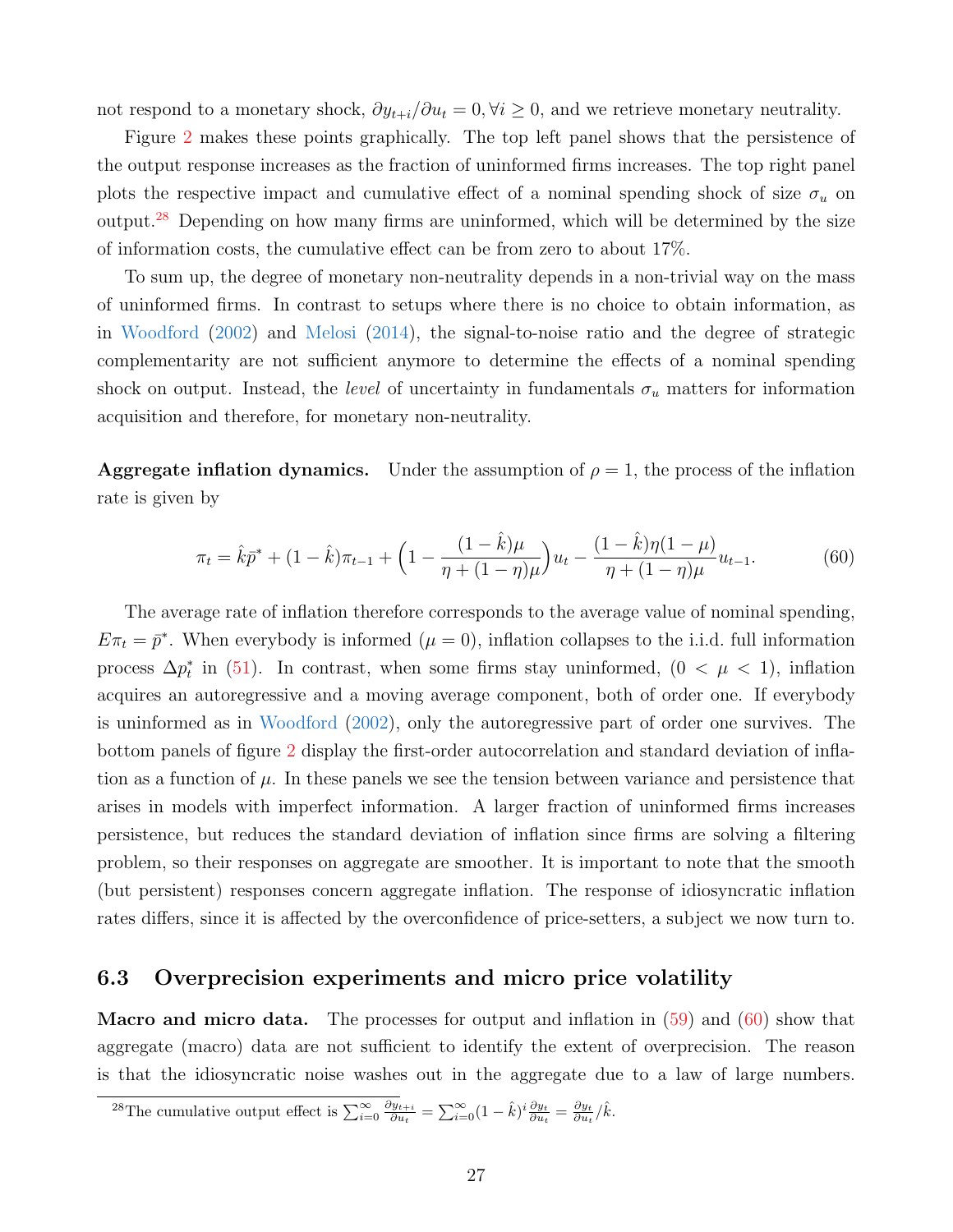|                        | <b>Baseline</b>    |            |                 | $\sigma_u = 1.5 \times$ Baseline |                     |                 |  |
|------------------------|--------------------|------------|-----------------|----------------------------------|---------------------|-----------------|--|
|                        | $Endogenous~\mu$   |            | $Exogenous \mu$ | $Endogenous~\mu$                 |                     | Exogenous $\mu$ |  |
|                        | $\textbf{cost}$ 2% | $cost$ 10% |                 | $\textbf{cost}$ 2%               | $\textbf{cost}$ 10% |                 |  |
| $\mu$ (%)              | $70.55\,$          | $94.90\,$  | 100             | 48.25                            | 92.29               | 100             |  |
| $1-\hat{k}$            | 0.94               | 0.946      | 0.947           | 0.902                            | 0.919               | 0.921           |  |
| Impact eff. on $y(\%)$ | $0.81\,$           | 0.90       | $\rm 0.92$      | 0.99                             | 1.31                | 1.34            |  |
| Cum. eff. on $y(\%)$   | 13.61              | 16.66      | 17.25           | 10.17                            | 16.13               | 17.02           |  |
| $\mathrm{Std}(dp)$     | $0.19\,$           | $0.13\,$   | 0.12            | $0.49\,$                         | 0.26                | 0.24            |  |
| $\gamma=1$             |                    |            |                 |                                  |                     |                 |  |
| dp                     | $1.00\,$           | $1.00\,$   | $0.99\,$        | 1.11                             | 1.08                | $1.07\,$        |  |
| $Std(dp_i)$            | $0.54\,$           | $0.54\,$   | $0.54\,$        | 0.89                             | 0.82                | $0.82\,$        |  |
| $\gamma = 2$           |                    |            |                 |                                  |                     |                 |  |
| dp                     | $1.17\,$           | 1.18       | 1.18            | 1.40                             | 1.49                | 1.50            |  |
| $Std(dp_i)$            | $0.95\,$           | $1.04\,$   | $1.06\,$        | $1.35\,$                         | $1.55\,$            | $1.59\,$        |  |
| $\gamma = 3$           |                    |            |                 |                                  |                     |                 |  |
| dp                     | 1.44               | 1.49       | $1.50\,$        | 1.74                             | $2.01\,$            | $2.04\,$        |  |
| $Std(dp_i)$            | $1.37\,$           | 1.54       | 1.58            | 1.81                             | $2.28\,$            | $2.36\,$        |  |
| $\gamma = 4$           |                    |            |                 |                                  |                     |                 |  |
| dp                     | 1.73               | 1.84       | 1.86            | $2.10\,$                         | $2.56\,$            | 2.63            |  |
| $Std(dp_i)$            | 1.78               | $2.05\,$   | $2.11\,$        | $2.28\,$                         | $3.02\,$            | $3.14\,$        |  |
| $\gamma = 6$           |                    |            |                 |                                  |                     |                 |  |
| dp                     | $2.35\,$           | $2.59\,$   | 2.63            | $2.83\,$                         | 3.70                | 3.83            |  |
| $Std(dp_i)$            | 2.61               | $3.07\,$   | $3.16\,$        | $3.22\,$                         | 4.50                | 4.70            |  |
| $\gamma = 8$           |                    |            |                 |                                  |                     |                 |  |
| dp                     | $3.00\,$           | $3.37\,$   | $3.44\,$        | $3.57\,$                         | 4.87                | $5.05\,$        |  |
| $Std(dp_i)$            | $3.44\,$           | 4.08       | $4.21\,$        | $4.16\,$                         | $5.99\,$            | $6.27\,$        |  |

<span id="page-28-0"></span>Table 3: Overprecision and price changes.

All price changes are reported in %. Average inflation is given by  $\bar{p}^*$ , so it is 0.98% for all parameterizations. The impact and cumulative effects are multiplied by  $\sigma_u$ . The left panel of the table reports statistics for the baseline calibration (for low and high c) and for the case of [Woodford](#page-48-3) [\(2002\)](#page-48-3), where  $\mu = 1$ . The right panel of the table increases  $\sigma_u$  by 50% ( $\sigma_u = 0.0146$ ), so the signal-to-noise ratio increases to 0.15.  $Std(dp_i)$  corresponds to the average standard deviation of each firm's prices.  $Std(dp)$  corresponds to the standard deviation of inflation. We use 2,000 simulations for each parametrization and report averages across simulations. For each simulation we used 20,000 firms for 68 quarters.

Therefore, any aggregate data on inflation and output will not reflect the true variance of the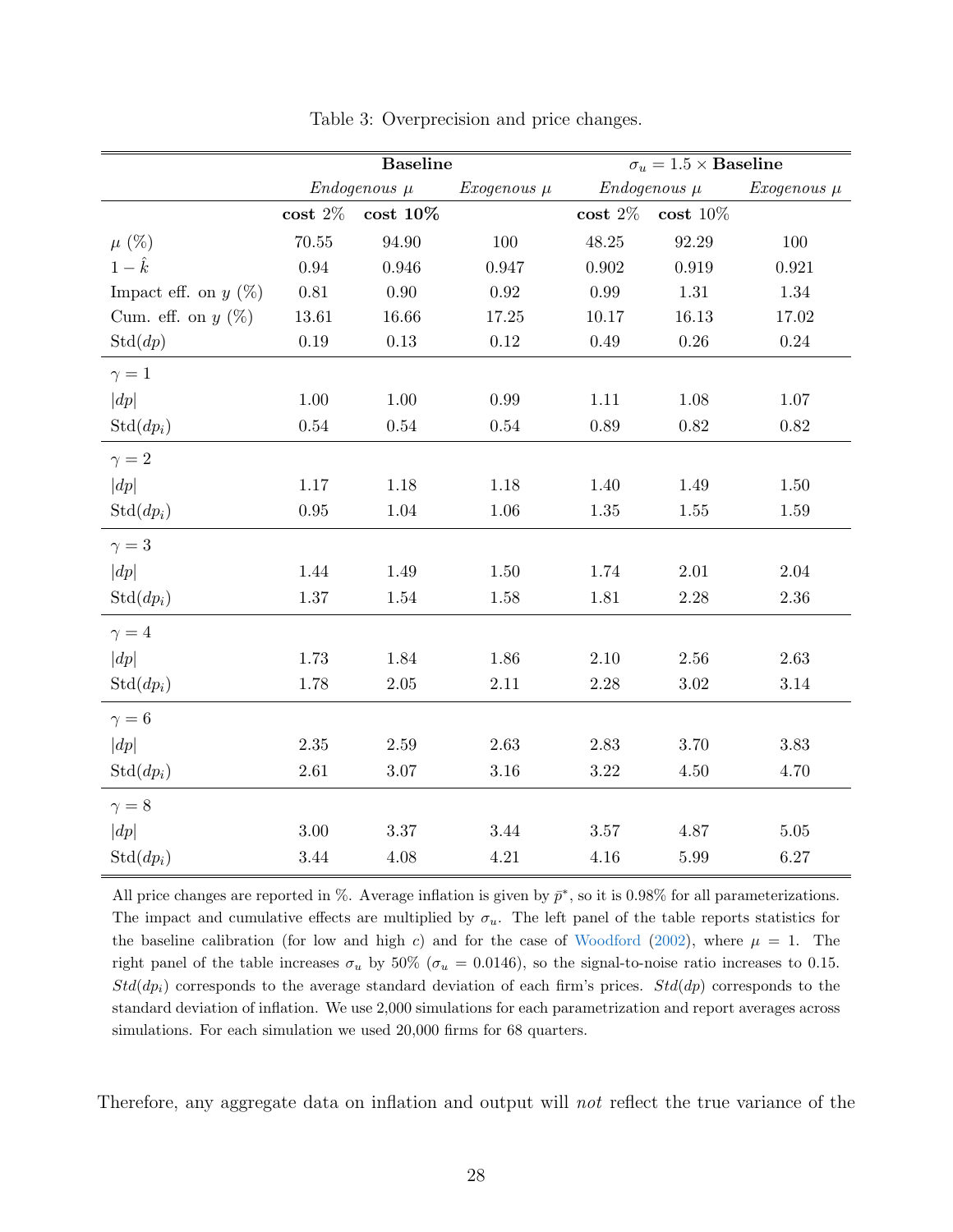noise shocks  $\sigma_{\xi}$ , but *only* the perceived variance of the noise shocks,  $\bar{\sigma}_{\xi}$ , through the filtering and the information acquisition problem. As a result, unless we use information from micro price studies (as the study of KK), we cannot tell from aggregate data only if the responses of inflation and output reflect overconfident price-setters.<sup>[29](#page-29-0)</sup>

The above point warrants further discussion. One would think that the overconfidence bias, i.e. the fact that  $\bar{\sigma}_{\xi} < \sigma_{\xi}$ , should show up in the aggregate through the *filtering* problem of the firm, which is captured by the  $\hat{k}$ , a linear combination of the vector of Kalman gains. It does not, due to the linearity of Kalman filtering, a necessary feature of our setup that makes manageable the calculation of higher-order beliefs.<sup>[30](#page-29-1)</sup> It all boils down to the fact that we have followed a conservative route in introducing the behavioral bias of overconfidence: it only affects the "subjective perceptions" of price-setters about the world. If we had instead assumed that agents are overconfident in their estimates of the variance of the fundamentals,  $\bar{\sigma}_u < \sigma_u$ , then both perceived and true variances,  $\bar{\sigma}_u$  and  $\sigma_u$ , would affect aggregate dynamics.

Fixing macro implications: increase true noise. We proceed now to the implications of overprecision on idiosyncratic price volatility. Of particular interest is the finding of KK in their monthly sample from years 1988 to 2004 that the absolute price change for goods that compose the CPI index averages about  $10\%$ <sup>[31](#page-29-2)</sup> So idiosyncratic prices change substantially in absolute value, with changes that are both positive and negative in sign.<sup>[32](#page-29-3)</sup> How does overprecision affect price volatility, even in a stripped down environment that lacks idiosyncratic shocks?

In the current exercise we will introduce overprecision by keeping the perceived standard deviation constant and by increasing the true standard deviation,  $\sigma_{\xi}$ . This choice allows us to investigate the effects of overprecision on idiosyncratic price volatility without altering the aggregate implications of imperfect information, since both the decision to obtain information and the filtering problem depend on the perceived volatility  $\bar{\sigma}_{\xi}$  and not the true one. We choose as an index of overconfidence the parameter  $\gamma \equiv \sigma_{\xi}/\bar{\sigma}_{\xi}$ .

Table [3](#page-28-0) reports both macro and micro moments from a simulation of 20,000 firms for 68 quarters (so that we have the same sample length as KK). We use both the small and the high cost specification and consider also the case of [Woodford](#page-48-3) [\(2002\)](#page-48-3) by setting exogenously  $\mu = 1$ . Consider first the left panel of the table that refers to the baseline calibration of table [2.](#page-23-3) If costs are small, the fraction of uninformed firms is about 70%. The persistence of the output response to a nominal spending shock is 0.94 with an impact effect of 0.8% and a cumulative effect of

<span id="page-29-0"></span><sup>&</sup>lt;sup>29</sup>This fact allows us to use the estimate of [Melosi](#page-47-2)  $(2014)$ , who uses aggregate data only, in our calibration of the perceived variance of noise. [Melosi](#page-47-2) treats it as the true noise variance, since there is no such distinction in his setup. Through the lens of our model though, using only aggregate data provides information only about the perceived noise variance.

<span id="page-29-1"></span><sup>30</sup>See footnote [16](#page-14-2) for the same point in the static economy.

<span id="page-29-2"></span><sup>&</sup>lt;sup>31</sup>This is how KK summarize the findings that they report in Table III.

<span id="page-29-3"></span> $32$ Recall that for the same sample the average price change is just 0.98%.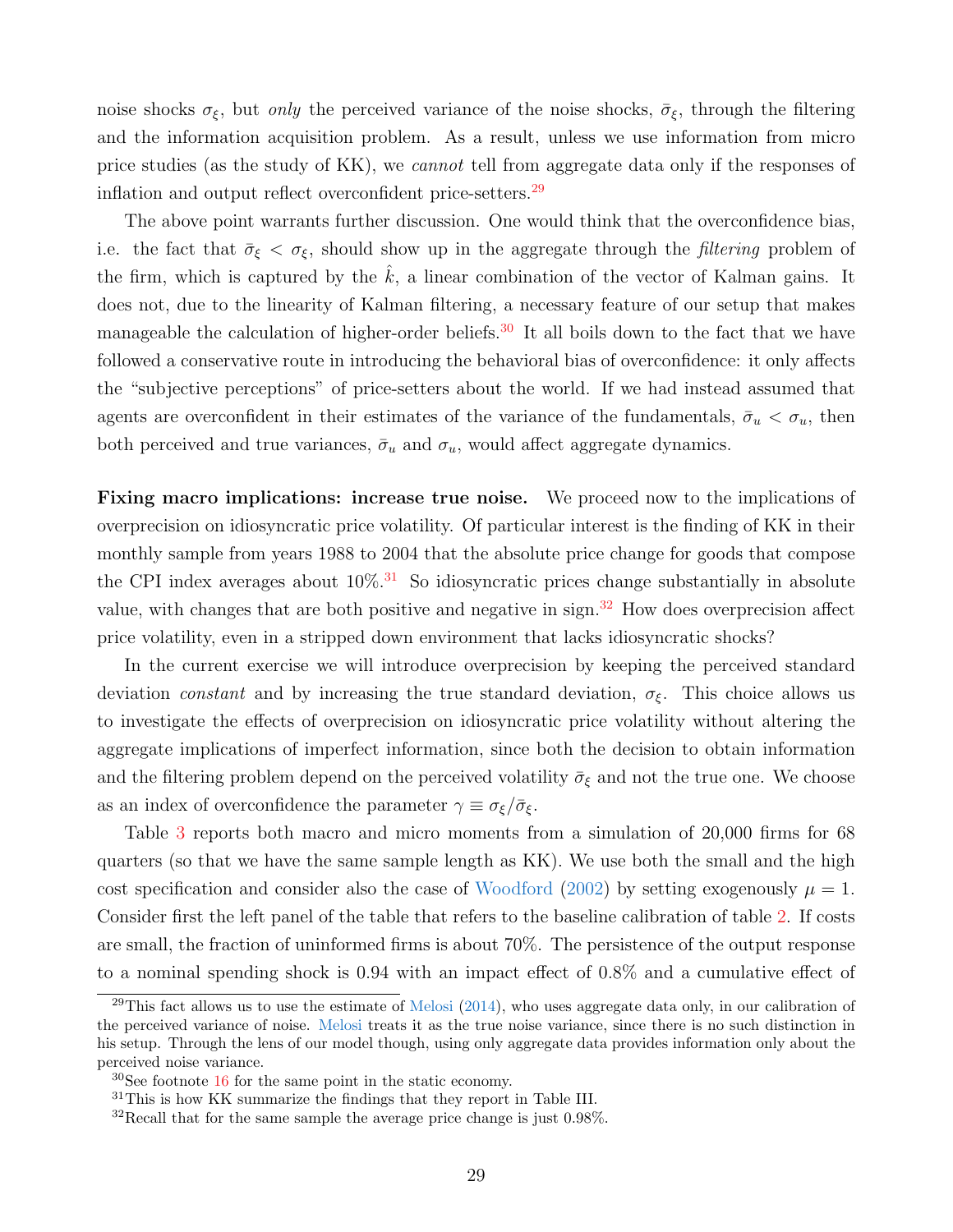13.6%. The respective half-life is about 11 quarters, which is consistent with the estimates that [Melosi](#page-47-2) reports.<sup>[33](#page-30-0)</sup> Furthermore, we see that the volatility of the inflation rate is small and about 0.19%, whereas in a full information setup it would be equal to  $\sigma_u$ , so it would amount to 0.97%.

Turning to the micro price statistics, consider first the case of  $\gamma = 1$ , which corresponds to a rational signal-extraction problem. The mean absolute change  $|dp|$  is 1% and the average (across firms) standard deviation of the idiosyncratic inflation rate is about 0.5%. By increasing overprecision up to  $\gamma = 8$  we see that the average absolute change becomes 3% and the standard deviation of idiosyncratic inflation is raised to 3.44%. Similar figures are obtained when we consider a higher cost specification that leads to 95% of firms staying uninformed. The persistence increases slightly and the cumulative effect of nominal spending shocks is about 17%. Overprecision increases again the average absolute change of prices and the respective standard deviation. Note that for  $\gamma$  larger or equal than 2, the standard deviation of idiosyncratic inflation rates exceeds also the volatility of the fundamentals,  $\sigma_u$ .

What are we learning from this exercise? It all depends on what amounts of overconfidence we consider as "reasonable". Indeed, experimental studies, like [Soll and Klayman](#page-48-10) [\(2004\)](#page-48-10), have shown that on a series of questions where individuals are asked to form an 80% confidence interval the actual hit rate is around 40%, which can be translated in  $\gamma$  being approximately equal to 2.5.<sup>[34](#page-30-1)</sup> In more complicated tasks, as forecasting the level of the exchange rate with a confidence interval of 90% (see [Oberlechner and Osler](#page-48-0) [\(2009\)](#page-48-0) and [Oberlechner and Osler](#page-48-1) [\(2012\)](#page-48-1)), the hit rate ranges from 5% to 70% with an average of 40%, rationalizing values of  $\gamma$  higher than 3. Similarly, CFOs in the study of [Ben-David et al.](#page-45-3) [\(2013\)](#page-45-3) have a hit rate of only 36.3% when they are asked to form 80% confidence intervals on market-wide stock returns. [Barrero](#page-45-2) [\(2018\)](#page-45-2) uses managerial survey data to structurally estimate a model of firm dynamics and finds a  $\gamma = 2$ . In general values from 2 to 4 can be considered as reasonable.

Thus, for  $\gamma$  up to 4 the average absolute price change doubles and the standard deviation of idiosyncratic inflation rates quadruples. Similar results obtain if we increase conservatively the baseline volatility of the nominal spending shock by 50%, as the right part of table [3](#page-28-0) shows. Note that, as expected from the analysis of figure [1,](#page-24-3) an increase in volatility reduces the mass of uninformed firms to 50% and the persistence to 0.9, implying now a half-life of 6.7 quarters. Increasing the costs increases obviously the fraction of uninformed firms. The cumulative effect of a monetary shock can vary from 10% to 17% in the case of  $\mu = 1$ . Regarding the micro

<span id="page-30-0"></span><sup>&</sup>lt;sup>33</sup>The half-life of the output response to a nominal spending shock is given by  $\tau = -\ln 2/\ln(1 - \hat{k})$ . In [Melosi](#page-47-2) [\(2014\)](#page-47-2) the half-life is about 12 quarters (see Figure 3, page 19). [Christiano et al.](#page-46-13) [\(2005\)](#page-46-13), who consider shocks to interest rates, show that the effect of a monetary shock on output dies after 12 quarters, so the half-life is smaller. Note that in VAR studies the output and inflation responses are hump-shaped; this is not true in our simple setup, but it would be true in a larger imperfect common knowledge model with persistence in the growth rate of nominal spending. Such a setup would require additional state variables. See [Melosi](#page-47-2) [\(2014\)](#page-47-2) for further details.

<span id="page-30-1"></span><sup>&</sup>lt;sup>34</sup>This value can be obtained by rough computation on confidence intervals for normal distributions.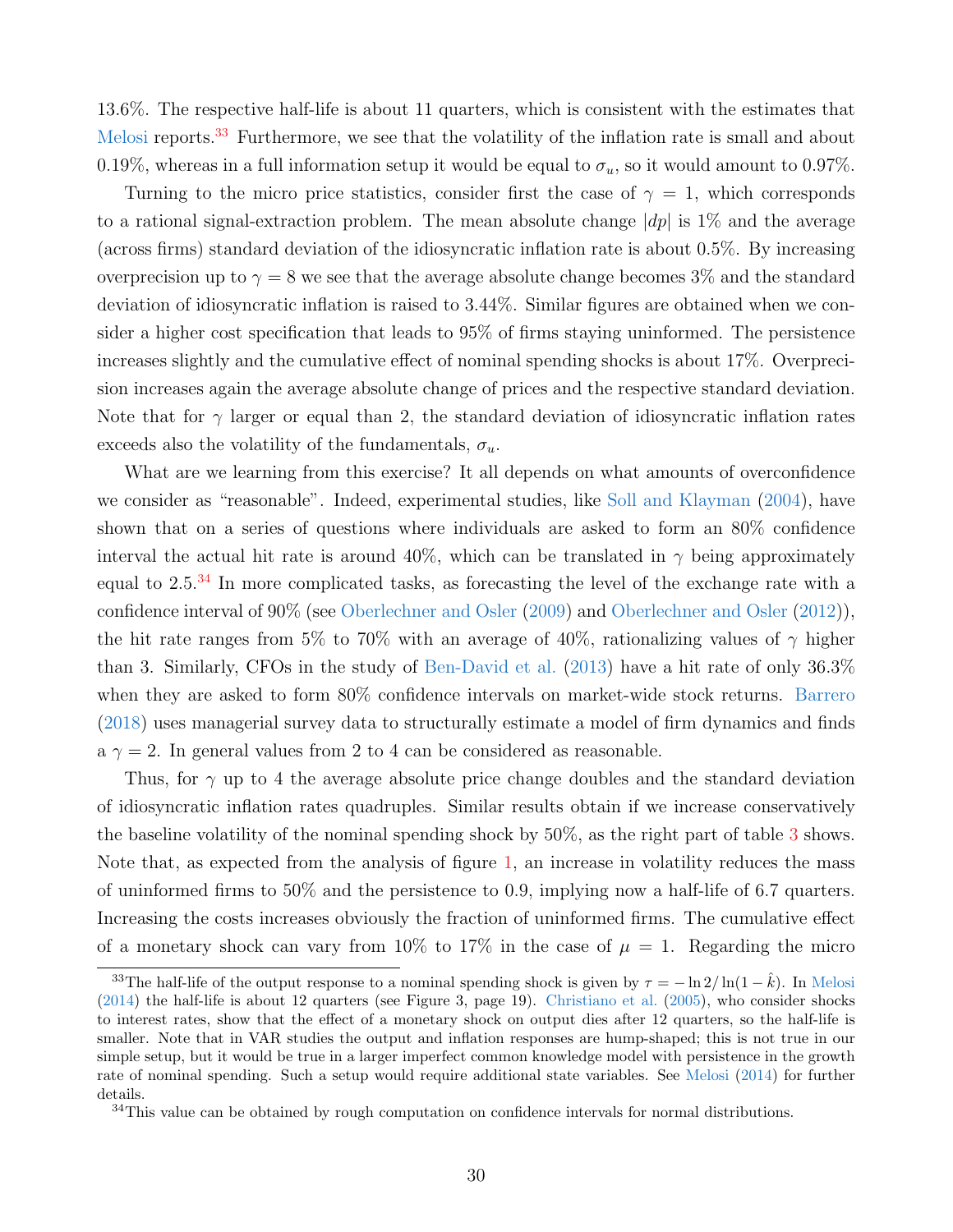<span id="page-31-1"></span>

| $\sigma_u = 0.0306$ |              |                                                   |                      |         |                                              |             |  |
|---------------------|--------------|---------------------------------------------------|----------------------|---------|----------------------------------------------|-------------|--|
|                     |              | $\frac{\sigma_u}{\bar{\sigma}_{\varepsilon}}=0.4$ |                      |         | $\frac{\sigma_u}{\bar{\sigma_{\xi}}} = 0.66$ |             |  |
|                     |              | $\mu$                                             | $1-\hat{k}$          |         | $\mu$                                        | $1-\hat{k}$ |  |
|                     |              | 87.39 %                                           | 0.795                |         | 92.84 %                                      | 0.692       |  |
| $\gamma$            | Std(dp)      | dp                                                | $\mathrm{Std}(dp_i)$ | Std(dp) | dp                                           | $Std(dp_i)$ |  |
| $\mathbf{1}$        | $\mathbf{1}$ | 1.71                                              | 1.87                 | 1.27    | 1.79                                         | 1.98        |  |
| $\overline{2}$      |              | 2.69                                              | 3.20                 |         | 2.72                                         | 3.24        |  |
| 3                   |              | 3.78                                              | 4.61                 |         | 3.77                                         | 4.62        |  |
| $\overline{4}$      |              | 4.90                                              | 6.04                 |         | 4.88                                         | 6.03        |  |
| 6                   |              | 7.16                                              | 8.91                 |         | 7.13                                         | 8.88        |  |
| 8                   |              | 9.45                                              | 11.80                |         | 9.40                                         | 11.76       |  |

Table 4: Overprecision with  $\sigma_u$  reflecting both nominal spending and technology shocks.

The high information cost specification was used for this exercise. The perceived (or else subjective) standard deviation of the noise is adjusted so that the signal-to-noise ratio is either 0.4 or 0.66. The standard deviation of inflation,  $Std(dp)$ , does not depend on the true variance of the shocks, so it is reported only once for each calibration.

price moments,  $|dp|$  ranges from 1.11% to 3.57% and the standard deviation from 0.89% to 4.16% when we raise  $\gamma$  from unity to  $\gamma = 8$  for the low-cost specification. If everybody were uninformed, then  $|dp|$  can increase up to 5% and the standard deviation up to 6.3%. For a more conservative specification of  $\gamma$  from 2 to 4, we get again that the absolute price change doubles and the standard deviation quadruples.<sup>[35](#page-31-0)</sup>

More variable fundamentals? By focusing on nominal spending shocks, we are constrained in how we calibrate the volatility of fundamentals. This is reflected in the low variance of aggregate inflation, which in Table [3](#page-28-0) ranges from 0.12 to 0.5% for either the baseline or the higher volatility scenario. This outcome is related to the tension between volatility and persistence in filtering problems that we highlighted in figure [2.](#page-26-1) Note that the respective standard deviation of price changes in the KK data is 1.19%. We could get more volatility of both the aggregate inflation rate and the idiosyncratic inflation rates (raising therefore  $|dp|$ ) if we also considered the volatility of aggregate technology shocks. Remember that our full information price is a linear

<span id="page-31-0"></span><sup>&</sup>lt;sup>35</sup>In the Appendix we perform two additional overprecision exercises. First, we increase the signal-to-noise ratio to  $\sigma_u/\bar{\sigma}_{\xi} = 0.4$  by decreasing the perceived variance (keeping  $\sigma_u$  to its baseline value). This is the value that [Woodford](#page-48-3) [\(2002\)](#page-48-3) uses. Second, we consider the case where strategic complementarities are stronger,  $\eta = 0.15$ . Table [C.1](#page-44-0) provides the results. Similar conclusions about  $\left|dp\right|$  and idiosyncratic inflation volatility can be drawn.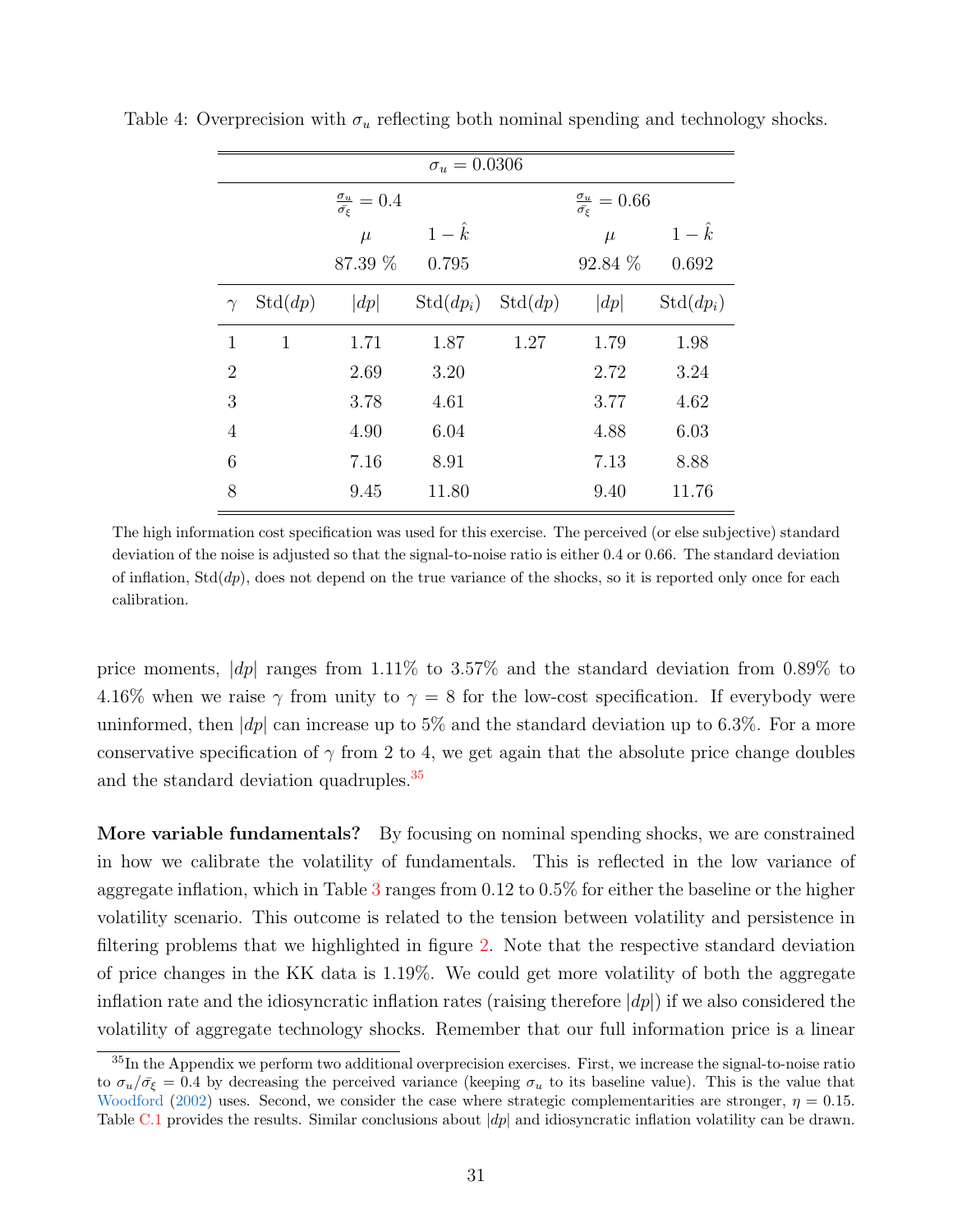combination of both nominal spending and technology shocks. Taking that into consideration, we could set  $\sigma_u = 0.0306$ , that is, a volatility of about 3%.<sup>[36](#page-32-0)</sup>

Table [4](#page-31-1) reports the results of the same overprecision exercise as the one we performed in table [3,](#page-28-0) using now a  $\sigma_u$  that reflects both sources of fundamental uncertainty. Before we comment on the table, we want to highlight two potential issues when we consider technology shocks in the calibration of our one-signal setup. First, it is not clear what the volatility of the idiosyncratic noise should be. [Melosi](#page-47-2) [\(2014\)](#page-47-2), who uses an environment with two signals, showed that the signal-to-noise ratio for nominal spending shocks is low, of the order of 0.1, implying noisy private signals about nominal spending, whereas the signal-to-noise ratio for technology shocks is high, of the order of 0.66, implying informative signals about technology shocks. For our case, we are going to set a signal-to-noise ratio that is 0.4. This is about the average of the two extremes of [Melosi](#page-47-2) [\(2014\)](#page-47-2), and corresponds also to the baseline value of [Woodford](#page-48-3) [\(2002\)](#page-48-3). Moreover, we are also going to derive results for informative signals with a signal-to-noise ratio of 0.66.[37](#page-32-1)

The second issue that emerges is that when  $u_t$  is a linear combination of the two shocks, we cannot derive anymore the output response as in [\(59\)](#page-26-2). Thus, we have to be more careful about the interpretation of results about persistence and the degree of monetary non-neutrality. The inflation response in  $(60)$  is valid though, so inflation persistence comments are legitimate.

Turning now to table [4,](#page-31-1) we note that aggregate persistence ranges from 0.8 to 0.7 for the more informative signal specification. More importantly, for both signal-to-noise ratios, the absolute value of price changes increases a lot with overconfidence. For values of  $\gamma$  between 2 and 4,  $|dp|$ ranges from 3% to 5%, with a respective idiosyncratic price volatility that ranges from about 3% to 6%. Aggregate inflation has also larger volatility, of the order of 1-1.27 % which is similar to the value that KK find in the data.[38](#page-32-2)

To sum up, when we calibrate the fundamental uncertainty more realistically, "reasonable" amounts of overconfidence do not only double or triple the average absolute price change relative to the rational benchmark, but are also able to explain up to 50% of the 10% absolute change that KK found in the data. We think that these results suggest that our proposed mechanism can have some value in explaining price volatility –although we acknowledge that there can be other important mechanisms from which we have abstracted in this analysis.

<span id="page-32-0"></span><sup>&</sup>lt;sup>36</sup>Recall that  $\Delta p_t^* = \Delta \ln M_t - \frac{1}{\eta} \Delta \ln A_t$ . Thus, assuming independence, we have  $Var(\Delta p_t^*) = Var(\Delta \ln M_t) +$  $\frac{1}{n^2} Var(\Delta \ln A_t)$ . Use as before the value of 0.0097 for the standard deviation of the nominal spending shock, and let  $\eta = 0.30$ . [Melosi'](#page-47-2)s estimate of the volatility of the growth rate in technology is 0.0087. Thus,  $\sigma_u$  =  $\sqrt{0.0097^2 + \frac{0.0087^2}{0.30^2}} = 0.0306.$ 

<span id="page-32-1"></span> $37$ Note also that if we set a signal-to-noise ratio equal to 0.1, firm's confidence on its unreliable signals would be low, which, in combination with a high volatility of the fundamentals, would lead to everybody becoming informed,  $\mu = 0$ . The same outcome would emerge if we used the low-cost specification, which is why we use the high-cost specification in table [4.](#page-31-1)

<span id="page-32-2"></span><sup>38</sup>KK do not report idiosyncratic inflation volatilities.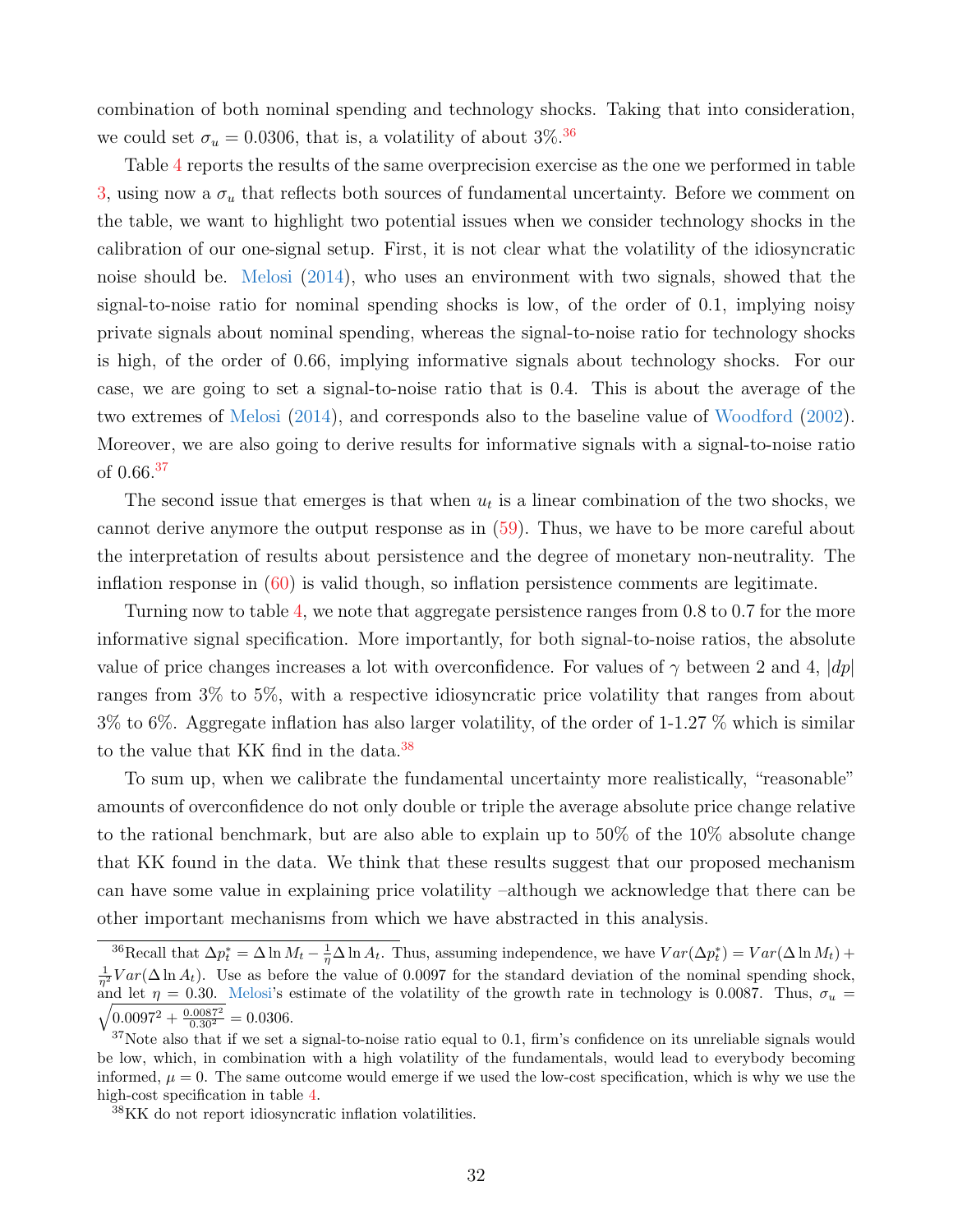| $\sigma_{\varepsilon}=0.0971$ |                |           |             |                           |      |         |      |                      |
|-------------------------------|----------------|-----------|-------------|---------------------------|------|---------|------|----------------------|
| $\bar{\sigma}_{\varepsilon}$  | $\gamma$       | $\mu$ (%) | $1-\hat{k}$ | Impact $(\%)$ Cum. $(\%)$ |      | Std(dp) | dp   | $\mathrm{Std}(dp_i)$ |
| 0.0486                        | 2              | 86.87     | 0.891       | 0.83                      | 7.63 | 0.22    | 1.18 | 1.01                 |
| 0.0324                        | 3              | 91.58     | 0.844       | 0.80                      | 5.13 | 0.26    | 1.47 | 1.50                 |
| 0.0243                        | $\overline{4}$ | 93.85     | 0.800       | 0.76                      | 3.80 | 0.31    | 1.78 | 1.98                 |
| 0.0194                        | 5              | 95.18     | 0.758       | 0.72                      | 2.99 | 0.34    | 2.12 | 2.44                 |
| 0.0162                        | 6              | 96.06     | 0.718       | 0.69                      | 2.44 | 0.38    | 2.45 | 2.89                 |
| 0.0139                        | 7              | 96.68     | 0.680       | 0.65                      | 2.04 | 0.41    | 2.78 | 3.33                 |
| 0.0121                        | 8              | 97.14     | 0.645       | 0.62                      | 1.75 | 0.44    | 3.10 | 3.75                 |

<span id="page-33-1"></span>Table 5: Overprecision: fixing the true variance of noise shocks.

In this table we fix the true variance of the noise to the baseline perceived noise ( $\sigma_{\xi} = 0.0971$ ) and decrease the perceived variance. The rest of the baseline calibration is the same. The exercise is performed for the low maximum cost case of 2%. The signal-to-noise ratio increases from 0.1 ( $\gamma = 1$ ) to 0.8 ( $\gamma = 8$ ). The  $\gamma = 1$  case is reported in the left part of table [3.](#page-28-0) Both aggregate and idiosyncratic statistics vary in this experiment.

Altering both macro and micro implications: decrease perceived noise. We will finish our analysis by illustrating what would happen if we fixed the true noise variance and decreased the perceived variance. Table [5](#page-33-1) reports the results of this experiment for the baseline calibration. On the one hand, for values of  $\gamma$  up to 4, we again obtain the result that  $|dp|$  doubles and idiosyncratic inflation volatility quadruples. On the other hand, such a way of introducing overconfidence is not consistent with having considerable monetary non-neutralities. To see that, note that aggregate statistics will vary, since we reduce the perceived variance of noise. More reliance on the private signal leads to a higher fraction of uninformed firms. However, since the signal-to-noise ratio increases, signals become subjectively more informative, resulting into a decrease in the persistence of the output response to a monetary shock. This can be seen sharply in the cumulative output effect of a nominal spending shock that falls from 13%, when  $\gamma = 1$ , to just 3.8%, when  $\gamma = 4$ , or even less if we decrease further  $\bar{\sigma}_{\xi}$ .

# <span id="page-33-0"></span>7 Concluding remarks

In this paper, we study the behavior of individual and aggregate prices in an economy with monopolistic-competitive firms that is driven by aggregate shocks observed with noise. Each firm receives a private signal about the hidden state. We assume that firms are overconfident in their signals, that is, their overestimate the precision of their own perception of the aggregate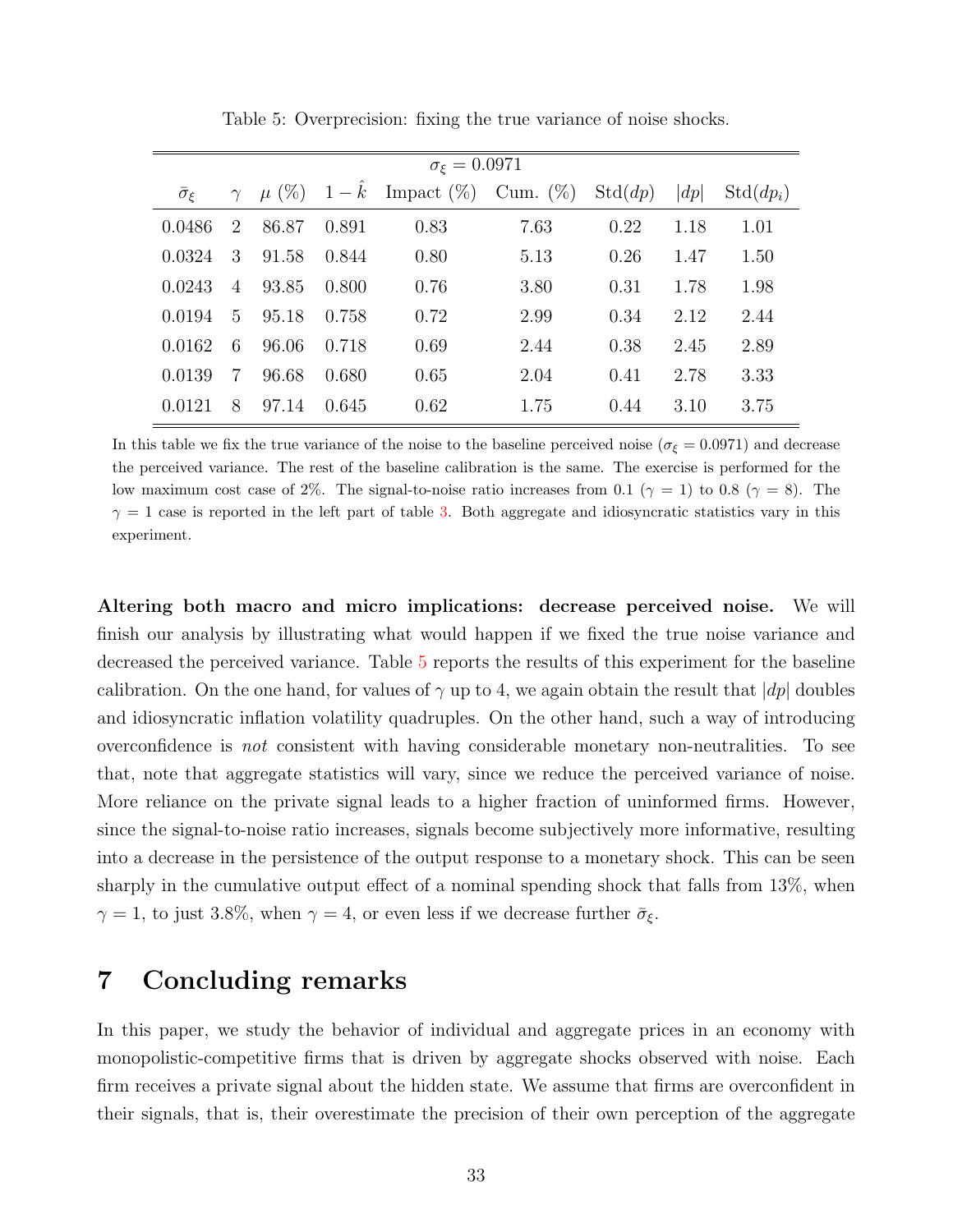state.

This model can rationalize a persistent response of output to the aggregate hidden state and be consistent at the same time with excess volatility of individual prices, providing therefore a unified "noise" interpretation of aggregate and idiosyncratic prices. We see our approach as complementary to setups where idiosyncratic fundamental shocks are the main driver of price volatility.

More generally, we believe that behavioral biases, especially in the processing and analysis of information, are not easy to dismiss. There has been substantial progress in recent years in collecting data about actual decision makers in real market conditions. For example, [Bach](#page-45-12)[mann and Elstner](#page-45-12) [\(2015\)](#page-45-12) use confidential German manufacturing survey data and document non-negligible instances of systematic positive and negative expectation errors. Studies like [Ben-David et al.](#page-45-3) [\(2013\)](#page-45-3) and [Barrero](#page-45-2) [\(2018\)](#page-45-2) document substantial second-moment biases in the forecasts of CFOs and managers. Such evidence opens the avenue for a thorough quantitative evaluation of overconfidence in more elaborate models.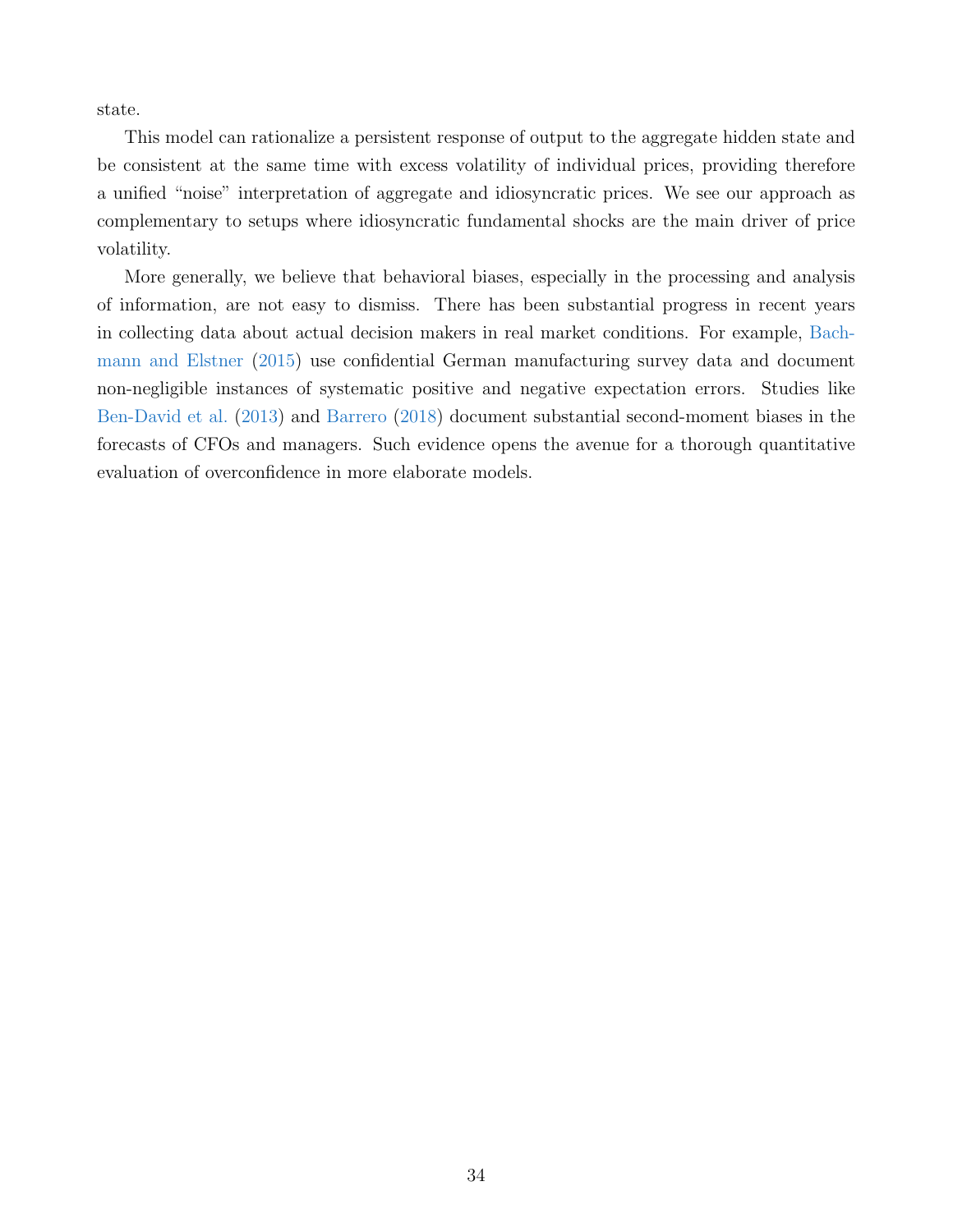# A Static model

### A.1 Proof of proposition [1](#page-9-4)

**Derivation of condition [\(13\)](#page-9-5) from [\(12\)](#page-9-2).** We first note that by using condition [\(7\)](#page-7-0) we can rewrite marginal costs in terms of  $P^{\dagger}$  as  $W/A = \frac{\varepsilon - 1}{\varepsilon}$  $\frac{-1}{\varepsilon}P^{\dagger}$ . Use also condition [\(11\)](#page-9-6) and rewrite the expected profits as functions of  $P^{\dagger}$ ,  $\tilde{P}(j)$  and  $Z \equiv MP^{\varepsilon-2}$ ,

<span id="page-35-0"></span>
$$
E^{j}\{\pi(P^{\dagger}, P, \theta)\} = \frac{1}{\varepsilon}E^{j}\{(P^{\dagger})^{1-\varepsilon}Z\},\tag{A.1}
$$

<span id="page-35-1"></span>
$$
E^{j}\{\pi(\tilde{P}(j), P, \theta)\} = \frac{1}{\varepsilon} \tilde{P}^{1-\varepsilon}(j) E^{j} Z.
$$
 (A.2)

We take a second order approximation of expected profits around a deterministic steady state where  $\theta = \bar{\theta}$  and as a result  $P = P^{\dagger} = \tilde{P} = \bar{P}$ . Let lowercase variables denote log-deviations from the steady state and let  $||p||$  and  $||z||$  denote a bound on the size of fluctuations for the price of each differentiated good and for the variable Z respectively. We can obtain by approximating equation [\(A.1\)](#page-35-0) that

<span id="page-35-2"></span>
$$
E^{j}\left\{\pi(P^{\dagger},P,\theta)\right\} = \frac{1}{\varepsilon}\bar{P}^{1-\varepsilon}\bar{Z}\left[1+(1-\varepsilon)E^{j}p^{\dagger}+\frac{1}{2}\left(1-\varepsilon\right)^{2}E^{j}\left(p^{\dagger}\right)^{2}+\right.
$$

$$
+E^{j}z+\frac{1}{2}E^{j}z^{2}+(1-\varepsilon)E^{j}p^{\dagger}z\right]+{\cal O}(\|p,z\|^{3}).\tag{A.3}
$$

Similarly by approximating equation  $(A.2)$  we obtain that

<span id="page-35-3"></span>
$$
E^{j}\{\pi(\tilde{P}(j), P, \theta)\} = \frac{1}{\varepsilon} \bar{P}^{1-\varepsilon} \bar{Z} \left[1 + (1-\varepsilon)\,\tilde{p}\,(j) + \frac{1}{2}\,(1-\varepsilon)^{2}\,\tilde{p}\,(j)^{2} + E^{j}z + \frac{1}{2}E^{j}z^{2} + (1-\varepsilon)\,\tilde{p}\,(j)\,E^{j}z\right] + \mathcal{O}(\|p, z\|^{3}).\tag{A.4}
$$

Note that  $\bar{P}^{1-\varepsilon}\bar{Z} = \frac{\bar{M}}{\bar{P}} = \bar{Y}$  and let

$$
W(j) \equiv \pi(P^{\dagger}, P, \theta) - \pi(\tilde{P}(j), P, \theta)
$$

denote the difference in profits. Then using  $(A.3)$  and  $(A.4)$  we have

<span id="page-35-5"></span>
$$
E^{j}\lbrace W(j)\rbrace = \frac{\varepsilon - 1}{\varepsilon} \bar{Y} \left\lbrace \tilde{p}(j) - E^{j} p^{\dagger} + \frac{1}{2} (\varepsilon - 1) \left[ E^{j} (p^{\dagger})^{2} - (\tilde{p}(j))^{2} \right] - E^{j} [(p^{\dagger} - \tilde{p}(j)) z] \right\rbrace + \mathcal{O}(\Vert p, z \Vert^{3}).
$$
\n(A.5)

Note that the price of the uninformed agents  $(1)$  at a first order approximation is

<span id="page-35-4"></span>
$$
\tilde{p}(j) = E^{j} p^{\dagger} + \mathcal{O}(\|p, z\|^{2}).
$$
\n(A.6)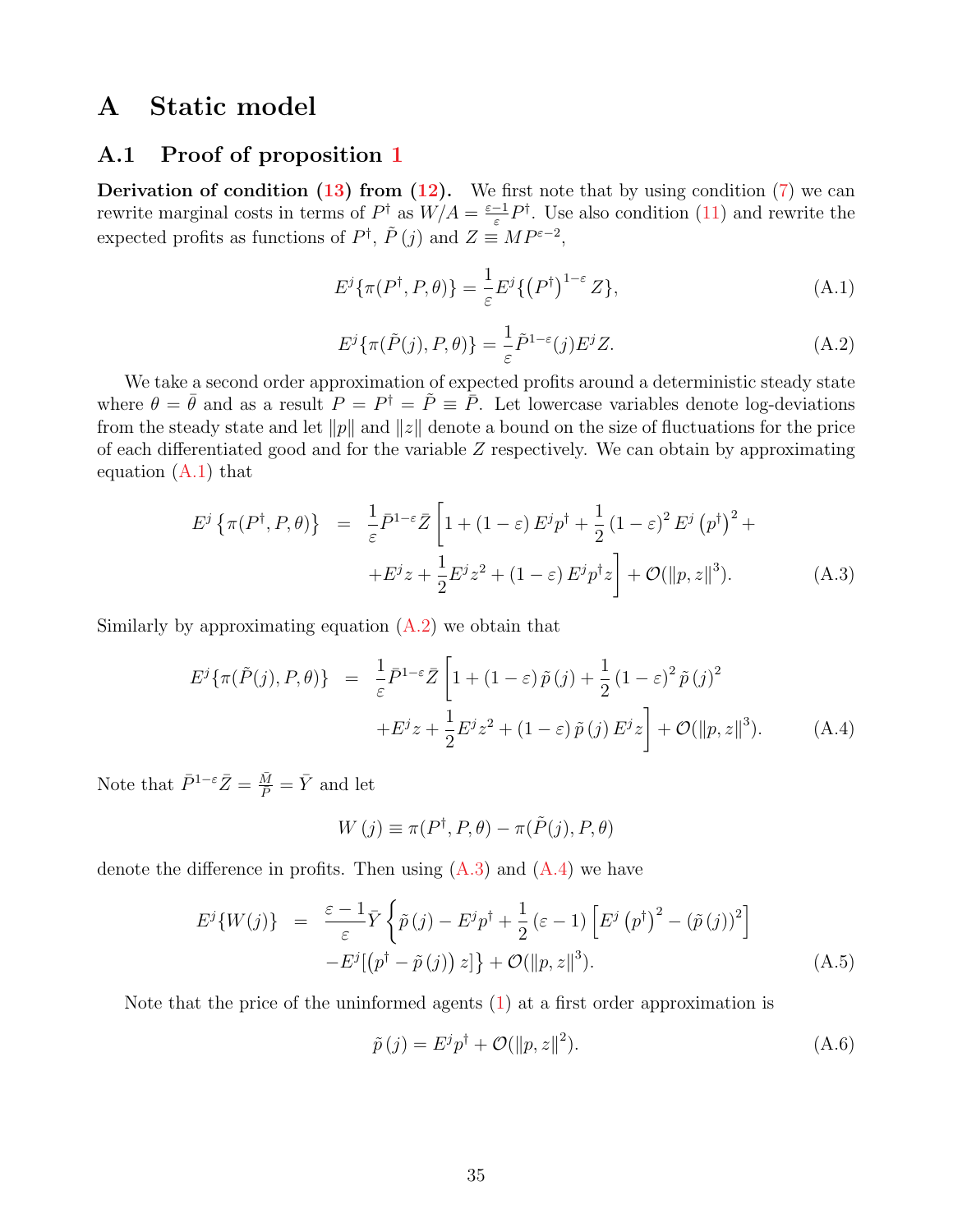Furthermore, if we take a second-order approximation of it we obtain

<span id="page-36-0"></span>
$$
\tilde{p}(j) - E^j p^\dagger = \frac{1}{2} Var^j (p^\dagger) + E^j [p^\dagger - E^j p^\dagger] z + \mathcal{O}(\|p, z\|^3), \tag{A.7}
$$

where  $Var^{j}(p^{\dagger}) \equiv E^{j}(p^{\dagger})^{2} - (E^{j}p^{\dagger})^{2}$ . Using [\(A.6\)](#page-35-4) and [\(A.7\)](#page-36-0) into [\(A.5\)](#page-35-5) we observe that the terms involving z cancel out and that  $E^j(p^{\dagger 2} - \tilde{p}(j))^2 = Var^j(p^{\dagger})$ , so ignoring third order terms we obtain

$$
E^{j}\lbrace W(j) \rbrace = \frac{1}{2} \frac{\varepsilon - 1}{\varepsilon} \bar{Y} \lbrace Var^{j}(p^{\dagger}) + (\varepsilon - 1) Var^{j}(p^{\dagger}) \rbrace
$$
  
= 
$$
\frac{\bar{Y}}{2} (\varepsilon - 1) Var^{j}(p^{\dagger}).
$$

Thus firms acquire information if and only if

$$
Var^j(p^{\dagger}) \ge c^j
$$

where  $c^j \equiv \frac{2}{\tilde{Y}(\varepsilon-1)}\tilde{c}^j$  which is expression [\(13\)](#page-9-5) in the text.

The same calculations apply in the dynamic case, where each variable is indexed with  $t$ . In this case the expected difference of profits at time  $t$ , in  $(47)$ , is equal to

$$
E_t^j\{\pi(P_t^{\dagger}, P_t, \theta_t) - \pi(\tilde{P}_t(j), P_t, \theta_t)\} = \frac{\bar{Y}}{2}(\varepsilon - 1) Var_t^j(p_t^{\dagger})
$$

in a second-order approximation, where the expectation operator is conditional on the private history of signals including time t. So  $Var_t^j(p_t^{\dagger})$  $_{t}^{\dagger}$ ) corresponds to the subjective contemporaneous variance of  $p_t^{\dagger}$  $_t^\intercal$ 

## A.2 Proof of proposition [3](#page-15-1)

Equation [\(34\)](#page-15-0) defines implicitly the equilibrium fraction  $\mu$  as a function of  $\bar{r}$ ,  $\mu(\bar{r})$ . We have  $c^* = c^* (\bar{r}, \mu(\bar{r}))$ . Differentiate implicitly [\(34\)](#page-15-0) to get

<span id="page-36-1"></span>
$$
\frac{d\mu}{d\bar{r}} = -\frac{f(c^*)\frac{\partial c^*}{\partial \bar{r}}}{1 + f(c^*)\frac{\partial c^*}{\partial \mu}}.\tag{A.8}
$$

Note that

<span id="page-36-2"></span>
$$
\frac{\partial c^*}{\partial \mu} = \frac{-2\eta^2 (1 - \bar{r})^2 \sigma_u^2 (1 - \eta)}{(\eta + (1 - \eta)(1 - \bar{r})\mu)^3}
$$
(A.9)

$$
\frac{\partial c^*}{\partial \bar{r}} = \frac{\eta^2 \sigma_u^2}{\left(\eta + (1 - \eta)(1 - \bar{r})\mu\right)^3} \left[ (1 - \eta)(1 - \bar{r})\mu - \eta \right]
$$
(A.10)

As we noted in the text, when  $\eta$  < 1, we have strategic complementarities in information acquisition,  $\frac{\partial c^*}{\partial \mu} < 0$ . The opposite happens when  $\eta > 1$ ,  $\frac{\partial c^*}{\partial \mu} > 0$ .

The denominator of  $(A.8)$  is always positive when we have strategic substitutes. In the case of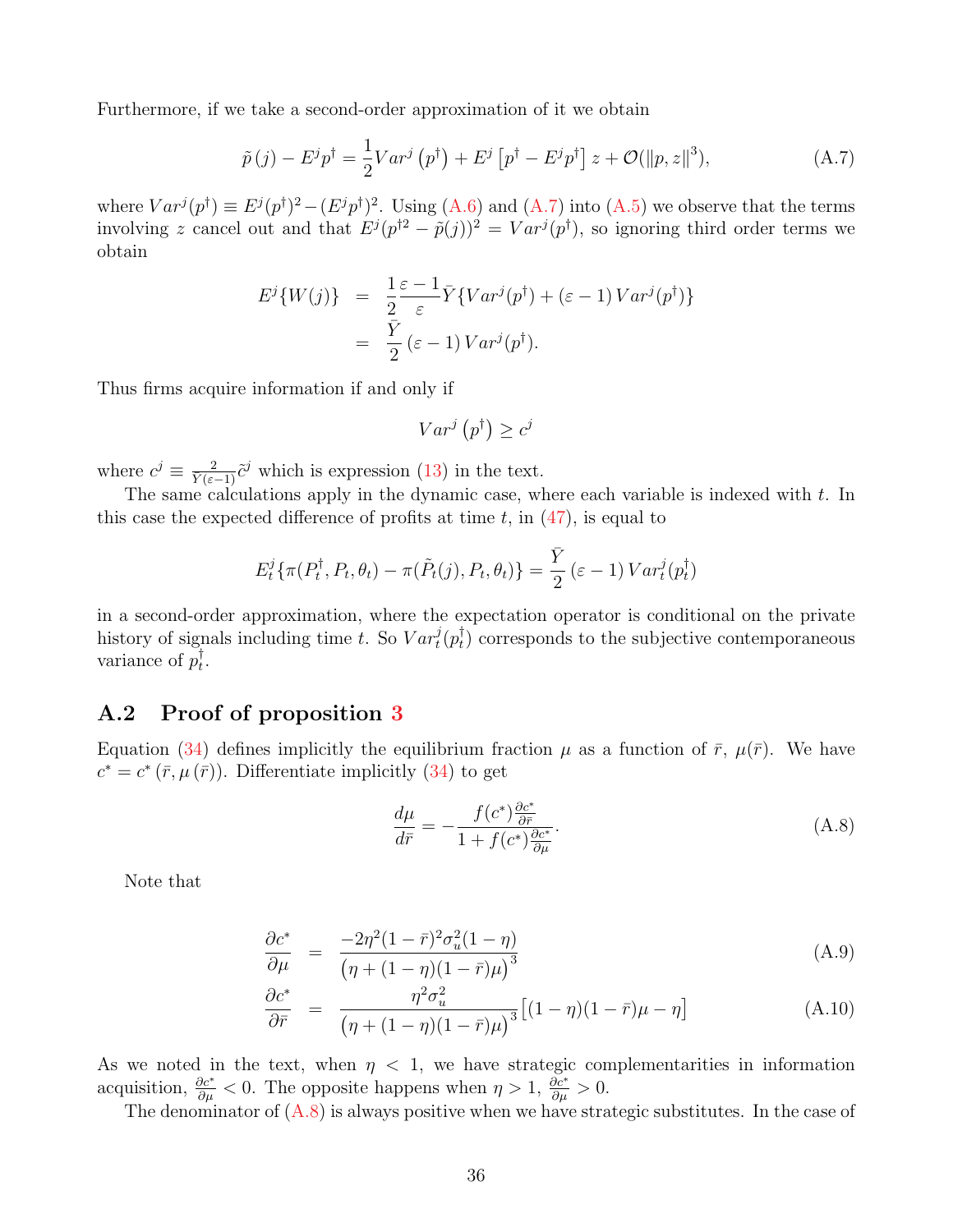strategic complements, we are going to assume that the complementarities are not large enough to make the denominator negative, so we assume that  $-f(c^*)\frac{\partial c^*}{\partial \mu} < 1$ . This makes the LHS of  $(34)$  an increasing function of  $\mu$  with slope less than unity. This is what we call a "stable" equilibrium.

The above discussion implies that the sign of  $dc^*/d\bar{r}$  is determined by the sign of  $\partial c^*/\partial \bar{r}$ . The result follows from  $(A.10)$ .

# B Infinite-horizon model

### B.1 Proof of proposition [4](#page-21-5)

Derivations of [\(54\)](#page-21-6) and [\(55\)](#page-21-7). We proceed using the method developed in [Woodford](#page-48-3) [\(2002\)](#page-48-3). We claim that the relevant hidden state is

$$
X_t = \left[ \begin{array}{c} p_t^* \\ p_t \end{array} \right]
$$

and guess that it evolves according to a linear law of motion

<span id="page-37-0"></span>
$$
X_t = f + MX_{t-1} + mu_t,
$$
 (B.1)

where

$$
f \equiv \begin{bmatrix} \bar{p}^* \\ \bar{p} \end{bmatrix}, \qquad M \equiv \begin{bmatrix} \rho & 0 \\ a & b \end{bmatrix}, \qquad m \equiv \begin{bmatrix} 1 \\ c \end{bmatrix},
$$

are vectors and matrices to be determined. Note that our variables of interest are the prices of the informed firms which can be written as  $p^{\dagger} = \bar{\eta}' X_t$  and that of the uninformed which can be written as  $\tilde{p}_t(i) = \bar{\eta}' E_t^i X_t$ , where  $\bar{\eta}' = (\eta, 1 - \eta)$ .

Let  $e_1 = (1, 0)'$ . We can write the following system

$$
X_t = f + MX_{t-1} + mu_t
$$
  

$$
s_t^i = e'_1X_t + \xi_t^j
$$

where the second line corresponds to the observational equation. We proceed assuming a stationary filtering problem. The filtering equation of a generic uninformed firm  $j$  is given by

<span id="page-37-1"></span>
$$
E_t^j X_t = E_{t-1}^j X_t + K(s_t^j - E_{t-1}^j p_t^*),
$$
\n(B.2)

where K is the vector of Kalman gains pre-multiplied with  $M^{-1}$ . Using  $(B.1)$  we obtain that  $E_{t-1}^j X_t = f + ME_{t-1}^j X_{t-1}$  and  $E_{t-1}^j p_t^* = \bar{p}^* + \rho E_{t-1}^j p_{t-1}^*$ ; we can then write [\(B.2\)](#page-37-1) as

$$
E_t^j X_t = f + ME_{t-1}^j X_{t-1} + K(s_t^j - \bar{p}^* - \rho E_{t-1}^j p_{t-1}^*).
$$

Aggregating among all agents j that are uninformed and guessing that in equilibrium  $\mu$  will be non-random (as in the static case) we obtain

<span id="page-37-2"></span>
$$
\begin{aligned}\n\bar{E}_t X_t &= f + M \bar{E}_{t-1} X_{t-1} + K \left( p_t^* - \bar{p}^* - \rho \bar{E}_{t-1} p_{t-1}^* \right), \\
&= f + M \bar{E}_{t-1} X_{t-1} + \rho K \left( p_{t-1}^* - \bar{E}_{t-1} p_{t-1}^* \right) + K u_t,\n\end{aligned} \tag{B.3}
$$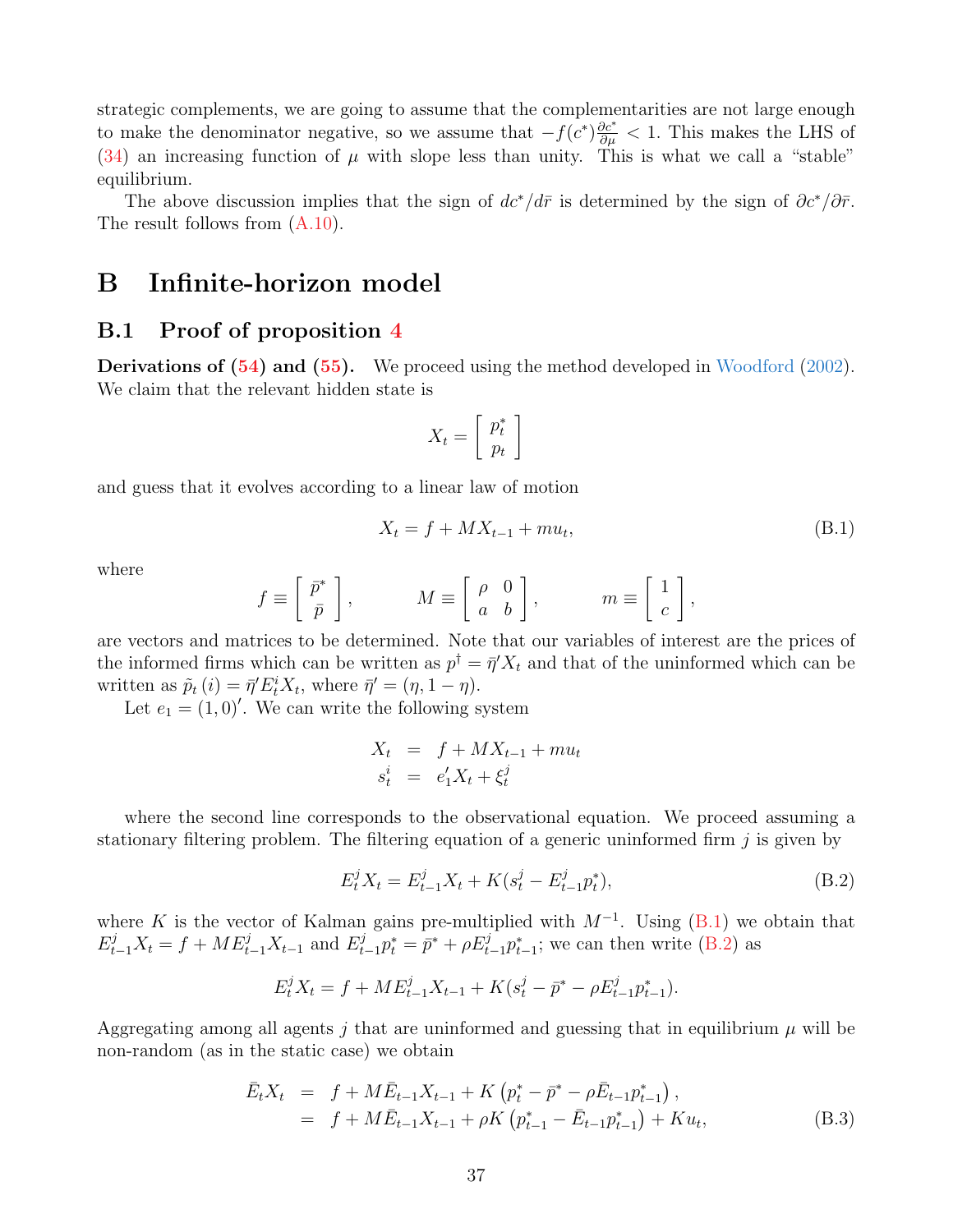which is the law of motion of the average estimate, where we have used the law of large numbers.

Our target is to express the price level  $p_t$  in terms of  $X_{t-1}$ . The general price index can be expressed as a function of the full information price and average expectations as

$$
p_t = \delta \left[ (1 - \mu) p_t^* + \mu \bar{E}_t p_t^* \right] + (1 - \delta) \bar{E}_t p_t
$$
  
=  $(\delta \mu, 1 - \delta) \bar{E}_t X_t + \delta (1 - \mu) p_t^*$   
=  $(\delta \mu, 1 - \delta) \bar{E}_t X_t + \delta (1 - \mu) (\bar{p}^* + \rho p_{t-1}^* + u_t)$ 

Using the law of motion [\(B.3\)](#page-37-2) to substitute for  $\bar{E}_t X_t$  and collecting terms we have

$$
p_{t} = [(\delta\mu, 1 - \delta) f + \delta (1 - \mu) \bar{p}^{*}] + \rho [\delta (1 - \mu) + \bar{K}] p_{t-1}^{*} + (\delta\mu, 1 - \delta) M \bar{E}_{t-1} X_{t-1} - \rho \bar{K} \bar{E}_{t-1} p_{t-1}^{*} + [\delta (1 - \mu) + \bar{K}] u_{t},
$$

where  $\bar{K} \equiv (\delta \mu, 1 - \delta) K$ . Finally, using the definition of M and  $\bar{E}_{t-1} X_{t-1}$  and noting that

$$
\left(\delta\mu,1-\delta\right)f+\delta\left(1-\mu\right)\bar{p}^*=\delta\bar{p}^*+\left(1-\delta\right)\bar{p}
$$

we obtain that

<span id="page-38-0"></span>
$$
p_{t} = \delta \bar{p}^{*} + (1 - \delta) \bar{p} + \rho \left[ \delta (1 - \mu) + \bar{K} \right] p_{t-1}^{*} + \left[ \delta \mu \rho + (1 - \delta) a - \rho \bar{K} \right] \bar{E}_{t-1} p_{t-1}^{*} + (1 - \delta) b \bar{E}_{t-1} p_{t-1} + \left[ \delta (1 - \mu) + \bar{K} \right] u_{t}.
$$
\n(B.4)

Since

$$
p_{t-1} = \delta \mu \bar{E}_{t-1} p_{t-1}^* + (1 - \delta) \bar{E}_{t-1} p_{t-1} + \delta (1 - \mu) p_{t-1}^*
$$

we can use this expression to substitute for  $\bar{E}_{t-1}p_{t-1}$  in [\(B.4\)](#page-38-0) and arrive at

<span id="page-38-1"></span>
$$
p_{t} = \delta \bar{p}^{*} + (1 - \delta) \bar{p} + [\delta (1 - \mu) (\rho - b) + \rho \bar{K}] p_{t-1}^{*} + [\delta \mu (\rho - b) + (1 - \delta) a - \rho \bar{K}] \bar{E}_{t-1} p_{t-1}^{*} + bp_{t-1} + [\delta (1 - \mu) + \bar{K}] u_{t}.
$$
 (B.5)

We note that  $(B.1)$  implies

<span id="page-38-2"></span>
$$
p_t = \bar{p} + ap_{t-1}^* + bp_{t-1} + cu_t.
$$
 (B.6)

.

,

We can then match the coefficients between  $(B.5)$  and  $(B.6)$  and obtain

$$
\delta \bar{p}^* + (1 - \delta) \bar{p} = \bar{p}
$$

$$
\delta (1 - \mu) (\rho - b) + \rho \bar{K} = a
$$

$$
\delta \mu (\rho - b) + (1 - \delta) a - \rho \bar{K} = 0
$$

$$
\delta (1 - \mu) + \bar{K} = c.
$$

Solving this system and using the definition of  $\bar{K} = (\delta \mu, 1 - \delta) K$ , we get

$$
\bar{p} = \bar{p}^*
$$
  
\n
$$
a = \frac{\rho}{\delta \mu + 1 - \delta} \bar{K} = \rho \bar{\eta}' K = \rho \hat{k}
$$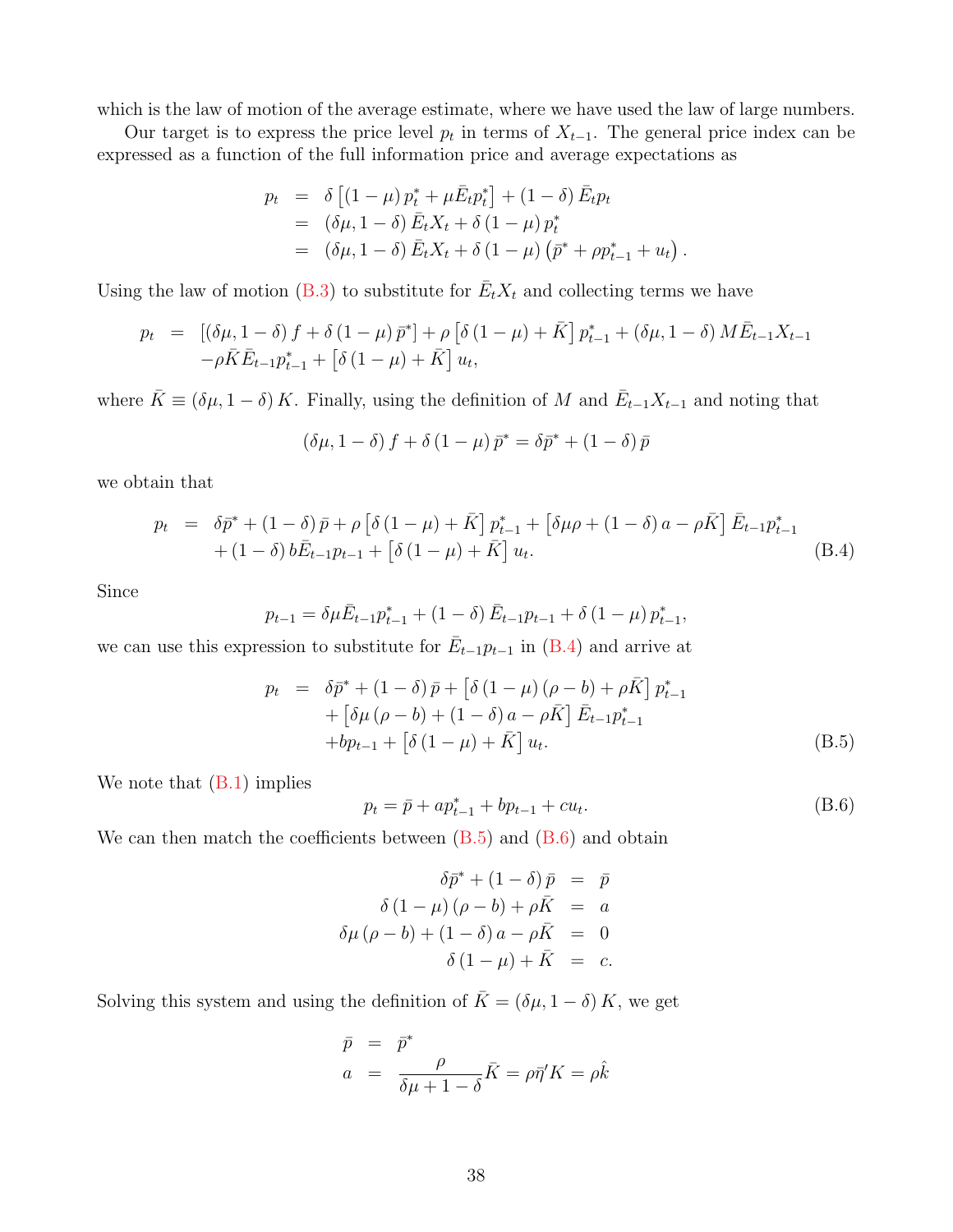since  $\eta = \delta \mu / (\delta \mu + 1 - \delta)$  and  $\hat{k} \equiv \bar{\eta}' K$ . Moreover

$$
b = \rho - a = \rho \left( 1 - \hat{k} \right)
$$

and

$$
c = (\delta \mu + 1 - \delta) \hat{k} + \delta (1 - \mu).
$$

The vector of (pre-multiplied) Kalman gains satisfies the equation

<span id="page-39-1"></span>
$$
K = \sum e_1 \left( e_1' \sum e_1 + \bar{\sigma}_{\xi}^2 \right)^{-1},\tag{B.7}
$$

where  $\Sigma$  is the variance of the one step ahead forecast error which satisfies the following stationary version of the Riccatti equation

<span id="page-39-0"></span>
$$
\Sigma = M\Sigma M' + mm'\sigma_u^2 - \left(e_1'\Sigma e_1 + \bar{\sigma}_\xi^2\right)^{-1} M\Sigma e_1 e_1'\Sigma M'.\tag{B.8}
$$

Thus in our guess-and-verify approach we expressed  $M$  and  $m$  as a function of  $\hat{k}$  which depends on the vector of Kalman gains K which in turn depends on  $\Sigma$ . But  $\Sigma$  depends on M and m by [\(B.8\)](#page-39-0). So it remains to solve for this fixed point. Let

$$
\Sigma = \left[ \begin{array}{cc} \sigma_{11} & \sigma_{12} \\ \sigma_{12} & \sigma_{22} \end{array} \right].
$$

Solving the upper left block of the Riccatti equation [\(B.8\)](#page-39-0) we find that  $\sigma_{11}$  satisfies the quadratic

$$
\sigma_{11}^2 + \left[ \left( 1 - \rho^2 \right) \bar{\sigma}_{\xi}^2 - \sigma_u^2 \right] \sigma_{11} - \bar{\sigma}_{\xi}^2 \sigma_u^2 = 0.
$$

The positive root (since  $\sigma_{11}$  is a variance) of this quadratic is

$$
\sigma_{11} = \frac{1}{2} \sigma_u^2 \left\{ 1 - \left( 1 - \rho^2 \right) \bar{\lambda} + \sqrt{\left( 1 - \left( 1 - \rho^2 \right) \bar{\lambda} \right)^2 + 4 \bar{\lambda}} \right\}
$$

where  $\bar{\lambda} \equiv \frac{\bar{\sigma}_{\xi}^2}{\sigma_u^2}$ . From the lower left block of the Riccatti we derive

$$
\sigma_{12} = \frac{\rho^2 \hat{k} \sigma_{11} \bar{\sigma}_{\xi}^2 + (\sigma_{11} + \bar{\sigma}_{\xi}^2) \left[ (\delta \mu + 1 - \delta) \hat{k} \sigma_u^2 + \delta (1 - \mu) \sigma_u^2 \right]}{\left[ 1 - \rho^2 (1 - \hat{k}) \right] \bar{\sigma}_{\xi}^2 + \sigma_{11}}
$$

and -using  $(B.7)$ - we obtain

$$
\hat{k} = \bar{\eta}' K = \eta \frac{\sigma_{11}}{\sigma_{11} + \bar{\sigma}_{\xi}^2} + (1 - \eta) \frac{\sigma_{12}}{\sigma_{11} + \bar{\sigma}_{\xi}^2}.
$$

This is a system of two equations in the two unknowns  $(\sigma_{12}, \hat{k})$ . Solving the system and using our solution for  $\sigma_{11}$  we finally arrive at the quadratic expression for  $\hat{k}$ 

<span id="page-39-2"></span>
$$
Q(\hat{k}) = \rho^2 \bar{\lambda} \hat{k}^2 + \left[\bar{\lambda} \left(1 - \rho^2\right) + \delta\right] \hat{k} - \delta = 0. \tag{B.9}
$$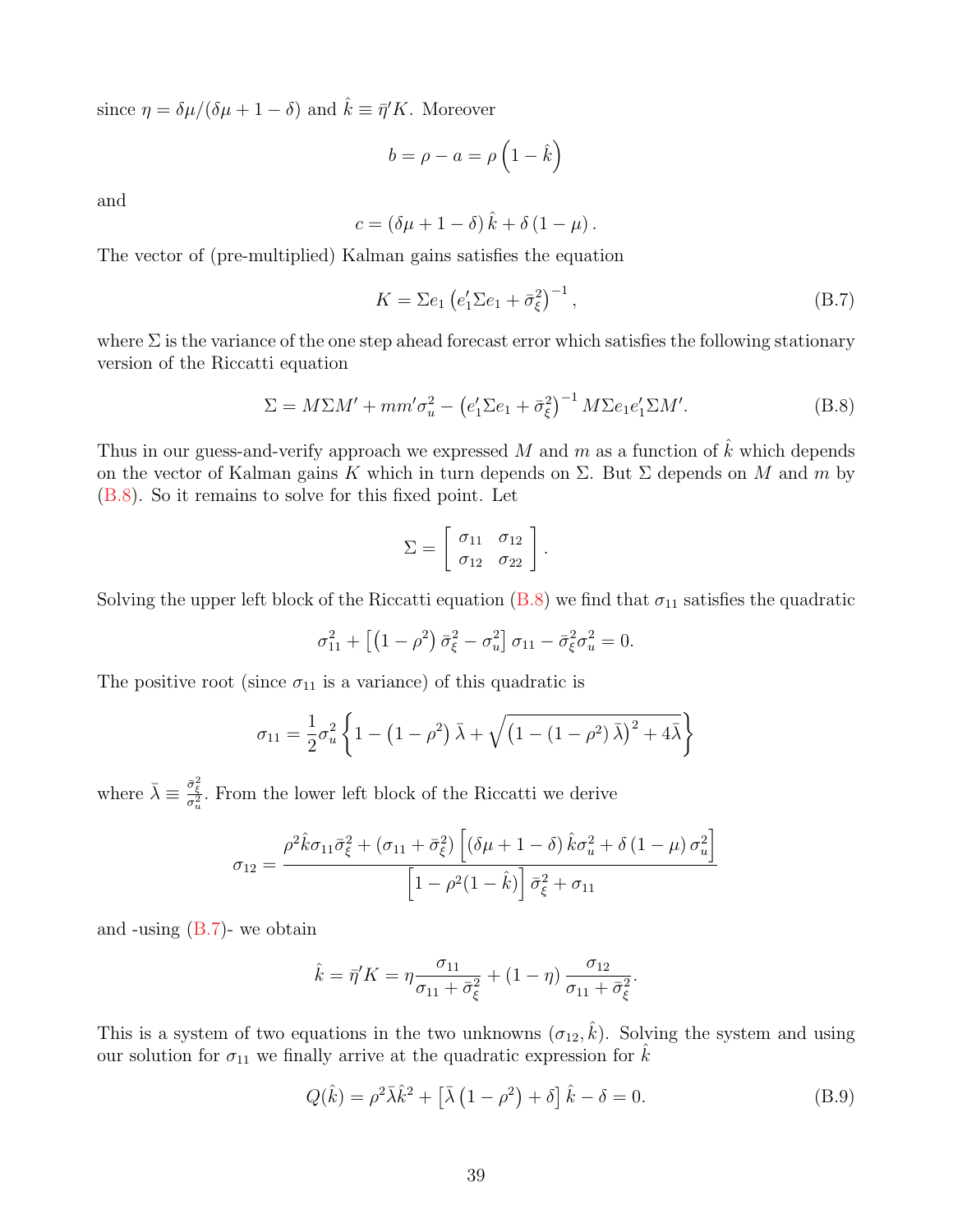At first, note that the  $\tilde{k}$  that solves the quadratic for  $\rho = 0$  agrees -as expected- with the static case. Proceeding with the case of  $\rho \neq 0$ , we note that the discriminant of [\(B.9\)](#page-39-2) is positive, so there are two real roots. Furthermore, since  $Q(0) < 0$  and  $Q(1) = \overline{\lambda} > 0$ , one is negative and the other positive and less than unity. Note that subtracting  $p_t$  from  $p_t^*$  we get an expression for the output deviation

$$
y_t = \rho(1 - \hat{k})y_{t-1} + (1 - c)u_t,
$$

since  $p_t^* + \ln \bar{Y} = \ln M_t = p_t + \ln Y_t$ . In order to have a stationary solution for output we need  $\begin{array}{c} \hline \end{array}$  $\left|1-\hat{k}\right|$  $<|\rho|^{-1}$ . It follows that  $\hat{k}$  should satisfy the restriction  $1-\rho^{-1} < \hat{k} < 1+\rho^{-1}$ . Since  $Q(1-\rho^{-1}) = -\rho^{-1}((\rho-1)^2 \lambda + \delta) < 0$ , only the positive root of the quadratic satisfies the restriction. Thus

$$
\hat{k} = \frac{1}{2\rho^2} \left\{ \rho^2 - 1 - \frac{\delta}{\bar{\lambda}} + \sqrt{\left[1 - \rho^2 + \frac{\delta}{\bar{\lambda}}\right]^2 + 4\rho^2 \frac{\delta}{\bar{\lambda}}} \right\}.
$$

Having solved for the laws of motion of  $X_t$  and  $E_t^j X_t$ , we can derive the laws of motion of the prices of interest  $p^{\dagger} = \bar{\eta}' X_t$  and  $\tilde{p}_t(j) = \bar{\eta}' E_t^j X_t$  and obtain expressions [\(54\)](#page-21-6) and [\(55\)](#page-21-7) in the main text, respectively.

**Derivatives.** Recall that k depends on  $\mu$  and  $\eta$  through the weight on the full information price,  $\delta(\mu, \eta) \equiv \frac{\eta}{n+1}$  $\frac{\eta}{\eta+(1-\eta)\mu}$ . The derivatives of  $\hat{k}$  are as follows:

$$
\frac{\partial \hat{k}}{\partial \mu} = \frac{1}{2\rho^2} \frac{1}{\overline{\lambda}} \frac{\partial \delta}{\partial \mu} \cdot \Lambda
$$

$$
\frac{\partial \hat{k}}{\partial \eta} = \frac{1}{2\rho^2} \frac{1}{\overline{\lambda}} \frac{\partial \delta}{\partial \eta} \cdot \Lambda
$$

$$
\frac{\partial \hat{k}}{\partial \overline{\lambda}} = -\frac{1}{2\rho^2} \frac{1}{\overline{\lambda}^2} \delta \cdot \Lambda,
$$

where

$$
\Lambda \equiv -1 + \frac{1 + \rho^{2} + \frac{\delta}{\lambda}}{\left[ (1 - \rho^{2} + \frac{\delta}{\lambda})^{2} + 4\rho^{2} \frac{\delta}{\lambda} \right]^{1/2}}.
$$

It is easy to see that  $\Lambda > 0$ . Thus,  $\partial \hat{k}/\partial \bar{\lambda} < 0$ . Note also that  $\frac{\partial \delta}{\partial \mu} = -\frac{\eta(1-\eta)}{(\eta + (1-\eta))}$  $\frac{\eta(1-\eta)}{(\eta+(1-\eta)\mu)^2} < (>)0$  if  $\eta < (>)1$ . Furthermore,  $\frac{\partial \delta}{\partial \eta} = \frac{\mu}{(\eta + (1-\mu))}$  $\frac{\mu}{(\eta + (1-\eta)\mu)^2} > 0$ . The result follows.

**Derivation of [\(56\)](#page-21-2).** Defining  $q_t^j \equiv p_t^{\dagger} - \tilde{p}_t(j) = p_t^{\dagger} - E_t^j p_t^{\dagger}$  we obtain

<span id="page-40-0"></span>
$$
q_t^j = \rho (1 - \hat{k}) q_{t-1}^j + \delta (1 - \hat{k}) u_t - \hat{k} \xi_t^j.
$$
 (B.10)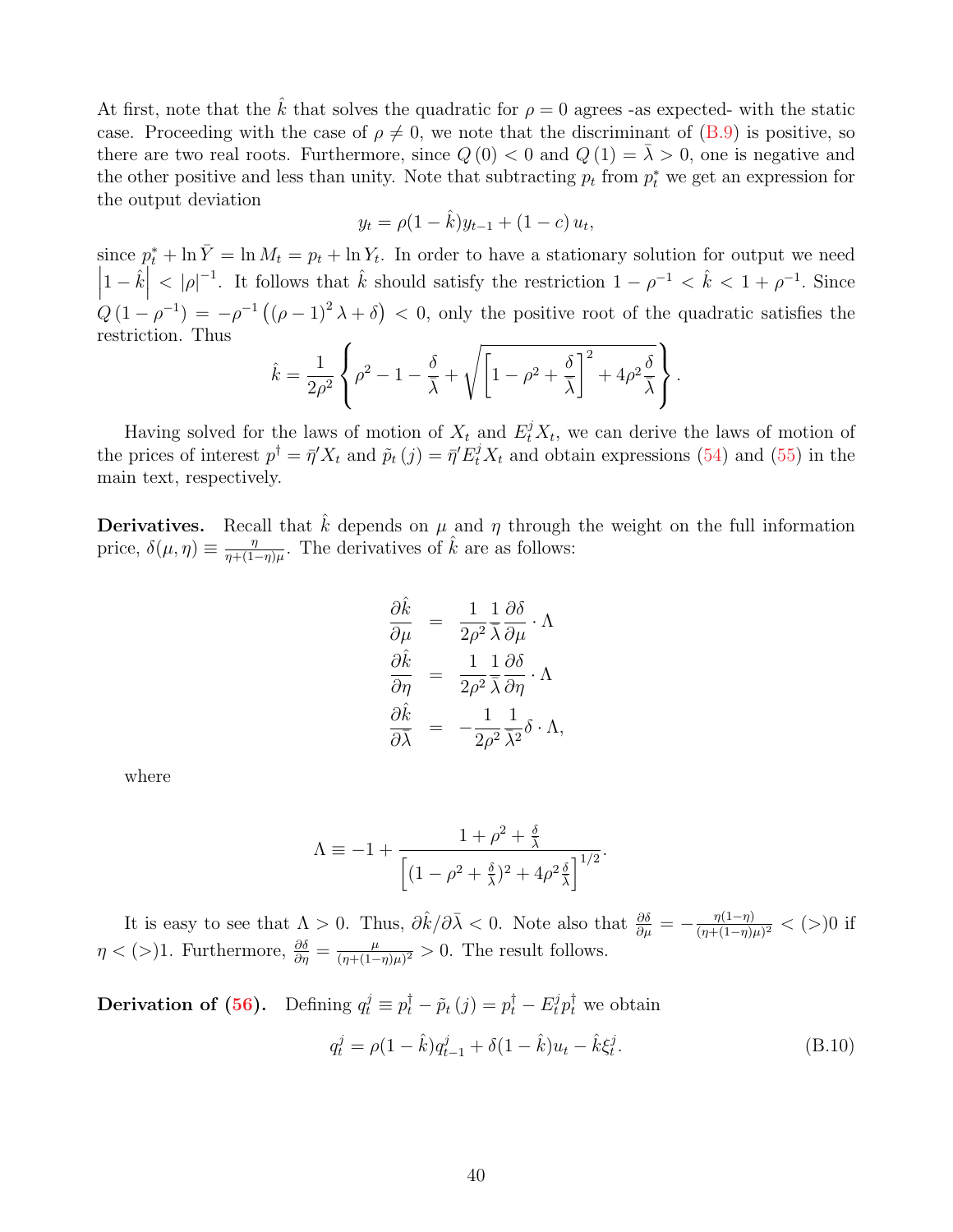At first notice that  $E_t^j$  $t^j q_t^j = E_t^j$  $t^j(t^{\dagger}_t - \tilde{p}_t(j)) = 0$  and  $E^j_t$  $\frac{d}{dt} \frac{d}{dt} = E_t^j$  $t_{t-1}(p_t^{\dagger} - \tilde{p}_t(j)) = E_{t-1}^{j} p_t^{\dagger} E_{t-1}^{j}E_{t}^{j}p_{t}^{\dagger}=0$ . Calculating variances conditional on the private history until last period we get

$$
Var_{t-1}^{j}(q_t^j) = \rho^2 (1 - \hat{k})^2 Var_{t-1}^{j}(q_{t-1}^j) + \delta^2 (1 - \hat{k})^2 \sigma_u^2 + \hat{k}^2 \bar{\sigma}_{\xi}^2.
$$

Note that  $Var_{t-1}^{j}(q_t^j)$  $(t_{t-1}^j) = E_t^j$  $_{t-1}^{j}(q_t^j$  $(t_{t-1})^2 = Var_{t-1}^j(p_t^{\dagger})$  $(t_{t-1})$ . Moreover,  $Var_{t-1}^j(q_t^j)$  $\binom{d}{t} = E_t^j$  $_{t-1}^{j}(q_t^j$  $j_t^j)^2 =$  $E_{t-1}^j\{E_t^j$  $\frac{d}{dt} (q^j_t$  $\{(\vec{r}_t)^2\} = E_{t-1}^j Var_t^j(p_t^{\dagger})$  $t^{\dagger}_t$ ) =  $Var_t^j(p_t^{\dagger})$  $_{t}^{\dagger}$ ), where the last step follows from the non-randomness of the variances of the filter. The expression in the text for the contemporaneous variance follows by using the stationarity of the filter and the fact that  $(B.9)$  implies  $\delta(1-\hat{k}) = \bar{\lambda}\hat{k}[1-\rho^2(1-\hat{k})]$ .

# B.2 Proof of proposition [5](#page-22-1)

We will now proceed to derive the condition for excess volatility of the prices of the uninformed firms. Taking unconditional variances in  $(B.10)$  we obtain that

$$
var(q_t^j) = \frac{1}{1 - \rho^2 (1 - \hat{k})^2} [\delta^2 (1 - \hat{k})^2 \sigma_u^2 + \hat{k}^2 \sigma_{\xi}^2].
$$

Furthermore note that, since

$$
var(q_t^j) = var(p_t^{\dagger}) + var(\tilde{p}_t(j)) - 2cov(p_t^{\dagger}, \tilde{p}_t(j))
$$

and

$$
cov(p_t^{\dagger}, \tilde{p}_t(j)) = cov(q_t^j, \tilde{p}_t(j)) + var(\tilde{p}_t(j)),
$$

we have

$$
var(p_t^{\dagger}) = var(q_t^j) + 2cov(q_t^j, \tilde{p}_t(j)) + var(\tilde{p}_t(j)).
$$

Dividing over  $var(p_t^{\dagger})$  $_{t}^{T}$ ) we obtain

$$
\frac{var(\tilde{p}_t(j))}{var(p_t^{\dagger})} = 1 - \frac{var(q_t^j) + 2cov(q_t^j, \tilde{p}_t(j))}{var(p_t^{\dagger})}.
$$

So the ratio can exceed unity only if  $I \equiv var(q_t^j)$  $(t_t^j) + 2cov(q_t^j)$  $(t_i^j, \tilde{p}_t(j))$  < 0. Note that

$$
cov(q_t^j, \tilde{p}_t(j)) = \frac{1}{1 - \rho^2 (1 - \hat{k})^2} [\rho^2 (1 - \hat{k}) \hat{k} \cdot cov(p_{t-1}^*, q_{t-1}^j) + \delta (1 - \hat{k}) \hat{k} \sigma_u^2 - \hat{k}^2 \sigma_{\xi}^2].
$$

Using the law of motion for the full information price and  $q_t^j$  we derive that

$$
cov(p_t^*, q_t^j) = \frac{\delta(1 - \hat{k})\sigma_u^2}{1 - \rho^2(1 - \hat{k})}
$$

and plugging it in the previous expression we finally obtain

$$
cov(q_t^j, \tilde{p}_t(j)) = \frac{1}{1 - \rho^2 (1 - \hat{k})^2} \left[ \frac{\delta(1 - \hat{k}) \hat{k}}{1 - \rho^2 (1 - \hat{k})} \sigma_u^2 - \hat{k}^2 \sigma_{\xi}^2 \right].
$$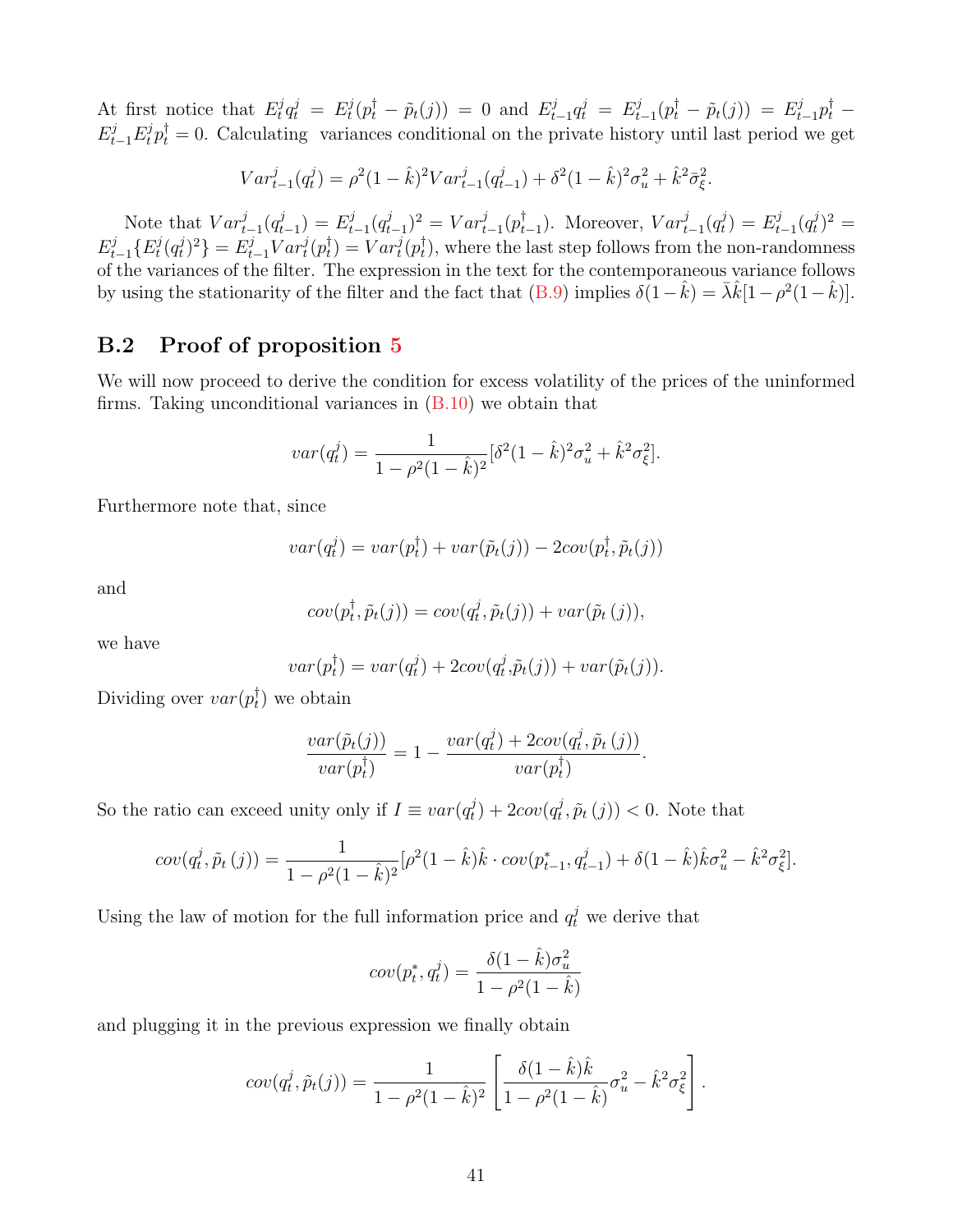Therefore

$$
I = \frac{\hat{k}^2}{1 - \rho^2 (1 - \hat{k})^2} \left[ \frac{\delta (1 - \hat{k})}{\hat{k}} \left( \frac{\delta (1 - \hat{k})}{\hat{k}} + \frac{2}{1 - \rho^2 (1 - \hat{k})} \right) - \lambda \right] \sigma_u^2.
$$

In order to have  $I < 0$ , we need

$$
\frac{\delta(1-\hat{k})}{\hat{k}}\left[\frac{\delta(1-\hat{k})}{\hat{k}}+\frac{2}{1-\rho^2(1-\hat{k})}\right]-\lambda<0.
$$

Using as before the fact that  $\delta(1 - \hat{k}) = \bar{\lambda}\hat{k}[1 - \rho^2(1 - \hat{k})]$  we derive condition [\(58\)](#page-22-2).

# C Pricing exercise

## C.1 Information costs

We convert the lifetime costs to costs per period by multiplying it by the factor  $(1 - \beta)$ . The steady state real profits are  $\bar{\pi} = \bar{Y}/\varepsilon$ . Recall that

$$
c^j = \frac{2}{(\varepsilon - 1)} \frac{\tilde{c}^j}{\bar{Y}}.
$$

Then the equilibrium fraction of uninformed agents is given by

$$
\mu = 1 - Pr(c^j \le c^*).
$$

where,  $Pr$  refers to the probability measure of costs. In particular

$$
Pr(c^{j} \le c^{*}) = Pr(c^{j} (1 - \beta) \le c^{*} (1 - \beta) = Var_{t}^{j}(p_{t}^{{\dagger}}))
$$

and

$$
Pr\left(\frac{\tilde{c}^j(1-\beta)}{\bar{Y}} \le \frac{(\varepsilon-1)}{2}Var_t^j(p_t^{\dagger})\right) = Pr\left(\frac{\tilde{c}^j(1-\beta)}{\bar{\pi}} \le \frac{\varepsilon(\varepsilon-1)}{2}Var_t^j(p_t^{\dagger})\right).
$$

Given our assumption of a uniform distribution for the costs as a fraction of steady state real profits, it follows that

$$
\mu = 1 - U\left(\frac{\varepsilon(\varepsilon - 1)}{2}Var_t^j(p_t^{\dagger})\right),\,
$$

where  $U(\cdot)$  is the corresponding c.d.f.

#### C.2 Variance and persistence of inflation

For completeness, we list the formulas for the variance and the first-order autocorrelation of inflation in  $(60)$ . Rewrite  $(60)$  as

$$
\pi_t = \hat{k}\bar{p}^* + (1 - \hat{k})\pi_{t-1} + cu_t - (c - \hat{k})u_{t-1}
$$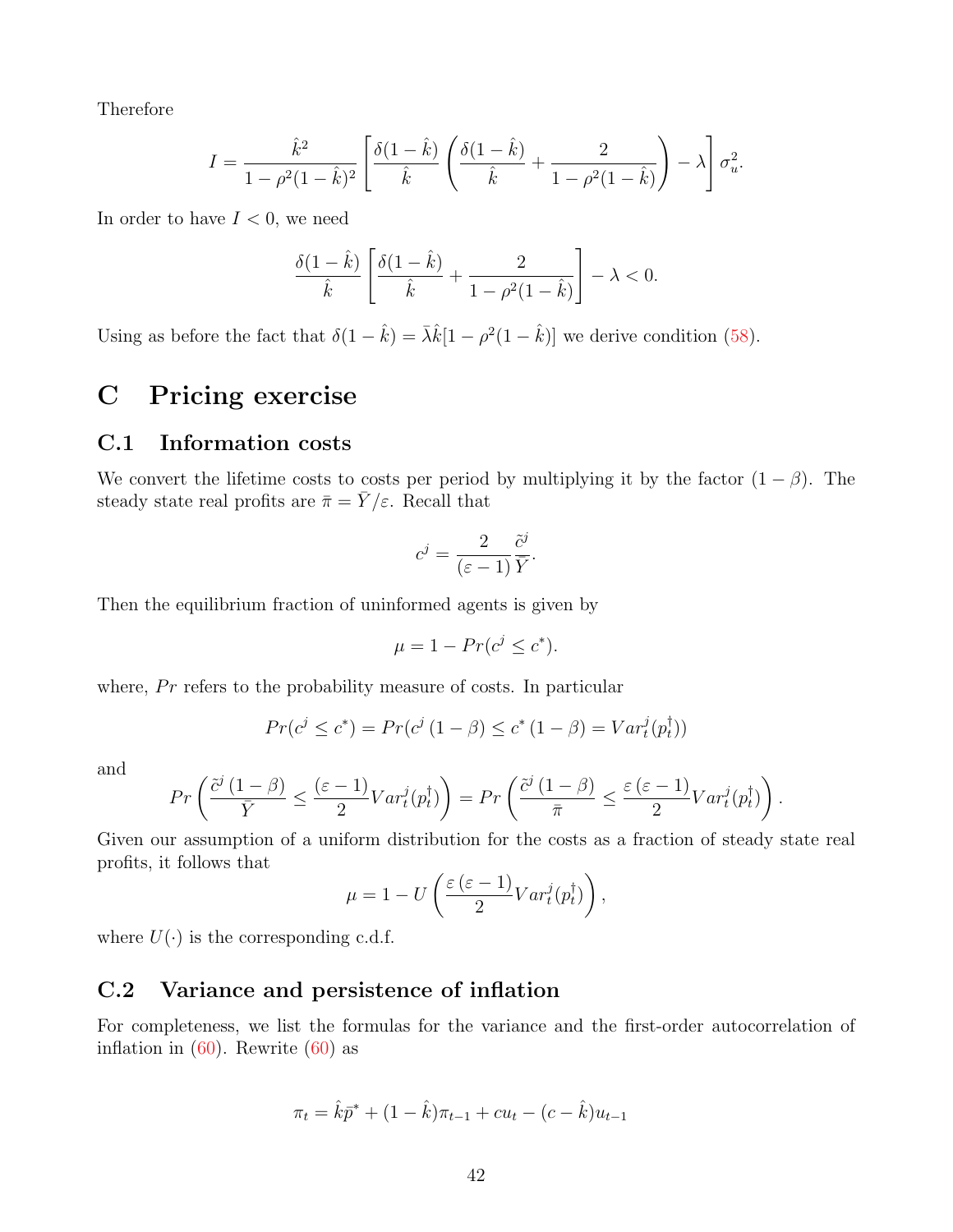where

$$
c = (1 - \hat{k})\delta(1 - \mu) + \hat{k} = 1 - (1 - \hat{k})[1 - \delta(1 - \mu)] = 1 - \frac{(1 - \hat{k})\mu}{\eta + (1 - \eta)\mu}
$$
  

$$
c - \hat{k} = (1 - \hat{k})\delta(1 - \mu) = \frac{(1 - \hat{k})\eta(1 - \mu)}{\eta + (1 - \eta)\mu}.
$$

We have

<span id="page-43-0"></span>
$$
Var(\pi_t) = \frac{c^2 + (c - \hat{k})^2 - 2(1 - \hat{k})(c - \hat{k})c}{1 - (1 - \hat{k})^2} \sigma_u^2
$$
 (C.1)

$$
Corr(\pi_t, \pi_{t-1}) = (1 - \hat{k}) - \frac{(c - \hat{k})c}{Var(\pi_t)} \sigma_u^2.
$$
 (C.2)

Note that when everybody is informed,  $\mu = 0$ , we have  $c = 1$  and therefore we get  $Var(\pi_t) =$  $\sigma_u^2$  and  $Corr(\pi_t, \pi_{t-1}) = 0$ . This is expected since the process collapses to the full information price  $\Delta p_t^*$ , which is i.i.d. At the other extreme of  $\mu = 1$ , we get that  $c = \hat{k}$  with  $Var(\pi_t) =$  $\hat{k}^2$  $\frac{\hat{k}^2}{1-(1-\hat{k})^2}\sigma_u^2$  and  $Corr(\pi_t, \pi_{t-1}) = 1-\hat{k}$ . Formulas [\(C.1\)](#page-43-0) and [\(C.2\)](#page-43-0) were used for the derivation of the bottom panels of figure [2.](#page-26-1)

## C.3 Another overprecision experiment

In table [C.1](#page-44-0) we provide two additional experiments: we either reduce the perceived volatility of noise  $\bar{\sigma}_{\xi}$ , or increase the degree of strategic complementarity, and perform the same overprecision exercise as in table [3.](#page-28-0)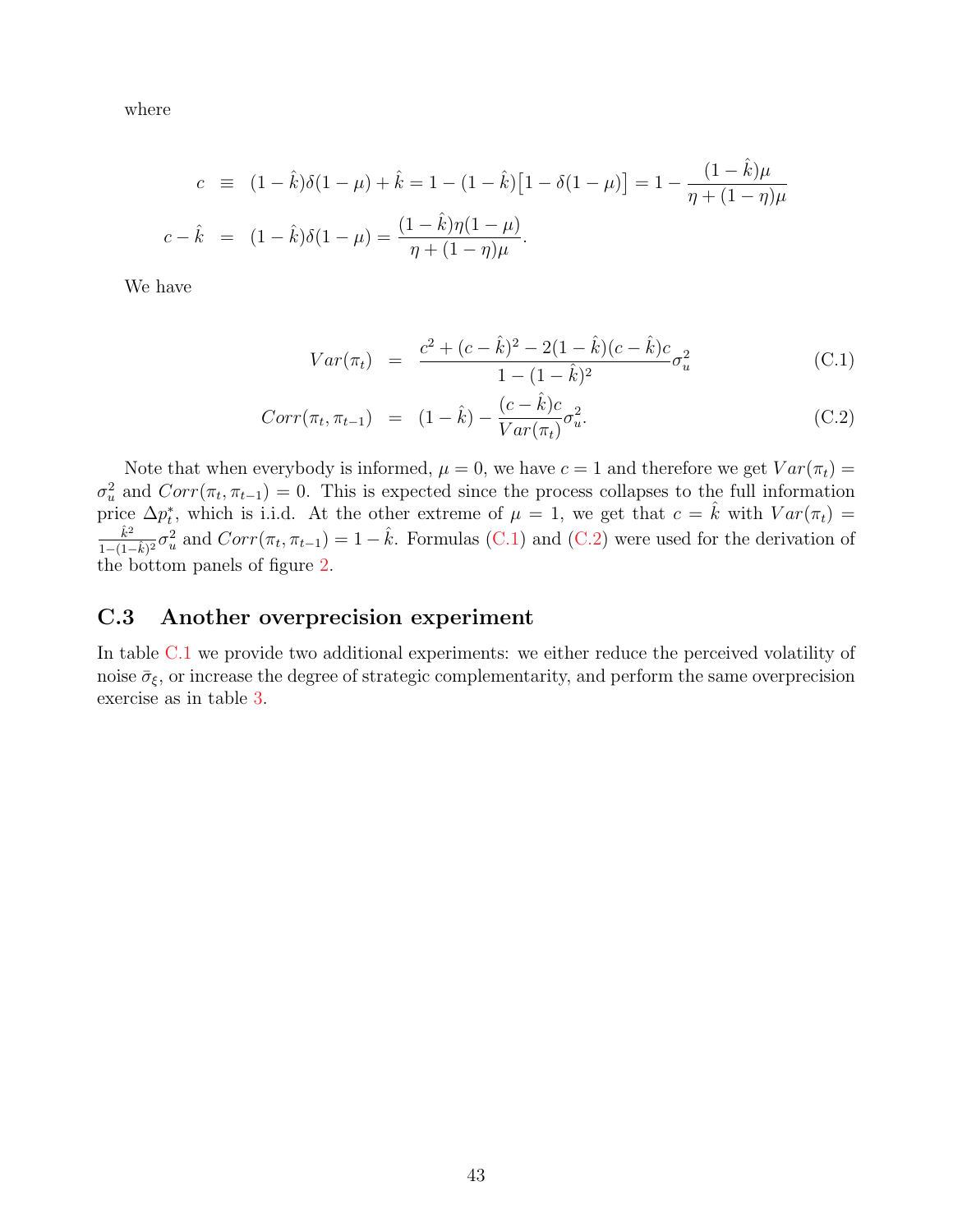|                        | $\overline{\sigma_u/\bar{\sigma}_{\xi}}=0.4$ |                 |                 | $\overline{\eta} = 0.15$ |              |                 |  |
|------------------------|----------------------------------------------|-----------------|-----------------|--------------------------|--------------|-----------------|--|
|                        | $Endogenous~\mu$                             |                 | $Exogenous \mu$ | $Endogenous~\mu$         |              | $Exogenous \mu$ |  |
|                        | $\textbf{cost}$ 2%                           | $\cos t$ $10\%$ |                 | $\textbf{cost}$ 2%       | $\cos t$ 10% |                 |  |
| $\mu$ (%)              | $\boldsymbol{93.85}$                         | 98.80           | 100             | 82.67                    | 96.81        | 100             |  |
| $1-\hat{k}$            | $0.80\,$                                     | 0.803           | 0.804           | 0.959                    | 0.961        | 0.962           |  |
| Impact eff. on $y(\%)$ | 0.76                                         | 0.78            | 0.78            | 0.90                     | 0.93         | 0.93            |  |
| Cum. eff. on $y(\%)$   | 3.80                                         | $\!.94$         | $3.97\,$        | 21.98                    | 24.13        | $24.59\,$       |  |
| Std(dp)                | $0.31\,$                                     | $0.30\,$        | $0.30\,$        | 0.11                     | 0.10         | 0.09            |  |
| $\gamma=1$             |                                              |                 |                 |                          |              |                 |  |
| dp                     | 1.01                                         | $1.01\,$        | $1.00\,$        | $0.98\,$                 | 0.98         | $0.98\,$        |  |
| $Std(dp_i)$            | $0.59\,$                                     | $0.59\,$        | $0.59\,$        | $0.38\,$                 | 0.38         | $0.38\,$        |  |
| $\gamma = 2$           |                                              |                 |                 |                          |              |                 |  |
| dp                     | 1.18                                         | 1.18            | 1.18            | $1.06\,$                 | 1.05         | 1.05            |  |
| $Std(dp_i)$            | $1.03\,$                                     | $1.05\,$        | $1.05\,$        | 0.71                     | 0.74         | $0.75\,$        |  |
| $\gamma=3$             |                                              |                 |                 |                          |              |                 |  |
| dp                     | 1.46                                         | $1.47\,$        | 1.47            | $1.22\,$                 | $1.22\,$     | $1.22\,$        |  |
| $Std(dp_i)$            | 1.50                                         | $1.53\,$        | 1.54            | $1.04\,$                 | 1.11         | 1.12            |  |
| $\gamma = 4$           |                                              |                 |                 |                          |              |                 |  |
| dp                     | 1.79                                         | 1.80            | $1.81\,$        | 1.43                     | 1.44         | 1.44            |  |
| $Std(dp_i)$            | $1.98\,$                                     | $2.03\,$        | $2.04\,$        | $1.37\,$                 | 1.47         | 1.49            |  |
| $\gamma = 6$           |                                              |                 |                 |                          |              |                 |  |
| dp                     | $2.49\,$                                     | $2.53\,$        | $2.54\,$        | $1.90\,$                 | $1.95\,$     | $1.95\,$        |  |
| $\mathrm{Std}(dp_i)$   | 2.94                                         | $3.02\,$        | $3.04\,$        | $2.04\,$                 | 2.20         | $2.24\,$        |  |
| $\gamma = 8$           |                                              |                 |                 |                          |              |                 |  |
| dp                     | $3.23\,$                                     | $3.29\,$        | $3.31\,$        | 2.40                     | $2.49\,$     | $2.51\,$        |  |
| $Std(dp_i)$            | $3.90\,$                                     | $4.01\,$        | $4.04\,$        | 2.71                     | $2.93\,$     | $2.98\,$        |  |

<span id="page-44-0"></span>Table C.1: Signal-to-noise ratio, strategic complementarity and price changes.

In the left panel we decrease the perceived volatility to  $\bar{\sigma}_{\xi} = 0.0243$  (so that the signal-to-noise ratio becomes 0.4) and perform the same simulations as in table [3.](#page-28-0) The rest of the baseline calibration is the same. The right panel uses the baseline calibration of table [2](#page-23-3) except for  $\eta$ ; the degree of strategic complementarity is increased by setting  $\eta = 0.15$ .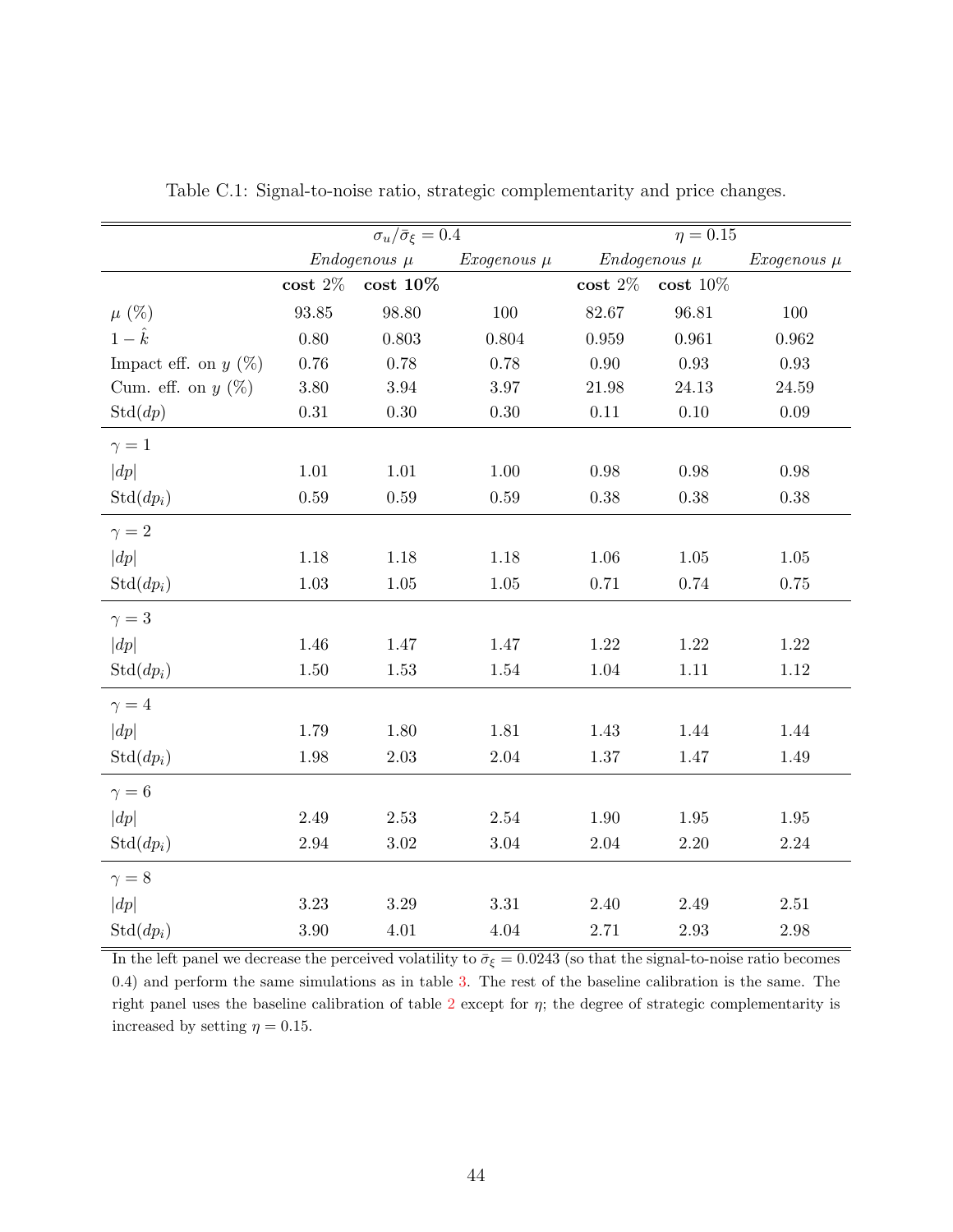# References

- <span id="page-45-1"></span>Adam, Klaus. 2007. Optimal Monetary Policy with Imperfect Common Knowledge. Journal of Monetary Economics 54 (2):276–301.
- <span id="page-45-8"></span>Allen, Franklin, Stephen Morris, and Hyun Song Shin. 2006. Beauty Contests and Iterated Expectations in Asset Markets. Review of Financial Studies 19 (3):719–752.
- <span id="page-45-4"></span>Altig, David, Jose Maria Barrero, Nicholas Bloom, Michael Bryan, Steven J. Davis, Brent H. Meyer, and Nicholas Parker. 2018. Survey of Business Uncertainty. Mimeo, Federal Reserve Bank of Atlanta.
- <span id="page-45-9"></span>Amato, Jeffery D. and Hyun Song Shin. 2003. Public and Private Information in Monetary Policy Models. BIS Working Papers No. 138.
- <span id="page-45-10"></span>– 2006. Imperfect Common Knowledge and the Information Value of Prices. *Economic* Theory 27 (1):213–241.
- <span id="page-45-12"></span>Bachmann, Ruediger and Steffen Elstner. 2015. Firm optimism and pessimism. European Economic Review 79:297–325.
- <span id="page-45-5"></span>Ball, Laurence and David Romer. 1989. Are Prices too Sticky? The Quarterly Journal of Economics 104 (3):507–524.
- <span id="page-45-6"></span>–. 1991. Sticky Prices as Coordination Failure. *American Economic Review* 81:539–552.
- <span id="page-45-0"></span>Barber, Brad M. and Terrance Odean. 2001. Boys will be boys: Gender, Overconfidence and Common Stock Investment. The Quarterly Journal of Economics 116 (1):261–292.
- <span id="page-45-2"></span>Barrero, Jose Maria. 2018. The Micro and Macro of Managerial Beliefs. Mimeo, Stanford University.
- <span id="page-45-3"></span>Ben-David, Itzhak, John R.Graham, and Campbell R.Harvey. 2013. Managerial miscalibration. The Quarterly Journal of Economics 128 (4):1547–1584.
- <span id="page-45-11"></span>Bils, Mark and Peter J. Klenow. 2004. Some Evidence on the Importance of Sticky Prices. Journal of Political Economy 112:947–985.
- <span id="page-45-7"></span>Blanchard, Olivier Jean and Nobuhiro Kiyotaki. 1987. Monopolistic Competition and the Effects of Aggregate Demand. American Economic Review 77 (4):647–666.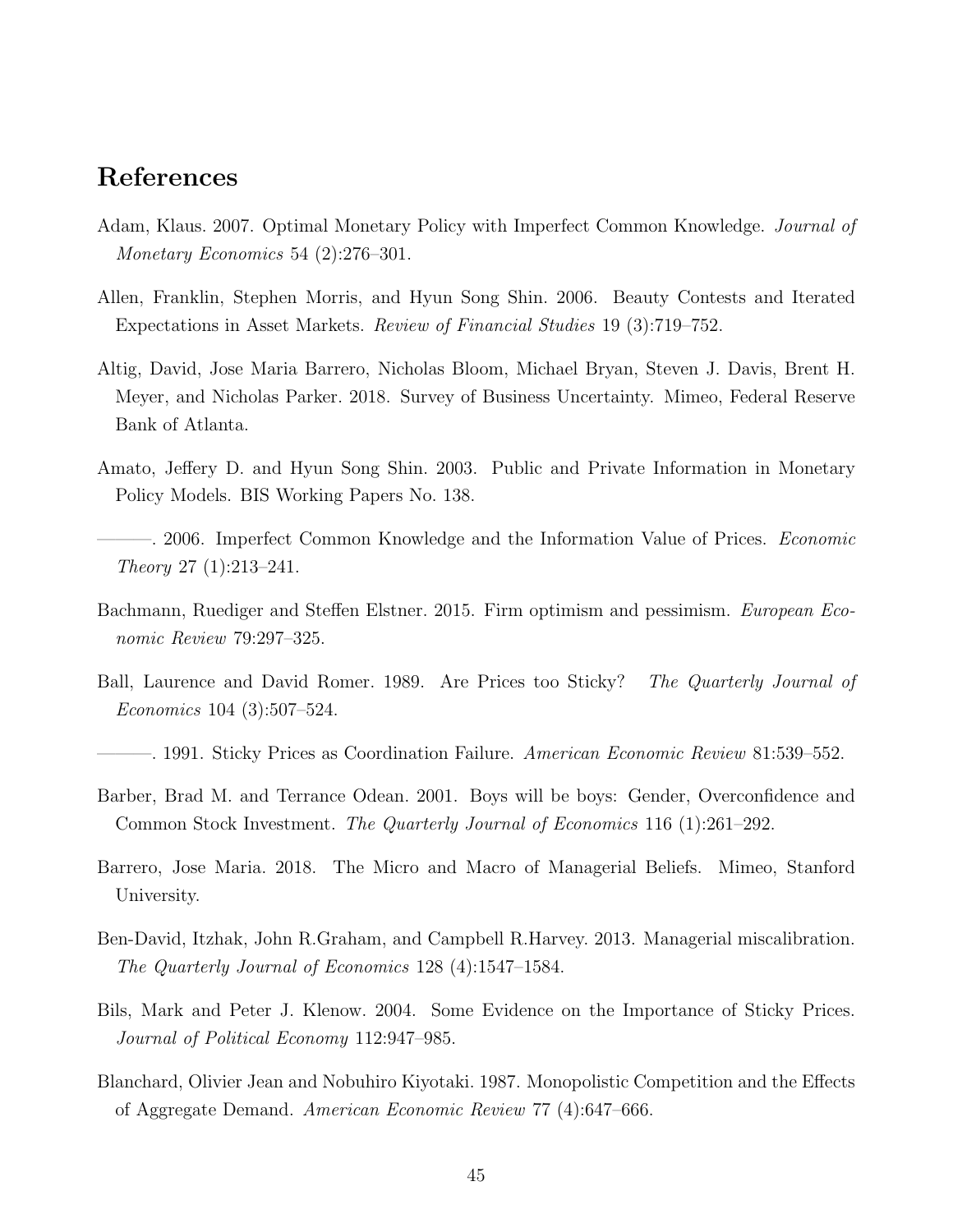- <span id="page-46-10"></span>Bordalo, Pedro, Nicola Gennaioli, Yueran Ma, and Andrei Shleifer. 2018. Over-reaction in Macroeconomic Expectations. NBER Working Paper No. 24932.
- <span id="page-46-11"></span>Broer, Tobias and Alexandre N. Kohlhas. 2018. Forecaster (Mis-) Behavior. Mimeo, Institute for International Economic Studies.
- <span id="page-46-3"></span>Brunnermeier, Markus K. and Jonathan A. Parker. 2005. Optimal Expectations. American Economic Review 95 (4):1092–1118.
- <span id="page-46-2"></span>Burnside, Craig, Bing Han, David Hirshleifer, and Tracy Yue Wang. 2011. Investor Overconfidence and the Forward Premium Puzzle. Review of Economic Studies 78 (2):523–558.
- <span id="page-46-9"></span>Caliendo, Frank and Kevin X.D. Huang. 2008. Overconfidence and consumption over the life cycle. Journal of Macroeconomics 30 (4):1347–1369.
- <span id="page-46-7"></span>Camerer, Colin and Dan Lovallo. 1999. Overconfidence and Excess Entry: An Experimental Approach. The American Economic Review 89 (1):306–318.
- <span id="page-46-12"></span>Chari, V.V., Patrick J. Kehoe, and Ellen R. McGrattan. 2000. Sticky Price Models of the Business Cycle: Can the Contract Multiplier Solve the Persistence Problem? Econometrica 68 (5):1151–1179.
- <span id="page-46-13"></span>Christiano, Lawrence J., Martin Eichenbaum, and Charles L. Evans. 2005. Nominal Rigidities and the Dynamic Effects of a Shock to Monetary Policy. Journal of Political Economy 113 (1):1–45.
- <span id="page-46-4"></span>Clayson, Dennis E. 2005. Performance Overconfidence: Metacognitive Effects or Misplaced Student Expectations? Journal of Marketing Education 27 (2):122–129.
- <span id="page-46-8"></span>Compte, Olivier and Andrew Postlewaite. 2004. Confidence-Enhanced Performance. American Economic Review 94 (5):1536–1557.
- <span id="page-46-6"></span>Daniel, Kent D. and David Hirshleifer. 2015. Overconfident Investors, Predictable Returns, and Excessive Trading. The Journal of Economic Perspectives 29 (4):61–87.
- <span id="page-46-0"></span>Daniel, Kent D., David Hirshleifer, and Avanidhar Subrahmanyam. 1998. Investor Psychology and Security Market Under- and Overreactions. The Journal of Finance 53 (6):1839–85.
- <span id="page-46-1"></span> $-$ , 2001. Overconfidence, Arbitrage, and Equilibrium Asset Pricing. The Journal of Finance LVI (3):921–965.
- <span id="page-46-5"></span>Daniel, Kent D., David Hirshleifer, and Siew Hong Teoh. 2002. Investor Psychology in Capital Markets: Evidence and Policy Implications. *Journal of Monetary Economics* 49 (1):139–209.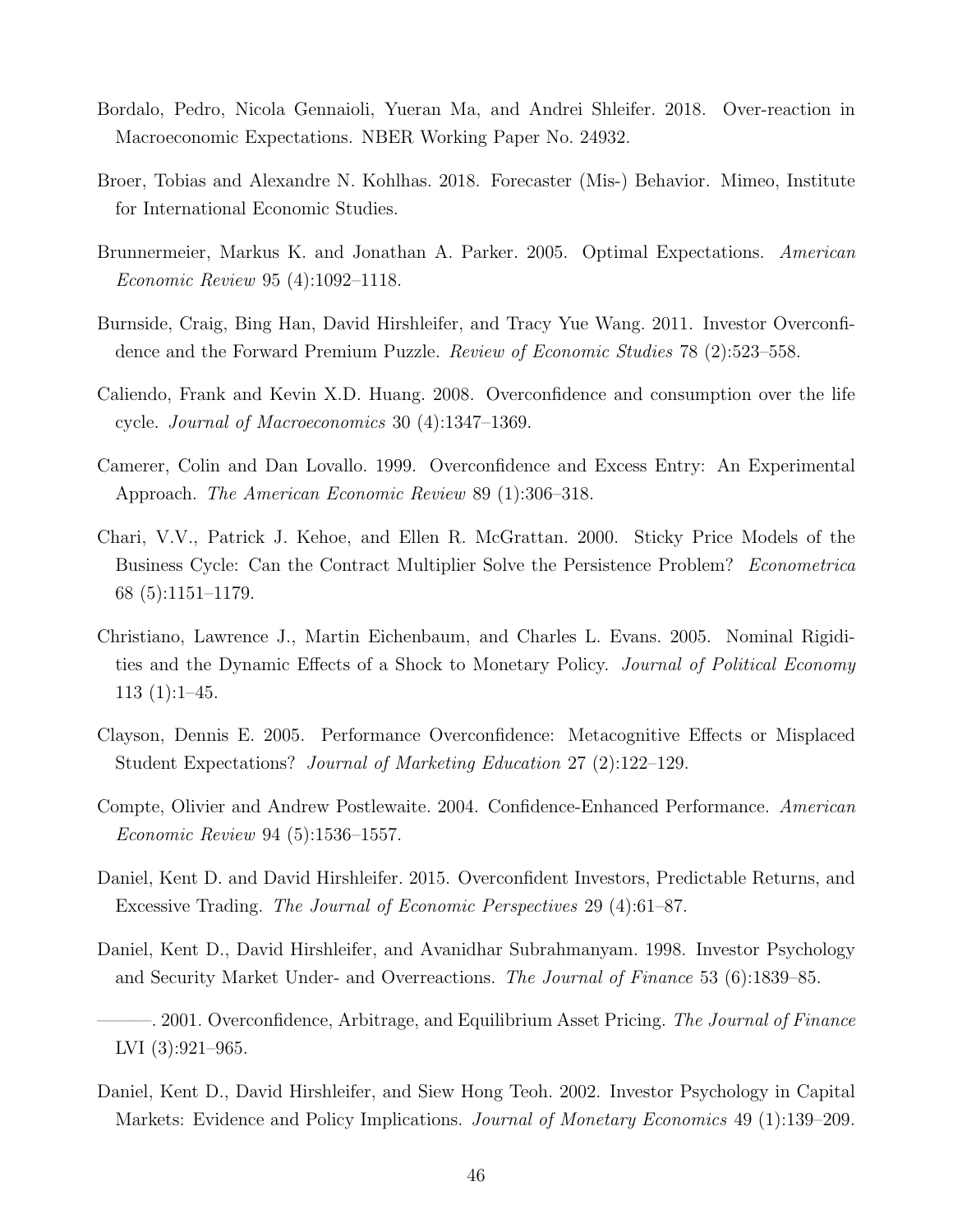- <span id="page-47-10"></span>Fan, Hanming and Giuseppe Moscarini. 2005. Morale Hazard. Journal of Monetary Economics 52 (4):749–778.
- <span id="page-47-7"></span>Guthrie, Chris, Jeffrey J. Rachlinski, and Andrew J. Wistrich. 2001. Inside the Judicial Mind: Heuristics and Biases. Cornell Law Review 86:777–830.
- <span id="page-47-4"></span>Hellwig, Christian and Laura L. Veldkamp. 2009. Knowing What Others Know: Coordination Motives in Information Acquisition. Review of Economic Studies 76:223–251.
- <span id="page-47-11"></span>Huang, Ronghong, Kelvin Jui Keng Tan, Johan Sulaeman, and Robert Faff. 2016. Optimism or Over-Precision? What Drives the Role of Overconfidence in Managerial Decisions? Mimeo, University of Queensland.
- <span id="page-47-0"></span>Klenow, Peter J. and Oleksiy Kryvtsov. 2008. State-Dependent or Time-Dependent Pricing: Does It Matter for Recent U.S. Inflation? The Quarterly Journal of Economics 123:863-904.
- <span id="page-47-13"></span>Klenow, Peter J. and Benjamin A. Malin. 2010. Microeconomic evidence on price-setting. Handbook of Monetary Economics 3:231–284.
- <span id="page-47-8"></span>Lichtenstein, Sarah, Baruch Fischhoff, and Lawrence D. Phillips. 1982. Calibration of probabilities: the state of the art to 1980 306–334. In: Kahneman, Daniel, Slovic, Paul and Tversky, Amos, (eds.) Judgment Under Uncertainty: Heuristics and Biases. Cambridge University Press, Cambridge, UK.
- <span id="page-47-1"></span>Lorenzoni, Guido. 2009. A Theory of Demand Shocks. American Economic Review 99:2050– 2084.
- <span id="page-47-5"></span>Ma´ckowiak, Bartosz and Mirko Wiederholt. 2009. Optimal Sticky Prices under Rational Inattention. American Economic Review 99 (3):769–803.
- <span id="page-47-9"></span>Malmendier, Ulrike and Geoffrey Tate. 2005. CEO Overconfidence and Corporate Investment. The Journal of Finance 60 (6):2661–2700.
- <span id="page-47-2"></span>Melosi, Leonardo. 2014. Estimating Models with Dispersed Information. American Economic Journal: Macroeconomics 6:1–31.
- <span id="page-47-6"></span>Moore, Don A. and Paul J. Healy. 2008. The Trouble with Overconfidence. *Psychological Review* 115 (2):502–517.
- <span id="page-47-12"></span>Morris, Stephen and Hyun Song Shin. 2002. Social Value of Public Information. The American Economic Review 92 (5):1521–1534.

<span id="page-47-3"></span> $-$ . 2006. Inertia of Forward-Looking Expectations. American Economic Review 96 (2):152– 157.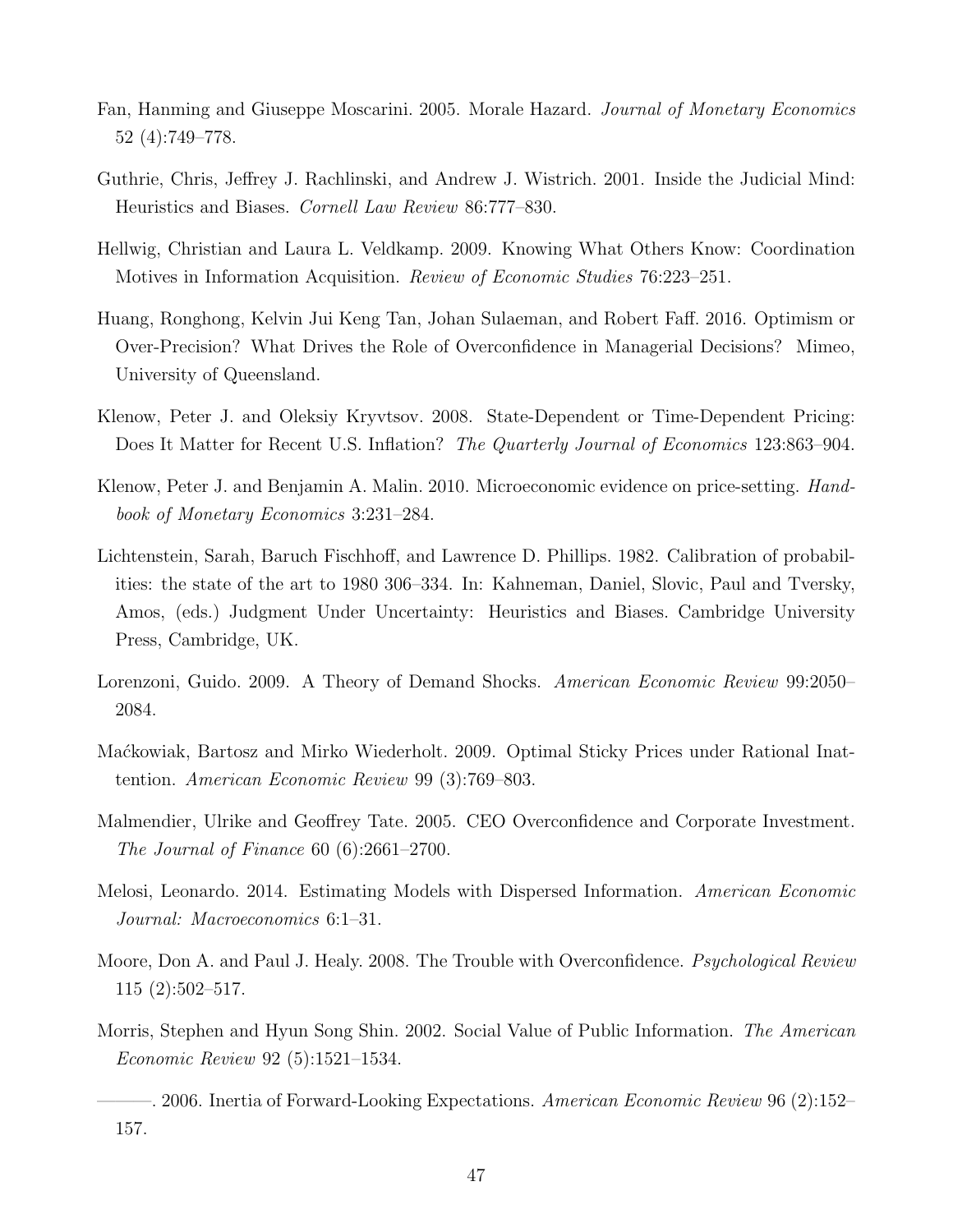- <span id="page-48-5"></span>Moscarini, Giuseppe. 2004. Limited Information Capacity as a Source of Inertia. Journal of Economic Dynamics and Control 28 (10):2003–2035.
- <span id="page-48-0"></span>Oberlechner, Thomas and Carol Osler. 2009. Overconfidence in Currency Markets. Mimeo, Brandeis University.
- <span id="page-48-1"></span>-. 2012. Survival of Overconfidence in Currency Markets. *Journal of Financial and Quan*titative Analysis 47 (1):91–113.
- <span id="page-48-2"></span>Ortoleva, Pietro and Erik Snowberg. 2015. Overconfidence in Political Behavior. American Economic Review 105 (2):504–535.
- <span id="page-48-6"></span>Reis, Ricardo. 2006. Inattentive producers. Review of Economic Studies 73 (3):793–821.
- <span id="page-48-11"></span>Scheinkman, Jose A. and Wei Xiong. 2003. Overconfidence and Speculative Bubbles. Journal of Political Economy 111 (6):1183–1220.
- <span id="page-48-4"></span>Sims, Christopher A. 2003. Implications of Rational Inattention. Journal of Monetary Economics 50:665–690.
- <span id="page-48-8"></span>– 2010. Rational Inattention and Monetary Economics. Handbook of Monetary Economics 3:155–181.
- <span id="page-48-10"></span>Soll, Jack B. and Joshua Klayman. 2004. Overconfidence in Interval Estimates. Journal of Experimental Psychology: Learning, Memory, & Cognition 30 (2):299–314.
- <span id="page-48-7"></span>Steiner, Jakub, Colin Stewart, and Filip Matějka. 2017. Rational Inattention Dynamics: Inertia and Delay in Decision-Making. Econometrica 85 (2):521–553.
- <span id="page-48-9"></span>Svenson, Ola. 1981. Are We All Less Risky and More Skilful than Our Fellow Drivers? Acta Psychologica 47:143–148.
- <span id="page-48-13"></span>Uhlig, Harald. 1996. A Law of Large Numbers for Large Economies. *Economic Theory* 8 (1):41– 50.
- <span id="page-48-3"></span>Woodford, Michael. 2002. Imperfect Common Knowledge and the Effects of Monetary Policy 25–58. In P.Aghion, R.Frydman, J.Stiglitz and M.Woodford (eds) Knowledge, Information and Expectations in Modern Macroeconomics: In Honor of Edmund S. Phelps, Princeton University Press: Princeton.
- <span id="page-48-12"></span>———. 2003. Interest and Prices: Foundations of a Theory of Monetary Policy. Princeton University Press: Princeton.